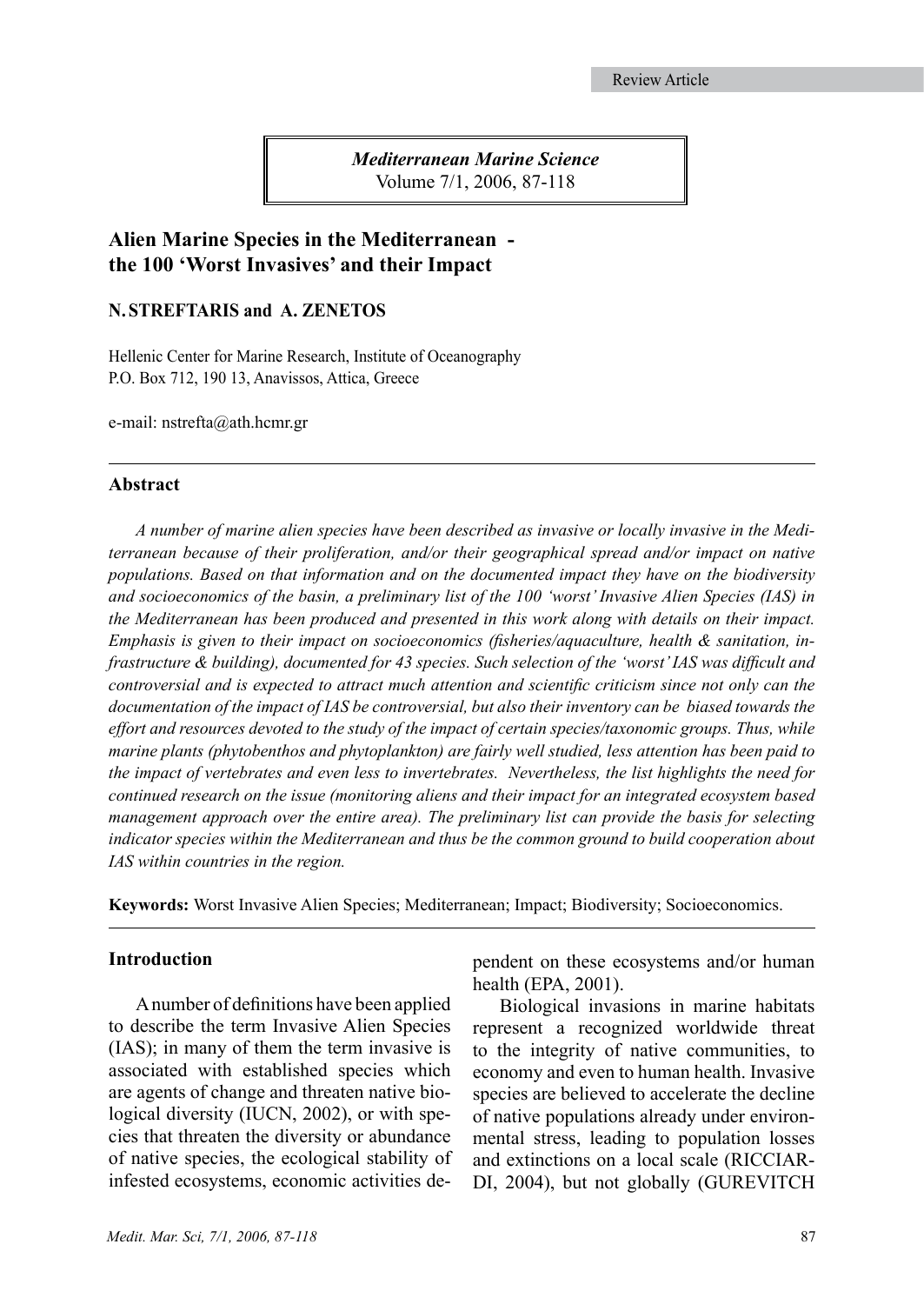& PADILLA, 2004). The extent of the impact has been so severe that invasive species are regarded as the second biggest cause of biodiversity loss after habitat destruction (BREITHAUPT, 2003), constituting one of the four greatest threats to the world's oceans on local, regional and global scales (IMO 2000-2004). This 'biological pollution' (CARLTON & GELLER, 1993) can be detrimental to the host ecosystem since unlike other forms of marine pollution where ameliorative action can be taken and their effects can be reversed, their impact is more often irreversible (CARLTON, 1989).

In general, however, the impact of most invasive species remains unknown, and the predictability of their direct and indirect effects remains uncertain (RUIZ *et al.,* 1997). In most regional European Seas the alterations of marine ecosystems due to new introductions and the associated socioeconomic impacts have been poorly studied with few well-documented cases reported and rarely quantified (LEPPAKOSKI *et al.,* 2002).

Among invasive alien species, the 'worst' invasive species have been the focus of many environmental programs and initiatives. A list of '100 of the World's 'Worst IAS' has been compiled by IUCN/GISP, whereas a list of the worst IAS threatening biodiversity in Europe has been endorsed by the SEBI2010 Working Group  $5<sup>1</sup>$ . However, both lists are very generic, covering all environments (terrestrial, freshwater, marine) at global or Pan-European scale and the contribution of marine species is underestimated.

The aim of this work is to give an overview of the situation in the Mediterranean by presenting a list of the 'worst' invasive marine species which will be the common ground to build cooperation about IAS within countries in the region. Moreover, it will give an idea of what priorities may be needed for the different countries in developing control programs, and starting environmental monitoring of IAS species.

# **Methods**

Selecting 'worst' invasive species is a difficult task and will be surely criticised by scientists. Since no objective criteria are available at the moment, the choice of 'worst' invasive species is subjective. Depending on personal interest some species will be favoured over others. For a rapid assessment of this indicator, a preliminary list of 'worst IAS' of the Mediterranean by taxonomic groups was compiled through a literature search.

The criteria used for selecting the 'worst invasive species' in the Mediterranean were based on the criteria used by the IUCN/ GISP for the list '100 of the World's Worst Invasive Alien Species' and endorsed by the SEBI2010 Working Group 5. In this task, we have included species that have either a documented impact and/or possess the potential to cause serious negative impacts on biological diversity and socio-economy. Thus, as 'worst IAS' have been defined invasive species that have an impact on:

# Biodiversity

In general alien species pose a threat to biodiversity by impacting on:

- Native species
- Ecosystems either directly (affecting hydrology, nutrient cycling, and other processes, mainly by the so-called 'ecosystem engineers'), or indirectly by changing the whole ecosystem structure and functioning (introduced species often consume or prey on native ones, overgrow them, compete with them, attack them, or hybridise with them).
- Unique biodiversity of endemic species, isolated (pristine) ecosystems and conservation areas

<sup>&</sup>lt;sup>1</sup> As part of the SEBI2010 process (Streamlining European 2010 Biodiversity Indicators http:// biodiversity-chm.eea.eu.int/information/indicator/F1090245995 ) the Expert group 5 on 'Trends in invasive alien species' is developing a list of 'Worst invasive species threatening biodiversity in Europe'.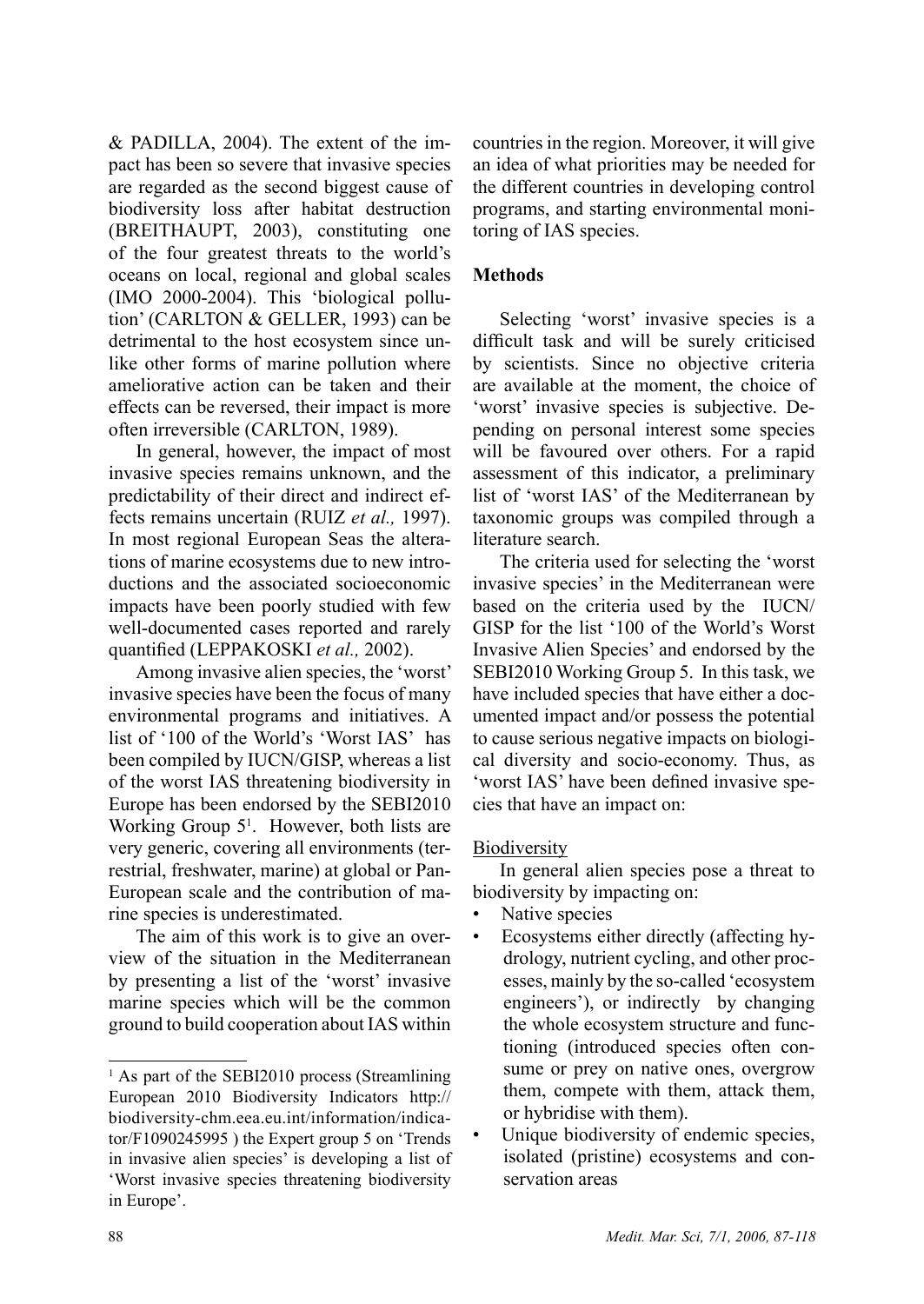#### Socio-economics

New incursions of marine alien species continue and some existing species are extending their range. By doing so, they can be detrimentally affect the socioeconomic values of an area by impacting on fisheries & aquaculture, health & sanitation, and infrastructure & building.

- *Fisheries & Aquaculture*: Alien species, including imported livestock pests, reduce yields drastically, either directly (e.g. pests) or indirectly (e.g. clogging of nets). IAS may also greatly increase the effort required to clean fishing gear and aquaculture.
- *Health & Sanitation*: The unintentional introduction of toxic species, parasites and pathogens has an impact on both the ecosystem and human health,
- *Infrastructure & Building*: Alien species may induce habitat modification and alteration of physical conditions. They may also cause fouling (for example may clog water pipes and/or foul propellers), and may become navigational hazards.

In general, it does not seem a great problem to separate biodiversity and economic impact, although they sometimes go hand in hand. Nevertheless, in lists of 'worst' aliens there are some 'pest' species with a negative economic impact or which affect human or animal health, but without a known ecological impact so far. In the preliminary list of 'worst IAS' of the Mediterranean presented in this paper however, the impact has been clearly indicated on the two major categories: biodiversity and socioeconomics, with special attention to the latter and its subdivisions (fisheries  $\&$  aquaculture (F), health  $\&$  sanitation (H), and infrastructure & building (I)).

### **Results**

#### **1. Records of 'Worst Invasive' Alien Species**

A number of alien species have been described as invasive or locally invasive by different authors in different parts of the Mediterranean because of their proliferation, and/or their geographical spread and/or impact on native populations. ZENETOS *et al.,* (2005) presented some of the 'worst' IAS per eco-functional/taxonomic group. Table 1 summarises the top '100 Worst IAS' based on the documented impact they have on biodiversity and socioeconomic values. By definition all introduced species have an impact on biodiversity (SEBI2010: WG5). However, only those having a serious impact are selected for our preliminary list. The literature upon the attributions of a species on the list is given below (brief notes on their geographical distribution in ZENETOS *et al.,* (2005)). Details of their impact are presented in the relevant sections that follow.

### **1.1. Plants**

Many authors have provided lists of invasive macrophytes in the Mediterranean. WALLENTINUS (2002) for example has provided a different perspective in which 25 macroalgae are considered as invasive and nine as highly invasive. The current list is based on the list of invasive species produced by BOUDOURESQUE & VER-LAQUE (2002b) and references therein and on the list of invasive or potentially invasive exotic macroalgae which according to a screening protocol, defined in the ALIENS project, is based on species with: a) large and fast spread in Europe (e.g. *Heterosiphonia japonica*); b) invasive behaviour in Europe (e.g. *Sargassum muticum*); c) high impact on recipient assemblages and/or human activities (e.g. *Caulerpa* spp.) (VERLAQUE *et al.,* 2005).

Microscopic algal species (phytoplankton) responsible for the occurrence of Harmful Algal Blooms have been regarded as invasive by many authors. For details see section 3.2 'Impact on health'.

#### **1.2. Vertebrates**

*Fish:* Among the alien fish eighteen species are characterised as successful invaders and of economic importance and twelve as very common or prevalent but of no eco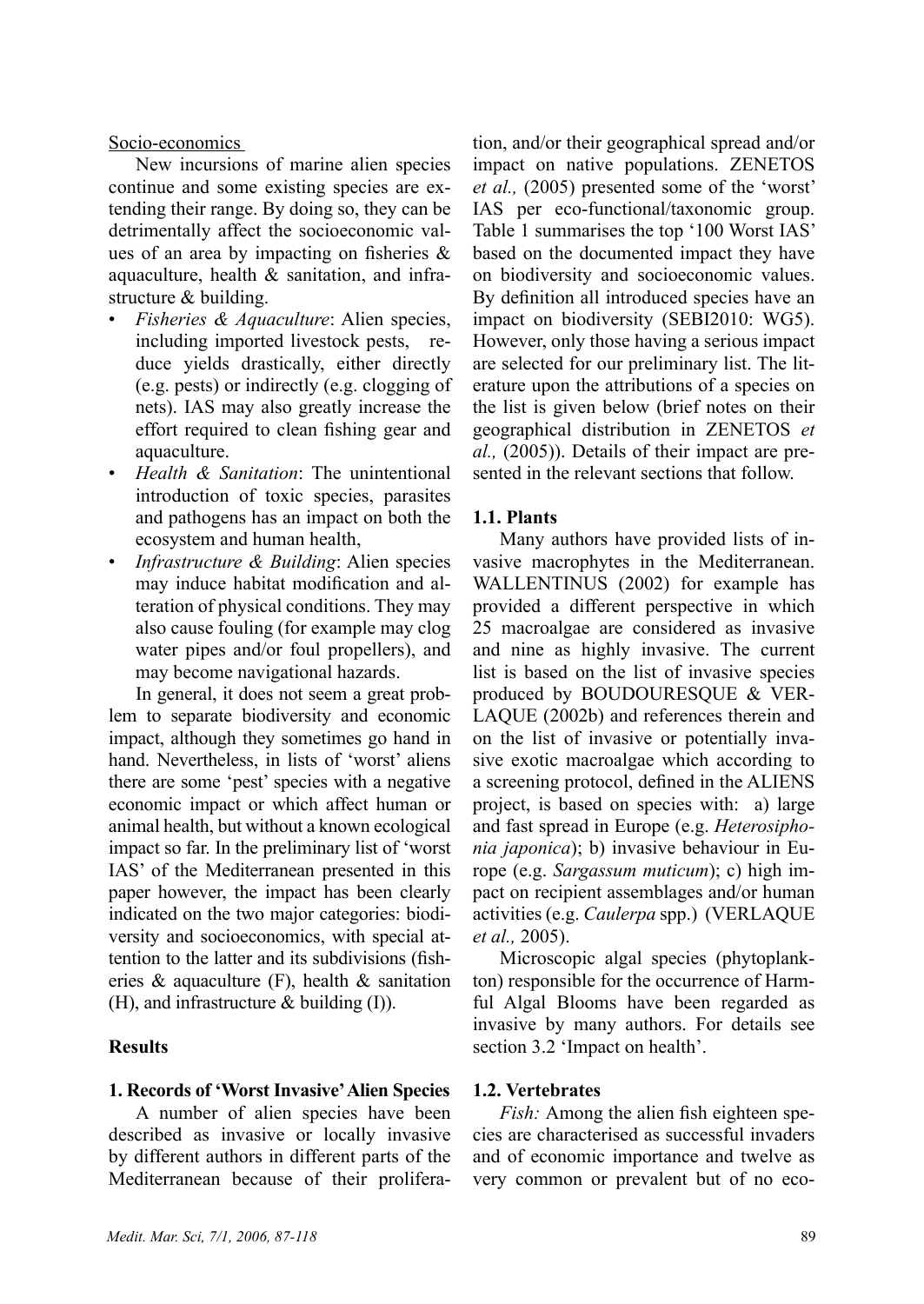nomic importance due to their small size (GOLANI *et al.*, 2002). However the term invasive is not used when describing the impact of alien fish species due to the lack of reliable information on distribution and abundance prior to the opening of Suez Canal (GOLANI, 1998). The 'Worst Fish IAS' found in Table 1 are based on the works of GOLANI *et al.*, (2002; 2006); GOREN & GALIL, (2005), HARMELIN-VIVIEN *et al.,* (2005).

### **1.3. Invertebrates**

*Mollusca*: Many authors have provided lists of invasive molluscs in the Mediterranean. The selected species in Table 1 are based on lists of invasive species produced by OCCHIPINTI AMBROGI (2002a,b), ZI-BROWIUS (2002), GOFAS & ZENETOS (2003), ZENETOS *et al.,* (2003) and individual species reported in BLANCHARD (1996) and HOPPE (2002).

*Polychaeta:* Alien polychaetes have been reported as invasive throughout the Mediterranean by KOÇAK *et al.,* (1999), ZIBROW-IUS (2002), ÇINAR *et al.*, (2005), ÇINAR (2006).

*Crustacea*: our list has been compiled based on the alien crustaceans that have been reported as very abundant with recorded impact on biodiversity and the socioeconomic values of the area by GALIL 1986, GALIL *et al.,* (2002 & 2006), ZIBROWIUS (2002), THESSALOU-LEGAKI *et al.,* (2006).

*Other invertebrates*: When assessing the scale and impact of ship-transported alien fauna in the Mediterranean, invertebrate species have been regarded as invasive primarily based on their spread by ZIBROWIUS (2002), and individual species were also regarded as such by GALIL *et al.,* (1990), OCCHIPINTI AMBROGI (2000a,b), GALIL & ZENETOS (2002), HYAMS *et al.,* (2002), MERIÇ *et al.,* (2002), YOKES & MERIÇ (2004).

| P. PISHETICS/Aquaculture - TI, Ticalul & Saliitation - T, Thill astructure & Dunuing, |                   |                          |                   |         |                     |  |  |
|---------------------------------------------------------------------------------------|-------------------|--------------------------|-------------------|---------|---------------------|--|--|
| <b>Species Latin name</b>                                                             | Common name       | <b>Biodiver-</b><br>sity | Socio-<br>economy |         | <b>SEBI</b><br>2010 |  |  |
| <b>PLANTS</b>                                                                         |                   |                          | F                 | $\bf H$ |                     |  |  |
| <b>PHYTOBENTHOS</b>                                                                   |                   |                          |                   |         |                     |  |  |
| Acrothamnion preissii                                                                 | A red alga        | $^{+}$                   | $^{+}$            |         | $^{+}$              |  |  |
| Antithamnion nipponicum                                                               | A red alga        | $^{+}$                   | $^{+}$            | $^{+}$  |                     |  |  |
| Asparagopsis armata                                                                   | Harpoon weed      | $^{+}$                   | $^{+}$            |         | $^{+}$              |  |  |
| Asparagopsis taxiformis                                                               | Limu kohu         | $^{+}$                   |                   |         | $^{+}$              |  |  |
| Bonnemaisonia hamifera                                                                | A red alga        | $^{+}$                   |                   |         |                     |  |  |
| Caulerpa racemosa                                                                     | Grape caulerpa    | $^{+}$                   | $^{+}$            |         | $^{+}$              |  |  |
| Caulerpa taxifolia                                                                    | Killer alga       | $^{+}$                   | $^{+}$            |         | $^{+}$              |  |  |
| Codium fragile                                                                        | Dead man's finger | $^{+}$                   | $^{+}$            | $+$     | $^{+}$              |  |  |
| Colpomenia peregrina                                                                  | A brown alga      | $^{+}$                   | $^{+}$            |         |                     |  |  |
| Desmarestia viridis                                                                   | A brown alga      | $^{+}$                   | $^{+}$            | $^{+}$  |                     |  |  |
| Grateloupia turuturu                                                                  | A red alga        | $^{+}$                   | $^{+}$            |         |                     |  |  |
| Halophila stipulacea                                                                  | A sea grass       | $^{+}$                   |                   |         | $^{+}$              |  |  |
| Heterosiphonia japonica                                                               | A red alga        | $^{+}$                   | $^{+}$            |         |                     |  |  |
| Lophocladia lallemandii                                                               | A red alga        | $^{+}$                   |                   |         |                     |  |  |
| Polysiphonia morrowii                                                                 | A red alga        | $^{+}$                   | $^{+}$            |         | $^{+}$              |  |  |
| Sargassum muticum                                                                     | Jap weed          | $^{+}$                   | $^{+}$            | $+$     | $^{+}$              |  |  |

**Table 1 The '100 Worst Invasive Species' in the Mediterranean F:Fisheries/Aquaculture - H: Health & Sanitation - I: Infrastructure & Building.**

*Continued*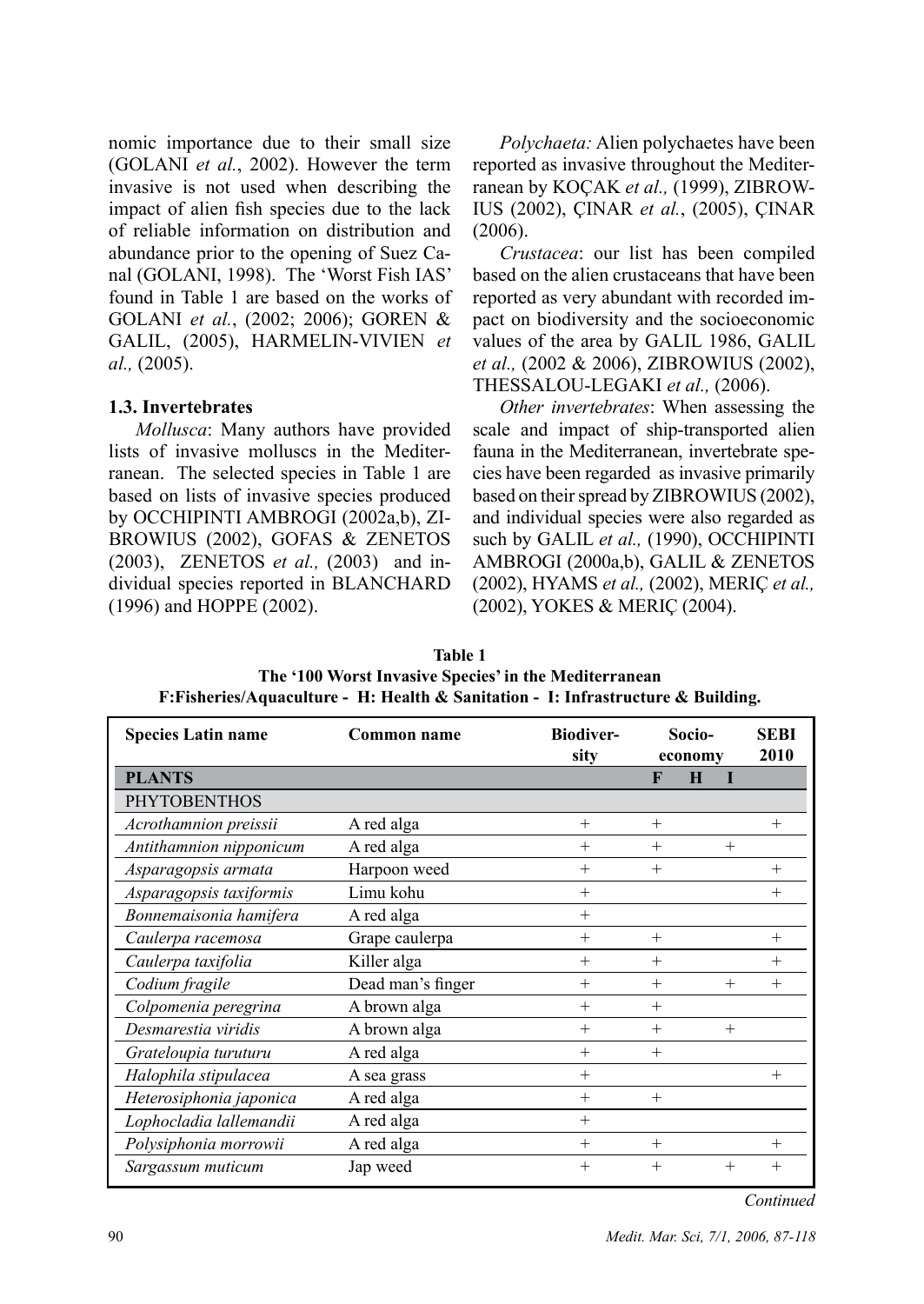| <b>Species Latin name</b> | Common name             | <b>Biodiver-</b><br>sity | Socio-<br>economy |                 |        | <b>SEBI</b><br>2010 |
|---------------------------|-------------------------|--------------------------|-------------------|-----------------|--------|---------------------|
|                           |                         |                          | F                 | H               | I      |                     |
| Stypopodium schimperi     | A brown alga            | $^{+}$                   |                   |                 | $^{+}$ | $+$                 |
| Undaria pinnatifida       | Wakeme, Asian kelp      | $^{+}$                   | $^{+}$            |                 | $^{+}$ | $\ddot{}$           |
| Womersleyella setacea     | A red alga              | $^{+}$                   | $^{+}$            |                 |        | $^{+}$              |
| PHYTOPLANKTON             |                         |                          |                   |                 |        |                     |
| Alexandrium catenella     | A dinoflagellate        | $^{+}$                   | $^{+}$            | $\! + \!\!\!\!$ |        | $^{+}$              |
| Alexandrium taylori       | A dinoflagellate        | $^{+}$                   | $^{+}$            |                 |        |                     |
| Coolia monotis            | A dinoflagellate        | $^{+}$                   | $^{+}$            | $\! + \!\!\!\!$ |        |                     |
| Ostreopsis ovata          | A dinoflagellate        | $^{+}$                   | $^{+}$            | $+$             |        |                     |
| <b>VERTEBRATES</b>        |                         |                          |                   |                 |        |                     |
| <b>FISH</b>               |                         |                          |                   |                 |        |                     |
| Alepes djedaba            | Shrimp scad             | $^{+}$                   |                   |                 |        |                     |
| Callionymus filamentosus  | Dragonet                | $^{+}$                   |                   |                 |        |                     |
| Dussumieria elopsoides    | Slender rainbow sardine | $^{+}$                   |                   |                 |        |                     |
| Lagocephalus sceleratus   | Elongated pufferfish    | $^{+}$                   |                   |                 |        |                     |
| Fistularia commersonii    | Bluespotted cornetfish  | $^{+}$                   |                   |                 |        | $\! + \!\!\!\!$     |
| Herklotsichthys punctatus | Spotted herring         | $^{+}$                   |                   |                 |        |                     |
| Pempheris vanicolensis    | Vanikoro sweeper        | $^+$                     |                   |                 |        |                     |
| Plotosus lineatus         | Eel catfish             | $^+$                     |                   | $\! + \!\!\!\!$ |        |                     |
| Sargocentron rubrum       | Redcoat                 | $^{+}$                   |                   |                 |        |                     |
| Saurida undosquamis       | Brushtooth lizard fish  | $^{+}$                   |                   |                 |        | $^{+}$              |
| Scomberomorus commerson   | Narrowbarred Spanish    | $\ddot{}$                |                   |                 |        |                     |
|                           | mackerel                |                          |                   |                 |        |                     |
| Seriola fasciata          | Lesser amberjack        | $^{+}$                   |                   |                 |        | $\! + \!\!\!\!$     |
| Siganus luridus           | Dusky spine foot        | $^{+}$                   |                   | $^{+}$          |        | $\! + \!\!\!\!$     |
| Siganus rivulatus         | Marbel spine foot       | $^{+}$                   |                   | $^{+}$          |        | $^{+}$              |
| Sillago sihama            | Silver sillago          | $^{+}$                   |                   |                 |        |                     |
| Sphoeroides pachygaster   | <b>Blunthead</b> puffer | $^{+}$                   | $^{+}$            | $+$             |        | $^{+}$              |
| Sphyraena chrysotaenia    | Yellow stripe barracuda | $^{+}$                   |                   |                 |        |                     |
| Upeneus moluccensis       | Goldband goatfish       | $^{+}$                   |                   |                 |        |                     |
| Upeneus pori              | Por's goatfish          | $^{+}$                   |                   |                 |        |                     |
| <b>INVERTEBRATES</b>      |                         |                          |                   |                 |        |                     |
| <b>MOLLUSCA</b>           |                         |                          |                   |                 |        |                     |
| Anadara demiri            | Arc shell               | $^{+}$                   |                   |                 |        | $^{+}$              |
| Anadara inaequivalvis     | Arc shell               | $^{+}$                   |                   |                 |        | $^{+}$              |
| Brachidontes pharaonis    | Variable mussel         | $^+$                     |                   |                 | $^+$   |                     |
| Bursatella leachi         | Ragged sea hare         | $^{+}$                   |                   |                 |        |                     |
| Chama pacifica            | Large Pacific Chama     | $\! + \!$                |                   |                 |        | $^{+}$              |
| Cerithium scabridum       | A gastropod             | $^+$                     |                   |                 |        |                     |
| Crassostrea gigas         | Pacific giant oyster    | $\boldsymbol{+}$         |                   |                 |        |                     |
| Crepidula aculeata        | Spiny Slippersnail      | $\boldsymbol{+}$         |                   |                 |        |                     |
| Crepidula fornicata       | Slipper limpet          | $\ddot{}$                | $\! + \!\!\!\!$   |                 |        | $^{+}$              |

# **Table 1 (Continued)**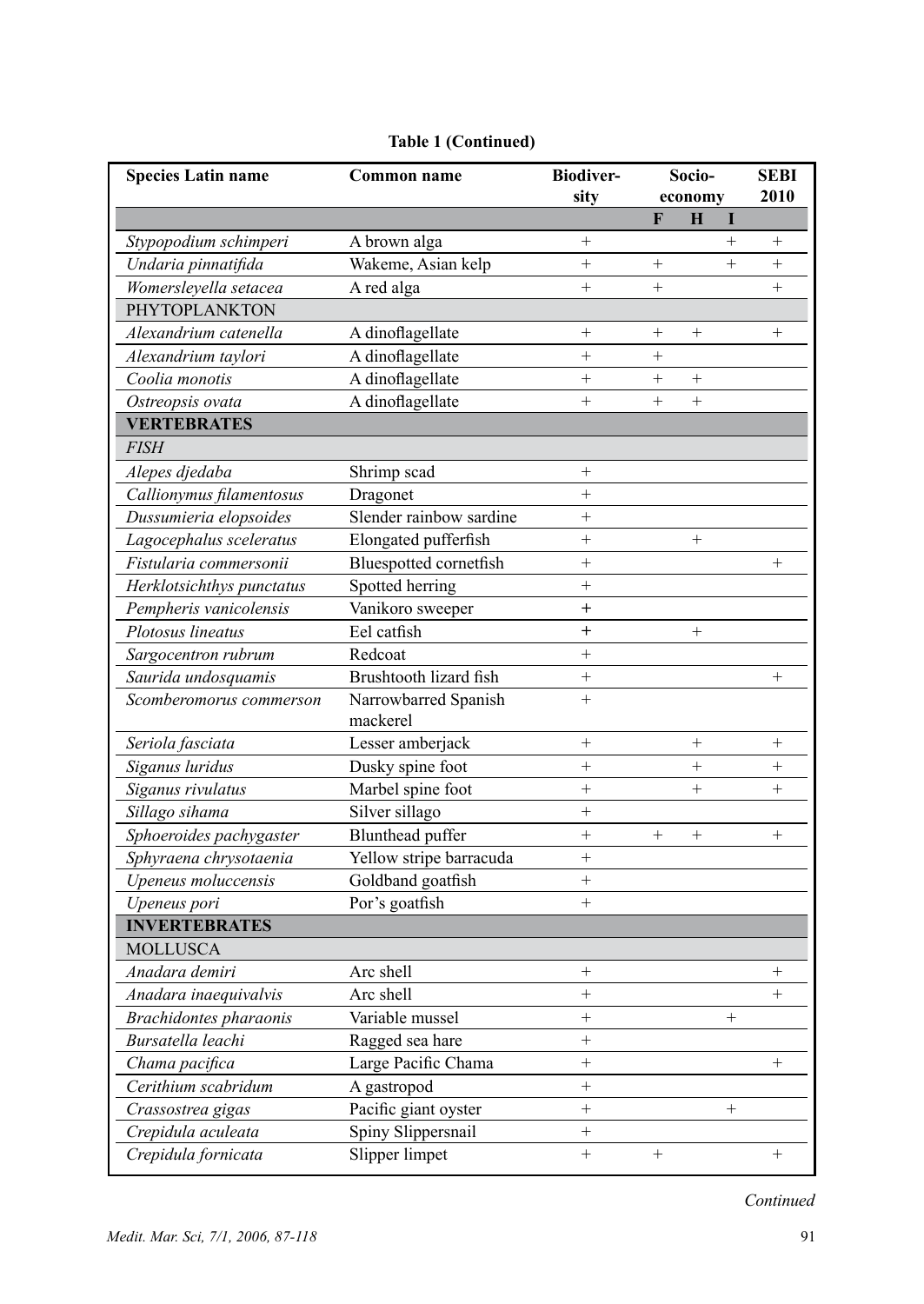| <b>Species Latin name</b>  | Common name          | <b>Biodiver-</b>  | Socio-          |   | <b>SEBI</b>     |        |
|----------------------------|----------------------|-------------------|-----------------|---|-----------------|--------|
|                            |                      | sity              | economy         |   | 2010            |        |
|                            |                      |                   | F               | H | I               |        |
| Musculista senhousia       | Green bugmussel      | $^{+}$            |                 |   |                 | $^{+}$ |
| Mya arenaria               | Soft shell clam      | $^{+}$            |                 |   |                 | $^{+}$ |
| Pinctada radiata           | Pearl oyster         | $^{+}$            |                 |   |                 | $^{+}$ |
| Rapana venosa              | Veined rapa whelk    | $^{+}$            | $+$             |   |                 | $^{+}$ |
| Rhinoclavis kochi          | A gastropod          | $^{+}$            |                 |   |                 |        |
| Ruditapes philippinarum    | Manila clam          | $^{+}$            | $^{+}$          |   | $\! + \!\!\!\!$ | $^{+}$ |
| Spondylus spinosus         | Shiro-toge-umi-giku  | $^{+}$            |                 |   |                 | $^{+}$ |
| Strombus persicus          | Persian Conch        | $^{+}$            |                 |   |                 |        |
| Teredo navalis             | Shipworm             | $^{+}$            |                 |   |                 | $^{+}$ |
| Xenostrobus securis        | Little Brown Mussel  | $^{+}$            |                 |   |                 | $^{+}$ |
| POLYCHAETA                 |                      |                   |                 |   |                 |        |
| Branchiomma luctuosum      | Tube worm            | $^{+}$            |                 |   |                 |        |
| Ficopomatus enigmaticus    | Australian tube worm | $^{+}$            |                 |   | $^{+}$          | $^{+}$ |
| Hydroides dianthus         | Tube worm            | $^{+}$            |                 |   | $^{+}$          |        |
| Hydroides dirampha         | Tube worm            | $^{+}$            |                 |   | $^{+}$          |        |
| Hydroides elegans          | Tube worm            |                   |                 |   | $^{+}$          |        |
| Hydroides heterocerus      | Tube worm            |                   |                 |   |                 |        |
| Hydroides homoceros        | Tube worm            | $^{+}$            |                 |   |                 |        |
| Hydroides minax            | Tube worm            | $^{+}$            |                 |   |                 |        |
| Hydroides operculatus      | Tube worm            |                   |                 |   | $\! +$          |        |
| Hydroides branchyacanthus  | Tube worm            | $^{+}$            |                 |   |                 |        |
| Leonnates persicus         | Mud worm             | $^{+}$            |                 |   |                 |        |
| Polydora cornuta           | Mud worm             | $^{+}$            | $\! + \!\!\!\!$ |   |                 | $^{+}$ |
| Pomatoleios kraussii       | Tube worm            | $^{+}$            |                 |   |                 |        |
| Pseudonereis anomala       | Mud worm             | $^{+}$            |                 |   |                 |        |
| Spirobranchus tetraceros   | Tube worm            | $\! +$            |                 |   |                 |        |
| Spirorbis marioni          | Tube worm            | $\! +$            |                 |   | $\! + \!\!\!\!$ | $^{+}$ |
| Streblospio gynobranchiata | Mud worm             | $^{+}$            |                 |   |                 |        |
| <b>CRUSTACEA</b>           |                      |                   |                 |   |                 |        |
| Callinectes sapidus        | Blue crab            |                   | $\! + \!\!\!\!$ |   |                 |        |
| Charybdis longicollis      | Swimming crab        | $+$               | $^{+}$          |   |                 |        |
| Charybdis helleri          | Spiny hands          | $+$               |                 |   |                 |        |
| Dyspanopaeus sayi          |                      | $^{+}$            |                 |   |                 |        |
| Erugosquilla massavensis   | Mantis shrimp        | $\! +$            |                 |   |                 |        |
| Elasmopus pectenicrus      | An amphipod          |                   |                 |   |                 |        |
| Eriocheir sinensis         | Chinese mitten crab  | $\! + \!\!\!\!$   | $^{+}$          |   | $^{+}$          | $^{+}$ |
| Marsupenaeus japonicus     | Tiger prawn Karuma   |                   |                 |   |                 | $^{+}$ |
| Melicertus hathor          | A shrimp             |                   |                 |   |                 |        |
| Metapenaeus monoceros      | Speckled shrimp      |                   |                 |   |                 |        |
| Metapenaeus stebbingi      | Penegrine shrimp     | $^+$              |                 |   |                 |        |
| Mytilicola orientalis      | Red worm             | $\qquad \qquad +$ | $\! + \!\!\!\!$ |   |                 |        |

# **Table 1 (Continued)**

*Continued*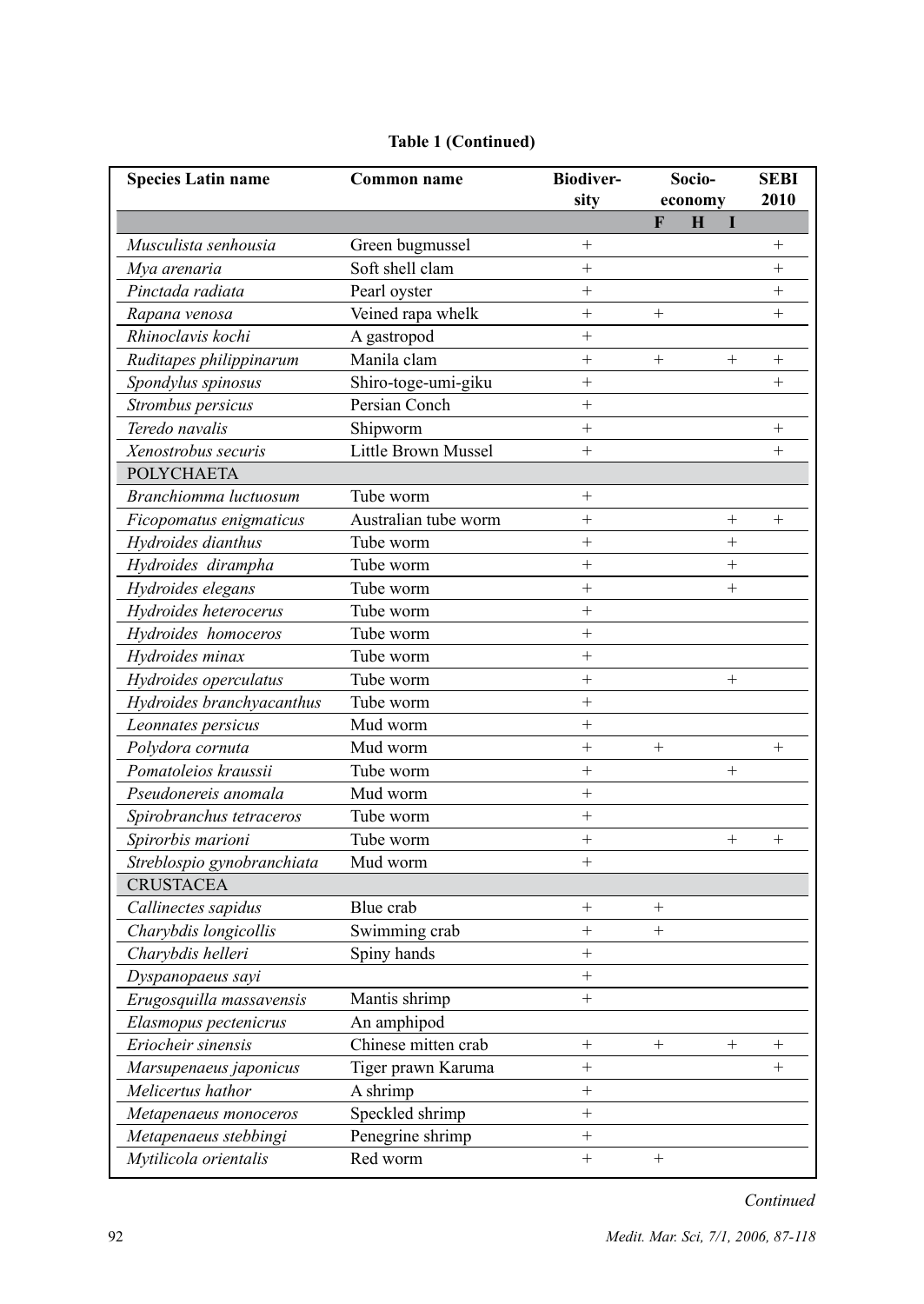| <b>Species Latin name</b> | Common name        | <b>Biodiver-</b><br>sity | Socio-<br>economy |        |        | <b>SEBI</b><br>2010 |
|---------------------------|--------------------|--------------------------|-------------------|--------|--------|---------------------|
|                           |                    |                          | F                 | H      |        |                     |
| Penaeus semisulcatus      | Green tiger prawn  | $^{+}$                   |                   |        |        |                     |
| Percnon gibbesi           | Nimble spray crab  | $^{+}$                   |                   |        |        | $^{+}$              |
| Portunus pelagicus        | Blue swimming crab | $^{+}$                   |                   |        |        |                     |
| OTHER INVERTEBRATES       |                    |                          |                   |        |        |                     |
| Amphistegina lobifera     | A foraminiferan    | $^{+}$                   |                   |        |        |                     |
| Amphisorus hemprichii     | A foraminiferan    | $^{+}$                   |                   |        |        |                     |
| Asterina burtoni          | A starfish         | $^{+}$                   |                   |        |        |                     |
| Microcosmus exasperatus   | An ascidian        | $^{+}$                   |                   |        |        | $^{+}$              |
| Oculina patagonica        | A stony coral      | $^{+}$                   |                   |        |        |                     |
| Rhopilema nomadica        | A jelly fish       | $^{+}$                   | $^{+}$            | $^{+}$ | $^{+}$ | $^{+}$              |
| Tricellaria inopinata     | A bryozoan         | $^{+}$                   |                   |        |        | $^+$                |

**Table 1 (Continued)**

### **2. Impact on biodiversity**

#### **2.1 Plants**

#### *Caulerpa* **species**

Caulerpaceae - *Caulerpa taxifolia* and *Caulerpa racemosa* var*. cylindracea* - are perhaps the most notorious invaders in the Mediterranean; in many cases their invasive spread has radically altered the structure and function of native ecosystems causing a decrease in biodiversity and representing a very serious ecological problem in the Mediterranean (GRAVEZ *et al.*, 2001). They are considered particularly invasive since they are good colonisers of unvegetated sediments, have wide tolerance of stress and are unaffected by nutrient and light limitation. In other words, they possess a high capacity for vegetative growth and population persistence (WILLIAMS, 1990; MEINESZ *et al.,* 1995; CHISHOLM *et al.*, 1996; DELGADO *et al.,* 1996; CECCHERELLI & CINELLI, 1999a; PIAZZI & CINELLI, 1999; WILLIAMS & GROSHOLSZ, 2002).

The mechanisms, by which *Caulerpa* spp. might affect native vegetation, especially the seagrasses, are still unclear (CECCHEREL-LI & CINELLI, 1997). A correlation with sediment environment has been suggested as extremely high sulfate reduction rates, and sulfide concentrations in colonised sediments have been reported (HOLMER *et al.,* 2004). Despite the abundant scientific reports available no efforts have yet been made to elucidate the role of ecosystem biodiversity in the susceptibility of Mediterranean macrophyte assemblages to impacts by invasive *Caulerpa* species (MARBÀ *et al.,* 2005).

### *Caulerpa racemosa* **var***. cylindracea*

Thirteen years after the first record in the early 1990's of the invasive variety of *C. racemosa* var*. cylindracea* (for identification see VERLAQUE *et al.*, 2003)*,* nearly the entire Mediterranean basin was reported colonized, reaching as far as the Canary Islands; by 2005 it has colonised the coasts of 11 nations (Albania, Croatia, Cyprus, France, Greece, Italy, Libya, Malta, Spain, Tunisia and Turkey, and all major Mediterranean islands), growing on all kind of substrata, both in polluted and unpolluted areas, between 0 and 70 m depth, demonstrating an excessive rate of proliferation (VERLAQUE *et al.*, 2000, 2003, 2004; PIAZZI *et al.,* 2001a, 2005; BOUDOURESQUE & VERLAQUE, 2002b; MEINESZ *et al.*, 2003; RUITTON *et al.*, 2005).

The invasive ability and strong competitive characteristics of *C. racemosa* have been demonstrated in many works (CEC-CHERELLI & CINELLI 1997; PIAZZI *et al.,* 1997, 2001a; PIAZZI & CINELLI,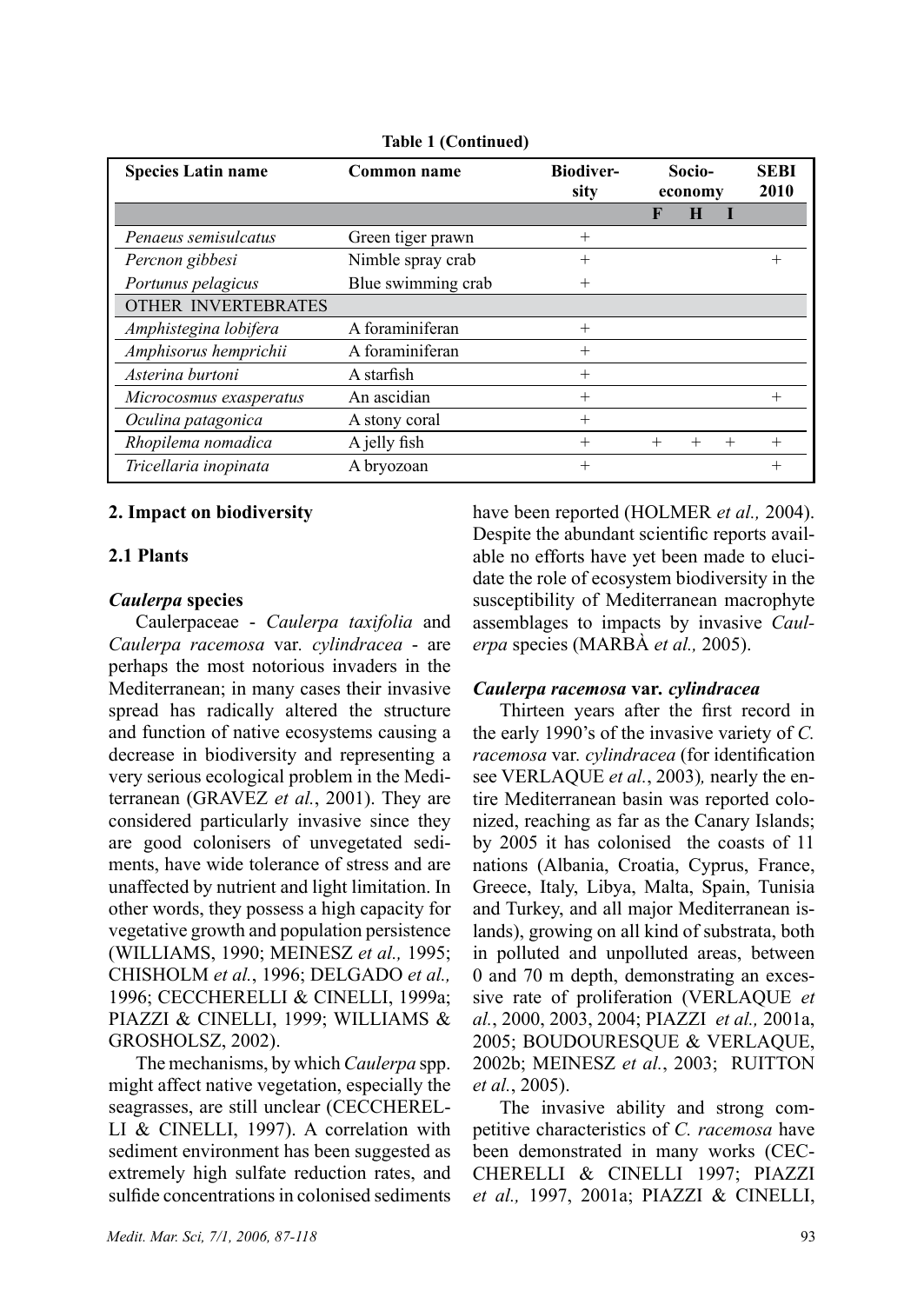1999; CECCHERELLI *et al.,* 2000; CEC-CHERELLI & CAMPO, 2002). First indications of the impacts suggested alarming changes in community structure both on phytobenthos as well as on zoobenthos (see below). However, when examining the impact on the zoobenthos in Cyprus, ARGYROU *et al.,* (1999) demonstrated contradictory effects (decreased abundance of gastropods and crustaceans, but increased abundance of polychaetes, bivalves and echinoderms).

Experimental work (PIAZZI *et al.,* 2001a; PIAZZI & CINELLI, 2003; BALATA *et al.,* 2004) has shown that *C. racemosa* var*. cylindracea* invasions have a great impact on Mediterranean macroalgal assemblages on dead mattes of *Posidonia oceanica* and rocky bottoms, with greater impact on the former. Within 6 months the alga had completely overgrown the substrata and had impoverished the algal assemblages by reducing the species cover, number of species and diversity (affecting primarily turf and encrusting species, compared to erect species); the impact was so extensive that the algal assemblage did not seem to recover even when *C. racemosa* diminished following a seasonal cycle.

Interestingly, whereas the dead matte of *P. oceanica* appears to be the most favorable substratum for colonization, no colonization has been observed on dense meadows in many other Mediterranean regions; dense *P. oceanica* meadows seem to prevent *C. racemosa* var*. cylindracea* invasion (PIAZZI & CINELLI, 1999, 2003; CECCHERELLI *et al.,* 2000; PIAZZI *et al.,* 2001a*,* 2005; RUIT-TON *et al.,* 2005). Nevertheless other studies have demonstrated some changes in the vegetative cycle and production of *P. oceanica* (DUMAY *et al.,* 2002).

Contrasting results have emerged when the impact on other native seagrasses was investigated. Some results suggest reduction in the distribution of *Cymodocea nodosa* as a result of competitive displacement by *C. racemosa*: *C*. *nodosa* shoot density was reduced even by 50% (CECCHERELLI & CINELLI 1997; CECCHERELLI & CAM-PO, 2002). Conversely, a positive influence was found on the *Zostera noltii* shoots (CEC-CHERELLI & CAMPO, 2002).

# *Caulerpa taxifolia*

The invasive proliferation of *Caulerpa taxifolia,* the 'killer alga' (MEINESZ, 1999), is the most infamous example of the impact of invasive species. In the Mediterranean, the alga is causing a 'major ecological event' (BOUDOURESQUE *et al.,* 1995). Even though *C. taxifolia* is not considered as so invasive as *C. racemosa* var. *cylindracea* (PIAZZI *et al.,* 2001b; BALATA *et al.,* 2004), it has reached high abundances (MEINESZ *et al.,* 1995; CECCHERELLI & CINELLI 1997, 1998). The small colony of 1m2 (accidentally introduced in 1984 by the Oceanographic Museum of Monaco) had spread to more than 6,000 hectares by 1996 (MEINESZ *et al.,* 1998). It covered more than 13000 hectares along 191 km of coastline in six countries (Monaco, France, Italy, Spain, Croatia and Tunisia) by 2000. The area colonized along the Mediterranean French coast increased from 77.3 km² to 122.7 km² between 2001 and 2004, and the species is still expanding, out-competing native species and seriously reducing diversity (MEINESZ *et al.,* 2001, 2004). Yacht anchors and fishing gears appear to have carried it over great distances (MADL & YIP 2003).

*Caulerpa taxifolia* is known to have a major impact on marine ecosystems, which is mainly attributed to a toxic nature (synthesis of terpenoids), an ability to colonize all parts of the littoral zones and all substrata, and a high ecological fitness. The toxic terpenoids synthesized in higher concentrations than in tropical waters (GUERRIERO *et al.,* 1992) inhibit the growth of *Cystoseira barbata* and *Gracilaria bursa-pastoris* (FER-RER *et al.,* 1997), and can explain the superior competitiveness of *Caulerpa* against native macroalgae. They also negatively affect several phytoplanktonic organisms (LEMEE *et al.*, 1997). Lastly they protect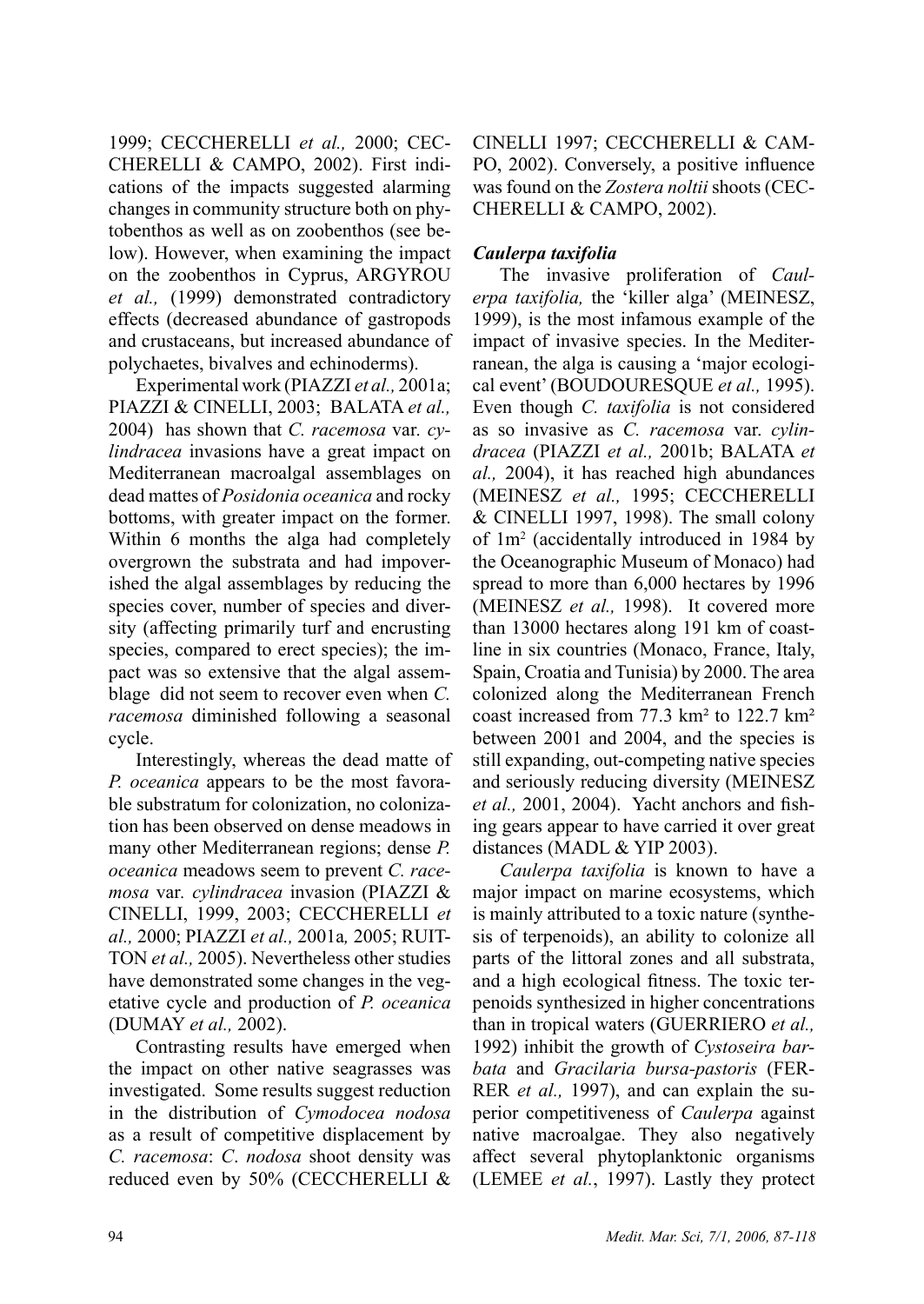*C. taxifolia* against grazers (RUITTON & BOUDOURESQUE, 1994). *Caulerpa taxifolia* can drastically reduce marine biodiversity (mainly by displacing native algae and altering seagrass beds) (BOUDOURESQUE *et al.*, 1992; VERLAQUE & FRITAYRE, 1994a,b; de VILLELE & VERLAQUE, 1995; CECCHERELLI & CINELLI 1997, 1999a), disturb zoobenthos (BELLAN-SAN-TINI *et al.,* 1994; HARMELIN-VIVIEN *et al.,* 1996) and modify organic and inorganic components of the sediment (CHISHOLM & MOULIN 2003). The *C. taxifolia* impact differs also according to the sensitivity and susceptibility of macrophyte assemblages (PIAZZI *et al.,* 2001a; VERLAQUE & FRITAYRE, 1994a, b; de VILLELE & VERLAQUE, 1995; BALATA *et al.,* 2004). Dramatic decreases (with impoverishment reaching up to 75%) have been observed in photophilic subtidal assemblages of rocky substrates, which appear particularly vulnerable to invasions (VERLAQUE & FRITAY-RE 1994a, b; KLEIN *et al.,* 2005). *Caulerpa taxifolia,* like *C. racemosa*, especially colonizes the *Cymodocea nodosa* meadows and sparse *Posidonia oceanica* beds, causing the decay and regression of seagrasses (MEINESZ & HESSE 1991;, BOUDOUR-ESQUE *et al.,* 1992; MEINESZ *et al.,* 1993; CECCHERELLI & CINELLI, 1997, 1998, 1999a). In invaded *P. oceanica* meadows, the percentage of dead shoots can reach up to 45% and the living shoots possess abnormal yellowish leaves (de VILLELE & VER-LAQUE, 1995). Even a facilitative effect of seagrasses on *C. taxifolia* has been demonstrated, which may cause indirect negative effects on seagrasses (CECCHERELLI & CINELLI, 1997, 1998). Invasion appears to be successful when seagrass meadows are already experiencing a decline as a result of deteriorated environmental quality. There are suggestions that *C. taxifolia* is not capable of invading the dense and healthy *P. oceanica*  meadows (MARBÀ *et al.*, 1996, 2005; CEC-CHERELLI & CINELLI, 1999b; JAUBERT *et al.,* 1999; PEIRANO *et al.,* 2005).

Impoverishment has also been reported in faunal assemblages. Polychaeta and mainly amphipod abundance (and to a lesser degree species richness) has been reduced), whereas the molluscan community appears either to be benefited or to be impacted the least (BELLAN-SANTINI *et al.*, 1994, 1996). Decreases have been observed in fish species in number, density and biomass (HARMELIN-VIVIEN *et al.*, 1996; GELIN *et al.,*, 1998; RELINI *et al.,*, 1998) along with an increase in numbers of green forms of labrid fish in populations living within *C taxifolia* meadows (ARIGONI *et al.,* 2002). In contrast, other authors (FRANCOUR *et al.,* 1995; GELIN *et al.,* 1998) have suggested that no simple relation exists between the presence of *C. taxifolia* and fish community.

#### *Sargassum muticum*

The macrophyte *Sargassum muticum* reported in the Venice lagoon, Italy (RIB-ERA SIGUAN, 2002) and the Thau lagoon and other parts of the Languedoc-Roussillon coast, France (BOUDOURESOUE, 1994; VERLAQUE, 2001) is known to have a direct impact on the indigenous floral assemblages. It inhibits their recruitment and growth (CRITCHLEY, 1983), even leading to the eradication of many species e.g. *Cystoseira barbata* in Venice (OCCHIPINTI AMBROGI, 2002b) and in the Thau lagoon (GERBAL *et al.,* 1985; BOUDOURESQUE, 1994). It is also reported to have altered the vegetal landscape of canals in the Venice lagoon, together with other invasive algae (CURIEL *et al.,* 1999), imposing a burden on the economy.

# *Womersleyella setacea***,** *Acrothamnion preissii*

Mediterranean turfs are largely composed of two introduced Rhodophyta: *Acrothamnion preissii,* colonising many parts of the western basin (BOILLOT *et al.,* 1982; CINELLI *et al.,* 1984; FERRER *et al.,* 1994; PIAZZI *et al.,* 1996, 2002), and *Womersleyella setacea* colonising wide zones throughout the Medi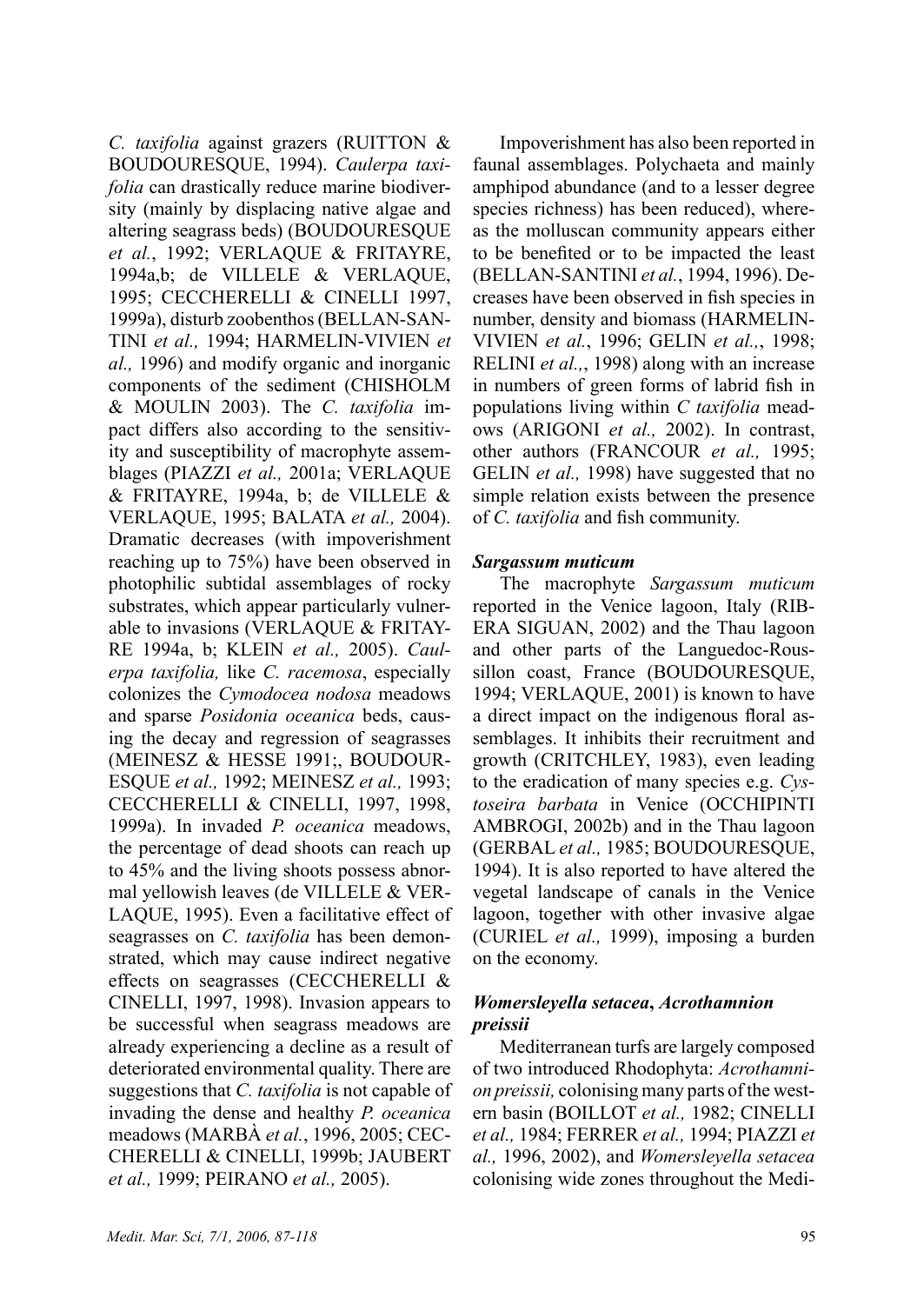terranean Sea (AIROLDI *et al.,*1995; ATHA-NASIADIS, 1997)*.* 

These turfs have an adverse impact on *Posidonia oceanica* meadows in the W. Mediterranean: the diversity of the epiphytic macroalgal community of the rhizomes has been found to decrease as the result of invading filamentous Rhodophyta (PIAZZI & CINELLI, 2000). In a study area in the Ligurian Sea (Italy) both total percentage cover and diversity were found to be lower in invaded areas than in control areas: the invasive Rhodophyta were reported to constitute more than 90% of the epiphyte cover in *P. oceanica* rhizomes and along with *C. racemosa* were discovered to occupy about 50% of macroalgal cover on dead *P. oceanica* mattes, throughout the year (PIAZZI & CINELLI, 2003). Similar high values have been recorded for *Womersleyella setacea* abundance in the area (AIROLDI *et al.,* 1995).

*Womersleyella setacea* is also known to have an impact on the coralligenous communities, as it has been found to form a monospecific layer covering the coralligenous substrata in the Scandola reserve (Corsica) (RIBERA & BOUDOURESQUE, 1995).

### *Asparagopsis armata, Codium fragile*

These have been reported as forming monospecific coverages, dominating many algal assemblages. *Asparagopsis armata* is known to cover 100 % of the upper infralittoral (0-10 m depth) in winter in the NW Mediterranean and to dominate many infralittoral assemblages in the Marseilles area along with *Codium fragile* (RIBERA & BOUDOUR-ESQUE, 1995). The dense populations of *A. armata* are maintained, probably because the main Mediterranean herbivores, i.e. the sea urchin *Paracentrotus lividus* and the fish *Sarpa salpa*, avoid it (SALA & BOUDOUR-ESQUE, 1997).

# *Undaria pinnatifida, Desmarestia viridis***,**  *Antithamnion nipponicum*

Impacts of *Desmarestia viridis, Undaria* 

*pinnatifida,* and *Antithamnion nipponicum* (= *pectinatum*) on coastal lagoon ecosystems have also been reported (CURIEL *et al.,* 1998). Proliferations *of Laminaria japonica*  have been reported in the Thau lagoon where its accumulation and decomposition have resulted in anoxia during summer (ANONY-MOUS, 1982).

# **2.2. Vertebrates**

Notwithstanding, definite changes in fish communities in the Levantine ecosystem have been attributed to Lessepsian migrants.

According to OREN (1957) populations of red mullet (*Mullus barbatus*) and hake (*Merluccius merluccius*) have been forced to migrate to deeper waters by the aliens *Upeneus moluccensis* and *Saurida undosquamis*, respectively. However GOLANI (1998, and personal communication) argues against the evidence of such displacement as '*it is difficult to determine whether the colonisers displaced the local species or whether the latter occupied the same bathymetric niche prior to its confamiliar colonisation*'. According to GOLANI (1998) there are these two cases that deserve further study. The populations of narrow-barred Spanish mackerel *Scomberomorus commerson* and the dragonet *Callionymus filamentosus* have dramatically increased at a time when the indigenous meager *Argyrosomus regius* (once of the most common commercial species in Israel) and three other confamilial to the C*. filamentosus* species, have almost completely disappeared.

Along the Lebanese rocky coasts, the Lessepsian migrants represent 13% of the species richness and 19% of the total abundance of individuals (HARMELIN-VIVIEN *et al*., 2005), while almost half of the trawl catches on the Mediterranean coast of Israel consist of alien fish species (GOLANI & BEN TUVIA, 1995). Similarly invading species have been found to comprise 62% of the demersal fish biomass in the Gulf of Iskenderun, Turkey (GÜCÜ & BINGEL, 1994). The invasive fish dominate the structure and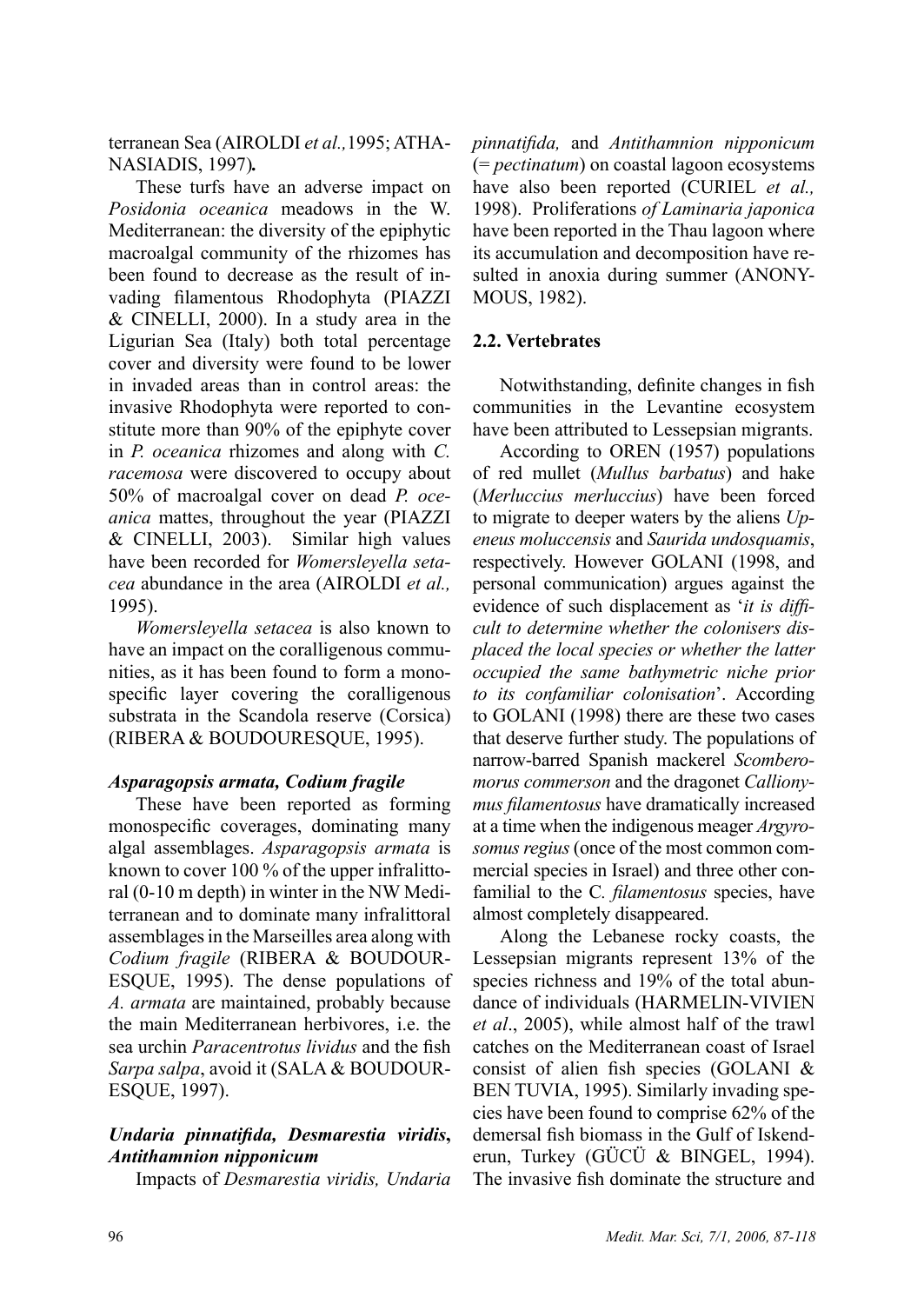function of littoral ecosystems on the Levantine coast, representing 50-90% of the fish biomass (GOREN & GALIL, 2005).

# **2.3. Invertebrates**

In the Mediterranean, fast expanding invaders outcompete local species. This can have a major impact on the ecosystem as many sudden changes in faunal community diversity and structure are attributed to this competition. Another alarming issue is the number of unintentional introductions of pathogens and parasites, with species imported for aquaculture.

### **Mollusca**

In coastal lagoons *Musculista senhousia* has been found to alter native benthic communities (CROOKS, 1998). Enormous proliferations of *Anadara inaequivalvis* in the N. Adriatic (RINALDI, 1985), replacing the native *Cerastoderma glaucum* (OCCHIPINTI AMBROGI, 2000), and of *Mya arenaria* in the Berre lagoon, Marseilles, (ZIBROWIUS, 2002) have been reported. The predatory gastropod *Rapana* v*enosa* was initially regarded to have potential impact on native bivalves and on the environment in the Northern Adriatic (ZENETOS *et al.,* 2003), but no clear cut sign of impacts in the Northern Adriatic Sea has been recorded (OCCHIPINTI AMBRO-GI 2000, 2001a; SAVINI & OCCHIPINTI AMBROGI, 2006).

# *Imported mollusca for aquaculture purposes*

Imported bivalves for aquaculture purposes (especially oysters and clams) are among the best-known examples of negative impacts of alien species in European seas in general and in Mediterranean in particular as the case of the Venice lagoon has demonstrated. The Manila clam *Ruditapes philippinarum* and the Pacific oyster *Crassostrea gigas* are considered as the most spectacular invasions in the lagoon of Venice (OCCHIP-INTI AMBROGI, 2000).

Among alien species in the lagoon, the

Manila clam, *Ruditapes philippinarum* is surely the most well-adapted and widespread species. The species was introduced into the lagoon in 1983, to enhance the depressed fisheries and aquaculture activities. At present, Italy is the largest clam producer in Europe, with an estimated production in 1998 of 40 000 MT. The exploitation of the clam banks represents one of the main sources of environmental disturbance in the Venice lagoon. About 600 boats equipped with mechanical dredges, operate without any management strategies, causing heavy stress on benthic communities:a single fishing haul can affect the macrozoobenthos organism density: (PRANOVI *et al.,* 2004) and the whole lagoon ecosystem (PRANOVI *et al.,* 2003; SFRISO *et al.,* 2003).

As for *Crassostrea gigas,* that is also intensely cultivated in the brackish lagoons of Southern France. Collecting methods are not as impacting as in the case of burrowing clams but mostly related to the influence on particulate matter dynamics between the water column and the bottom (OCCHIPINTI AMBROGI, 2000).

# **Polychaeta**

Fouling serpulid worms have become a nuisance in ports and marinas throughout the Mediterranean. *Hydroides elegans, H. dianthus, H. elegans, H. dirampha*, *Ficopomatus enigmaticus* and *Spirorbis marioni* are known to foul harbours throughout the Mediterranean and are regarded as major foulants on artificial surfaces (KOÇAK *et al.*, 1999; ZIBROWIUS, 2002).

According to a recent study of the Levantine coasts of Turkey '*the alien serpulid species dominated rocks, molluscs* (Brachidontes pharaonis, Thais rugosa and Spondylus gaederopus) *and artificial substrates (i.e. dock's pilings, ropes and tires), comprising more than 95% of the specimens found in these habitats. On the algae such as* Ulva sp. and Cystoseira sp. *sampled in this study, alien species accounted for more than 85% of the specimen' (ÇINAR, 2006)*.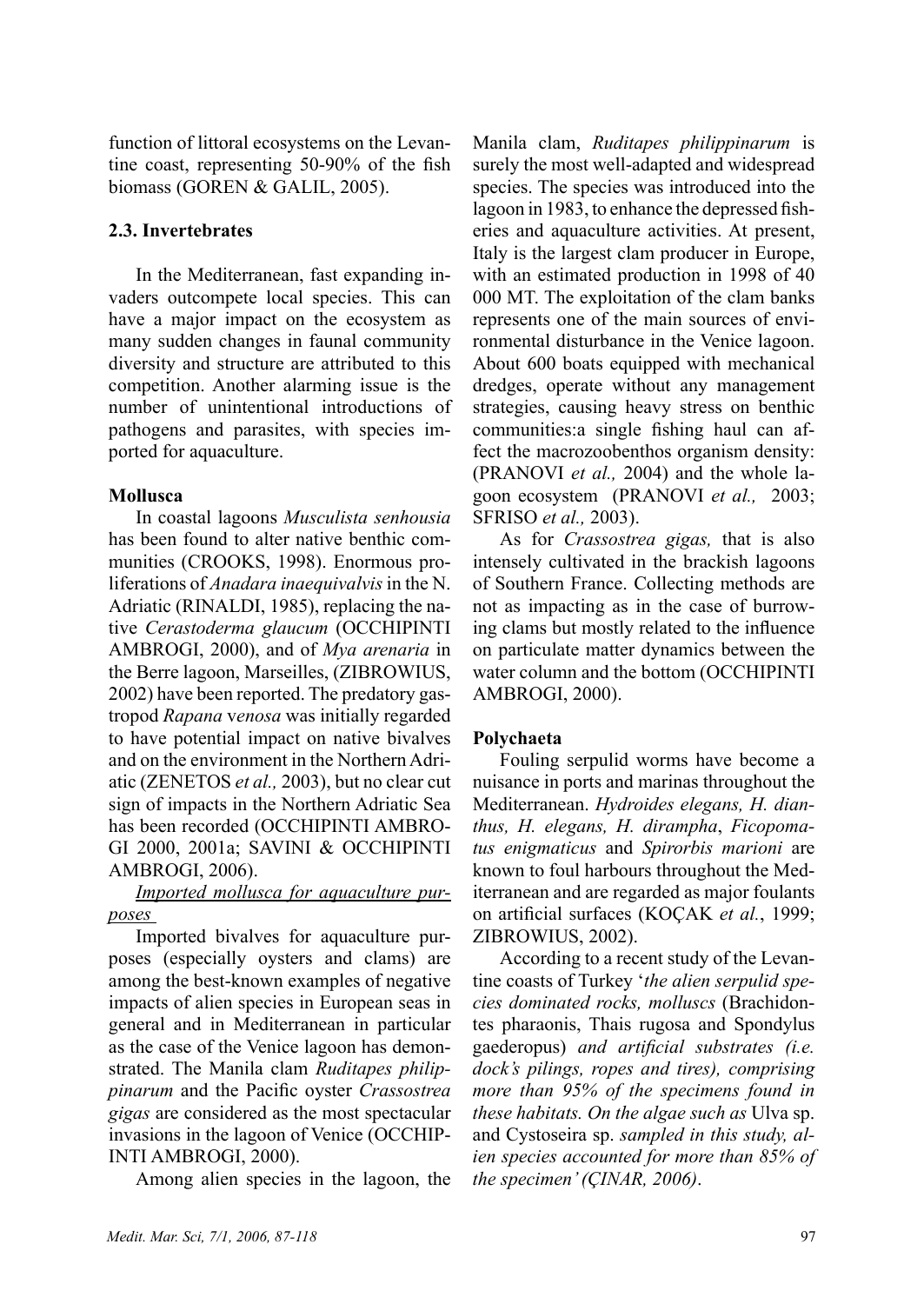The serpulid worm *Hydroides elegans* was found to comprise 65 % of the population in the polluted marinas but was only infrequently found in the non-polluted (KOÇAK *et al.,*, 1999). Similarly spionid worms now constitute the key indicators of polluted areas. According to ÇINAR *et al.,* (2005) in Izmir bay (Turkey) *Streblospio gynobranchiata* and *Polydora cornuta* have replaced dominant indicator species such as *Malacoceros fuliginosus* and *Capitella capitata* reaching maximum densities of 34,270 ind  $m<sup>2</sup>$  and 3170 ind  $m<sup>2</sup>$ , respectively, and accounting for more than 60% of total faunal populations in the majority of samples collected in winter. Their impact becomes more significant when considering that they constitute more than 90% of the total individuals and 50% of total biomass at some stations.

# **Crustacea**

GALIL & ZENETOS (2002) while reviewing impacts of exotics on the eastern Mediterranean populations reported the rapid decrease of populations of the prawn *Melicertus kerathurus* and the shrimp *Alpheus dentipes,* attributed to invasive displacement by *Marsupenaeus* (*=Penaeus*) *japonicus.* A fisheries commodity, the shrimp *Squilla mantis* has been displaced into deeper waters by the mantis shrimp *Erugosquilla massavensis.*

Τhe crab *Dyspanopeus sayi* was reported as very abundant in the lagoon of Venice (OCCHIPINTI AMBROGI, 2000) with a potential impact on native crabs (GALIL *et al.,* 2002) but already in 2001 it had almost disappeared in the canal of Venice (OCCHIPIN-TI AMBROGI, 2001b) and now its presence is limited to the marine sectors of the lagoon near the mouths (MIZZAN *et al.,* 2005).

# **Other Invertebrates: Echinoderms, Bryozoans, Corals and Foraminifera**

The bryozoan *Tricellaria inopinata* was discovered to have a profound impact on the bryozoan community by colonizing all possible hard substrata in the lagoon of Ven-

ice and outcompeting the native species in adapting to the altered physical and chemical parameters of the ecosystem. (OCCHIPINTI AMBROGI, 2000; OCCHIPINTI AMBRO-GI & SAVINI, 2003). However, the synergy between the invader and the stress already imposed in the ecosystem is not clear (OC-CHIPINTI AMBROGI, 2000).

Invasive displacement has also been reported in echinoderms. The sea star *Asterina burtoni* has increased in number in the Eastern Mediterranean, causing a rapid decrease in the population of the native *A. gibbosa* (GALIL & ZENETOS, 2002).

When assessing the scale and impact of ship-transported alien fauna in the Mediterranean, ZIBROWIUS (2002) reported the vast spread of the Scleractinian coral *Oculina patagonica* in Spain, the Ligurian coast of Italy, Alexandria, Lebanon, Israel, Tunisia (recently it was also reported in Greece, SALOMIDI *et al.,* 2006) and the dense populations of the ascidian *Microcosmus exasperatus* in Mediterranean harbours.

The Lessepsian foraminifer *Amphistegina lobifera* appears to be the worst invasive species in Turkey changing all the habitat type and coastal structure (MERIÇ *et al.,* 2002; YOKES & MERIÇ, 2004*)*. It is actually regarded as a *'very good example to show how much a 'harmless' alien species can actually have the potential to destroy an ecosystem*' (YOKES pers. commun.) *A. lobifera* populations in Turkey have expanded to such an unprecedented extent that the dead tests are locally accumulated as a 30-60 cm thick layer on the sea bed [Antalya, Kas, Kekova, Bes Adalar and Uc Adalar] (MERIÇ *et al.,* 2002) reaching densities of more than 350 specimens/g of sediment (YOKES & MERIÇ, 2004) suggesting a deposition rate of 2,5-4 cm/year. In Israel *A. lobifera* appears to be the most abundant of foraminiferans in hard substrata, reaching densities of almost 180 specimens /g (HYAMS *et al.,* 2002). *Amphisorus hemprichii* is also considered invasive in Turkish waters (YOKES pers. commun.) where it has been spreading rapidly in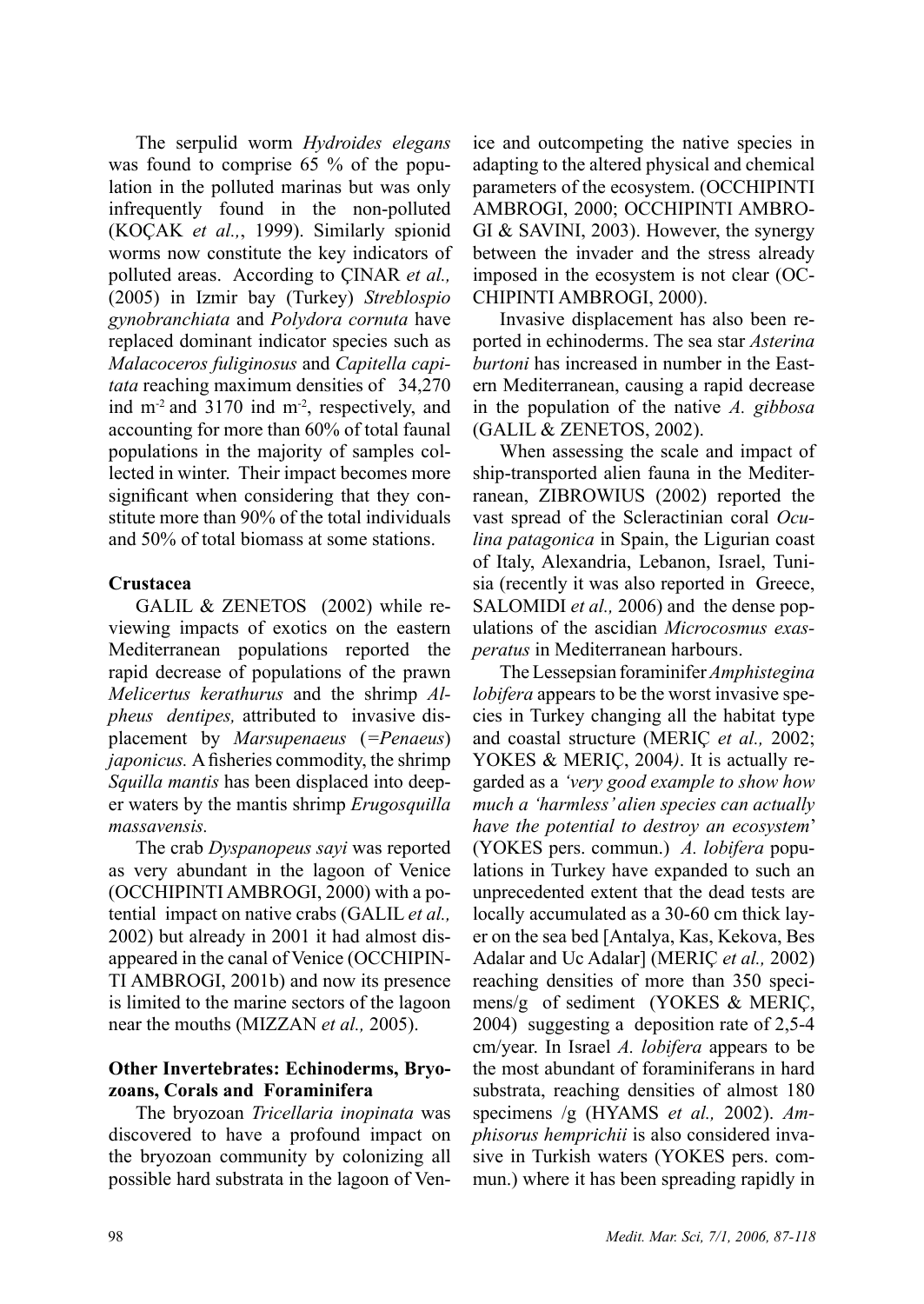southwestern coasts over the past two years. It has is also been observed in Israel recently (HYAMS *et al.,* 2002).

### **3. Impact on socio-economic values**

# **3.1 Impact on Fishery/Aquaculture (Including Pests)**

Many cases of economic losses to fisheries and aquaculture associated with invasive species have been reported

*Caulerpa taxifolia* infestations are also renowned for their negative impact on fishing, both commercial and recreational (e.g.: tourism and SCUBA diving activities). *Womersleyella setacea* clogs up fishing nets in France (VERLAQUE, 1989) and the same happens with *Acrothamnion preissii* and fishing gear in Italy *(*CINELLI *et al.,* 1984) and with *Asparagopsis armata* (M. VERLAQUE pers. commun). Similarly*, Antithamnion nipponicum (=pectinatum), Caulerpa taxifolia, Codium fragile, Colpomenia peregrina, Heterosiphonia japonica*, *Desmarestia viridis, Grateloupia turuturu, Polysiphonia morrowii, Sargassum muticum* and *Undaria pinnatifida* foul shellfish aquaculture facilities in coastal lagoons and (VERLAQUE, 1994, 2001; CECERE *et al.,* 2000; M. VER-LAQUE pers. commun.).

Dinoflagellate blooms of *Alexandrium taylori, Alexandrium catenella, Ostreopsis ovata* and *Coolia monotis* have an impact on the economy by impacting on fisheries (as well as on human health and tourist activities) (see 3.2.).

Displacement of native fish and prawns (due to *Upeneus moluccensis* and *Saurida undosquamis, Erugosquilla massavensis* reported in section 2) has also economic implications, as these animals are fishery commodities which now require more effort for their harvesting. Abundant populations of fish of no economic importance are another example of economic burden to fishermen as fish are caught in fishing gear and have to de discarded, as in the case of *Sphoeroides pachygaster* (GOLANI *et al.,* 2002).

The mollusc *Crepidula fornicata* has been found to compete with commercial shellfish (BLANCHARD, 1996). *Rapana venosa,* being an active predator of epifaunal bivalves, poses a serious threat to cultivated (as well as natural) populations of oysters and mussels (ZENETOS *et al.,* 2003).

Crustaceans have also been regarded as economic pests (GALIL *et al.,* 2002). *Dyspanopeus sayi* reported abundant in the Venice lagoon feeds on bivalves and may affect local clam farming (although its presence is now regarded as limited ( OCCHIPINTI AMBROGI, 2001b; MIZZAN *et al.,* 2005)). *Eriocheir sinensis* reported in the Narbonne littoral lagoons is capable of causing considerable damage to fisheries by consuming netted fish and by cutting nets. *Callinectes sapidus* has also been reported to affect nets and netted fish, and finally *Charybdis longicollis* hampers trawl fishermen. The parasitic copepod *Mytilicola orientalis* has been found to infect the indigenous oyster *Ostrea edulis* (STOCK, 1993) as well as the blue mussel, *Mytilus edulis* and is considered a serious pest (HOLMES & MINCHIN, 1995).

The mass swarms of the jellyfish *Rhopilema nomadica* reported along the Levantine coast and as far north as the southeastern coast of Turkey, imposed a financial strain on fisheries (as well as tourism, and coastal installations, see 3.2. and 3.3) (GALIL & ZENETOS, 2002).

# **3.2 Impact on health**

Ηarmful Algal Blooms (HABs) are increasing both in intensity and frequency in the Mediterranean Sea (GARCÉS *et al.,* 2000; PENNA *et al.,* 2005). HABs pose a significant and expanding threat to marine ecosystems and socioeconomic values (human health, amenities and fishery resources) either as toxin producers (toxic HABs) or as causatives of anoxic conditions (High-Biomass HABs). However, the mechanisms of the insurgence of blooms of toxic strains in resident populations are poorly known, even if it is suspected that long range transport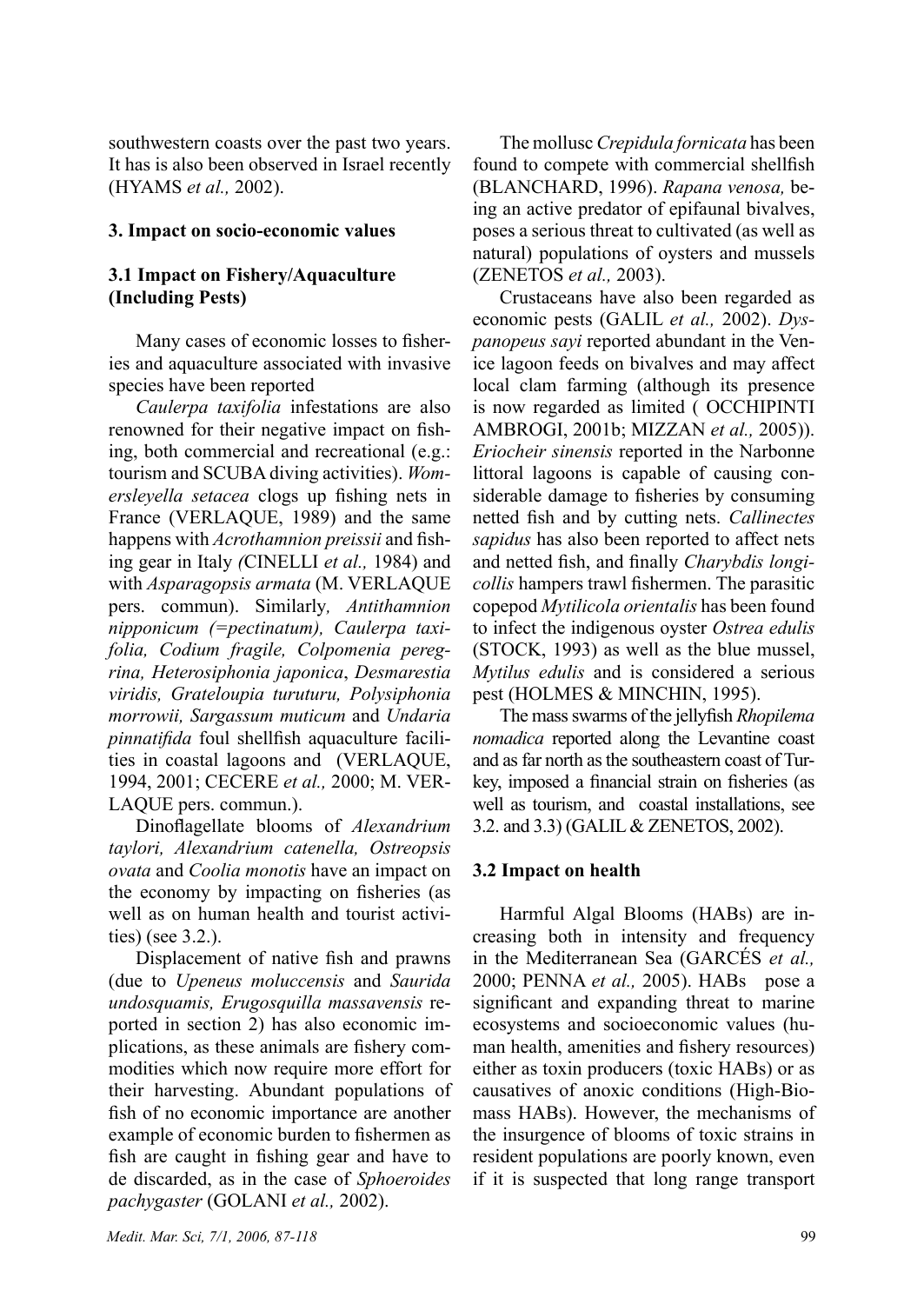of cysts and propagules with ballast water might be involved.

Recurrent blooms of the non-toxic dinoflagellate *Alexandrium taylori* have been detected in the western Mediterranean (Catalan coast, Balearic Island, Sicily and Italian west coast) over the past 15 years. High biomass blooms during summer have led to deterioration of water quality for recreational uses, and to economic losses for the tourist industry (PENNA *et al.,* 2001; GIACOBBE & YANG, 1999; GARCÉS *et al.,* 1999, 2000; 2002; BASTERRETXEA *et al.,* 2005). Similar surface water discolorations have been observed in the Eastern Mediterranean (Amvrakikos Bay, Greece, STRATEGY Workshop, 2004).

Toxic red tide species are on the rise in many parts of the Mediterranean. A new PSP toxin in the Mediterranean strain of *Alexandrium andersonii,* previously reported as non-toxic, has been detected in Italy (Gulf of Naples) raising concern about potential toxic events (CIMINIELLO *et al.,* 1999). Similar concern has been raised in Alexandria (Egypt) as a result of the detection of *Alexandrium catenella* (MIKHAIL, 2001). *A. catenella* is known to cause toxic events in the western Mediterranean. In spring 1998, the first toxic event was detected, covering 100 km of the Catalan coast (GARCÉS *et al.,* 2000) reccurring in 1999 (VILA *et al.,*, 2001). A bloom observed in 1994 in Valencia was later attributed to this species (GÓMES *et al.,* 1996). The presence of *Gymnodinium catenatum* in the western Mediterranean has also been perceived as a probable 'protagonist of future red tide events' (GÓMEZ & CLAUSTRE, 2001).

*Ostreopsis ovata* and *Coolia monotis*  have been detected in the Tyrrhenian Sea, (Tuscany coast and the islands of Elba, Giannutri, and Giglio), in Sicily, Sardinia and also in the Ionian Sea (*O. ovata* in Bari). The outbreaks of these red tides have been considered responsible for inflammation of the upper respiratory tract and conjunctivitis in swimmers (SIMONI *et al.,* 2003, 2004). Fur-

thermore, shellfish and *Arbacia* sp. mortality has been observed during *Ostreopsis ovata*  blooms on Marina di Massa reefs and additional studies have indicated the presence of DSP-like and ciguatoxin-like toxins (SIMO-NI *et al.,* 2004). Potentially toxic epiphytic assemblages comprising the *Coolia monotis* (and genera *Ostreopsis, Prorocentrum and Amphidinium*) which have impacts not only on molluscs' safety but also on tourist activities as well, were recorded in Greek coastal waters in 2003 (STRATEGY Workshop, 2004).

In general, dinoflagellate blooms (such as those of *Alexandrium taylori, Alexandrium catenella, Ostreopsis ovata* and *Coolia monotis* in addition to their direct impact on human health, impact on tourist activities in the areas where they occur.

The jellyfish *Rhopilema nomadica* reported along the Levantine coast and as far north as the southeastern coast of Turkey, is most certainly a health issue to swimmers in the area, and has an impact on tourism (GALIL & ZENETOS 2002).

Invading fish also constitute a health threat to humans. Following the recent occurrence of *Lagocephalus sceleratus* (Gmelin, 1789) in the Mediterranean Sea, (AKYOL *et al.,* 2005), new findings revealed that the species is now very common along the Levantine coasts of Turkey (BILECENOGLU *et al.,* 2006) and the south Aegean (CORSINI *et al.,* 2006). The species is a potential risk to humans, since it contains tetrodotoxin (TTX) that may be a source of food poisoning. Two cases of poisoning of people who had consumed this fish were reported from Israel and Lebanon (GOLANI *et al.,* 2006).

*Plotosus lineatus* is notorious for being highly venomous, with venom glands located along the dorsal and pectoral spines (GOLANI, 2002). Several cases of injury were followed by hospitalization in Israel (GOLANI *et al.*, 2006). Other not so severe threats include: *Siganus luridus*, a food fish that is occasionally poisonous (with all spines slightly venomous), with very pain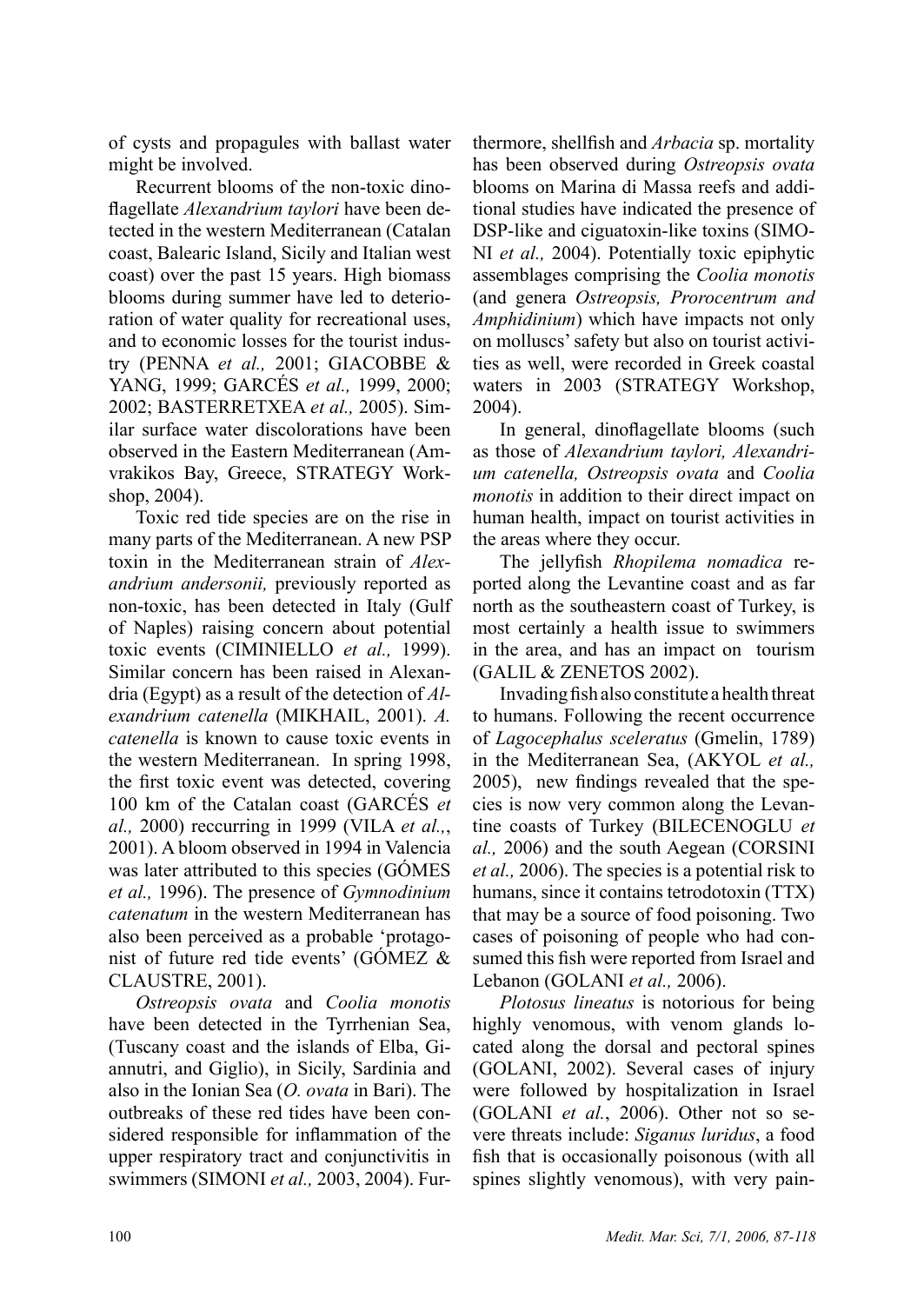ful stinging but not lethal; several cases of ciguatera-like effects have been attributed to consumption of *S. luridus* (FISHBASE); *Siganus rivulatus* which has a very painful, but non-lethal, sting: all spines are slightly venomous (FISHBASE); *Seriola fasciata, is* associated with reports of ciguatera poisoning (FISHBASE) and *Sphoeroides pachygaster* which can be poisonous, due to its capacity to produce tetrodotoxin (nevertheless, some puffers are successfully exploited around the world and are highly valued as food).

### **3.3 Impact on Infrastructure**

A financial burden associated with the proliferation of alien species is the mechanical removal of accumulated material on the beaches and the nuisance to tourism, as in the case of the removal of *Codium fragile* from the coasts of Marseille in the1960s (BOU-DOURESQUE, 1994) and the *Cladophora*  sp. proliferation along the coasts of Cyprus (RIBERA & BOUDOURESQUE, 1995). *Sargassum muticum, Undaria pinnatifida* and *Antithamnion nipponicum (=pectinatum)* are regarded as navigational hazards to the users of the canals along many of the Venice lagoon canals as they alter the sea bed and canal landscape and entangle boats (RIBERA & BOUDOURESQUE, 1995; OCCHIPINTI AMBROGI & SAVINI, 2003). *Stypopodim schimperi* has also been reported to have an impact on infrasructure facilities. The species is large ecosystem engineer and seasonally huge quantities are cast ashore on the Syrian beaches. (M. VERLAQUE pers. commun.).

Fouling serpulid worms have become a nuisance in ports and marinas throughout the Mediterranean. *Hydroides elegans, H. dianthus, H. dirampha*, *Ficopomatus enigmaticus* and *Spirorbis marioni* are known to foul harbours throughout the Mediterranean and are regarded as major foulants of artificial surfaces (KOÇAK *et al.,* 1999; ZIBROW-IUS, 2002). *Ficopomatus enigmaticus* and *H. dianthus* are building extensive reefs in the lagoon of Orbetello (Tuscany, Italy).

Both formed layers of 1m thick which covered about 7 % and 1.5% of the lagoon area respectively (BIANCHI & MORRI, 2001).

*Pomatoleios kraussii* together with an alien bivalve species, *Brachidontes pharaonis*, may form a calcareous belt the thickness of which reaches approximately 3-5 cm. Rocks in 0-1 m depths in Iskenderun harbour were largely covered with this species. In Mersin Bay, the population density of *Hydroides operculatus* was very high. These two species were also observed on hulls of fishing boats in harbours, indicating that they have a potential to cause economic trouble to ship owners and others using sea-water intake pipes (ÇINAR, 2006).

The bivalvia mollusca *Spondylus spinosus, Chama pacifica, Crassostrea gigas,*  which live on hard substrata, can thrive in harbour environments. The dense aggregations they form, may act as 'ecosystem engineers' generating solid reefs.

Fouling/clogging is also a problem with the mass swarms of the jellyfish *Rhopilema nomadica* reported along the Levantine coast and as far north as the southeastern coast of Turkey where they are reported to have clogged coastal installations (GALIL & ZENETOS, 2002). Finally, the crustacean *Eriocheir sinensis* has a documented impact by damaging river banks through burrowing (GALIL *et al.,* 2006).

# **Discussion**

In the Mediterranean the impact of invasive species on biodiversity (from species to community to ecosystem level) and to a lesser extent on socioeconomic values and health have been partially covered in various syntheses (BOUDOURESQUE, 1994; BOUDOURESQUE & RIBERA, 1994; VERLAQUE, 1994; RIBERA & BOU-DOURESQUE, 1995; GOLANI, 1998; GALIL, 2000a&b; OCCHIPINTI AMBRO-GI, 2000, 2001a, 2002a,b; ZIBROWIUS, 2002; BOUDOURESQUE & VERLAQUE, 2002a; GALIL & ZENETOS, 2002; GO-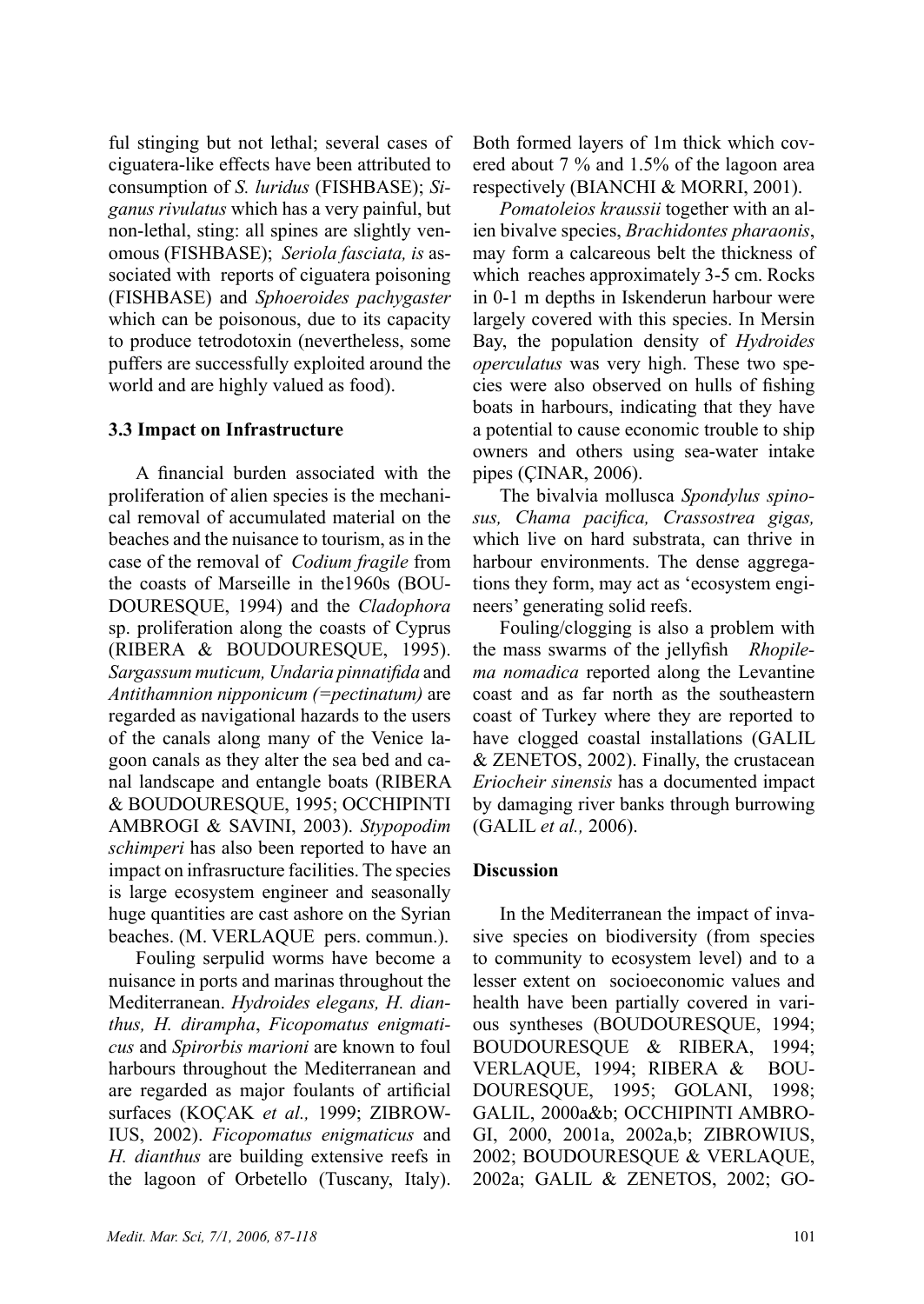

*Fig. 1:* Numbers of 'worst IAS' impacting on socioeconomy per taxonomic group.

FAS & ZENETOS, 2003; OCCHIPINTI-AMBROGI & SAVINI, 2003; GOREN & GALIL, 2005).

A preliminary list of the 100 'worst IAS' in the Mediterranean by taxonomic groups (Table 1) was compiled through a literature search. All 100 'worst IAS' have an impact on biodiversity (35 documented cases and the rest pose a potential threat) and 43 of them have a documented impact on socioeconomic values. Considering that the most recent inventory of marine alien species in the Mediterranean has documented the existence of 745 aliens, out of which 385 are established (ZENETOS *et al.,* 2005), the list of 'worst IAS' is expected to increase

The impact of the 'worst IAS' on socioeconomical values is shown graphically in Figure 1.

The Figure however is rather biased towards the effort and resources (both human and financial) devoted to the study of the impact of certain species/taxonomic groups. Thus, although the marine plants (phytobenthos and phytoplankton) are fairly well studied, it has to be noted that taxonomic difficulties often prevent the incontrovert-

ible designation of alien phytoplankton species related to HABs. Less attention has been paid to the impact of vertebrates and even less to invertebrates. Exceptions are the studies on *Ruditapes philippinarum* (review by OCCHIPINTI AMBROGI 2002b) and on polychaetes (ÇINAR, 2006).

Another issue that has to be emphasized is that absence from the list does not imply that a species poses a lesser threat. It must be pointed out that some of the species that have been nominated as among 100 of the 'World's Worst' invaders (ISSG, 2006), although present in the Mediterranean, are not included in our preliminary list of 'worst IAS', mainly because of their sporadic recording and minimal dispersal. These are:

*Mnemiopsis leidyi*: Known for causing anoxia in bottom-near waters due to massive deposition of dead individuals and serious economic losses due to the imposed decline in fisheries stock, as well as clogging water intakes in the Black Sea. It has recently invaded the Baltic Sea and North Sea (JAVID-POUR *et al.,* 2006). In the Mediterranean it has been reported in Turkey (UYSAL & MUTLU, 1993) and Greece (SHIGANOVA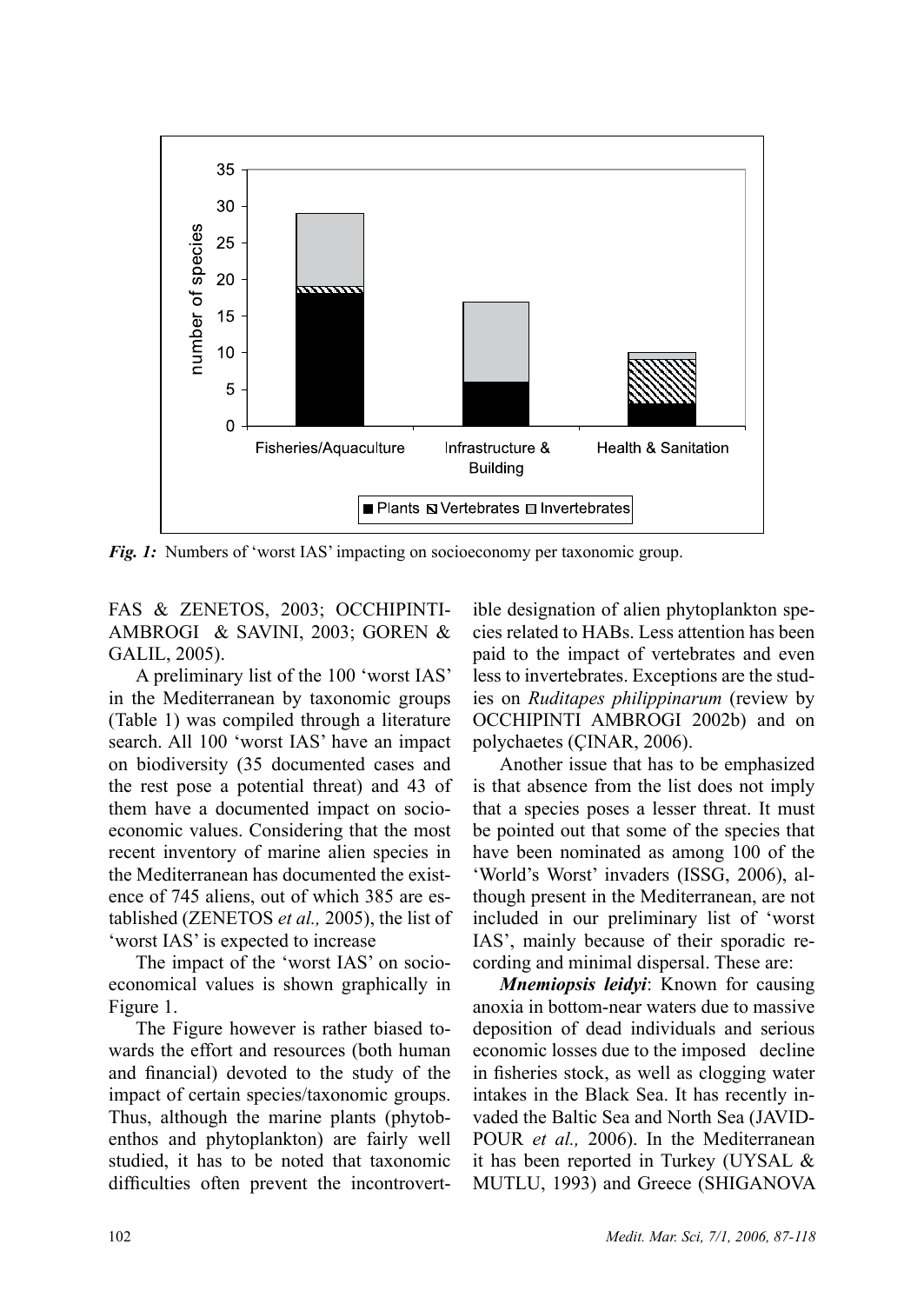*et al.,* 2001) in low numbers, where it is not known to have any impact.

*Liza haematocheila* (Temminck & Schlegel, 1845) [=*Mugil soiuy* Basilewsky, 1855]: One of the six alien species which have a significant impact on the Black Sea ecosystem. Although present in the Mediterranean, no impact has been reported.

*Gambusia affinis***:** potential pest according to FISHBASE. Present in Greece, Italy (1919-21), Spain (1921), Cyprus (1988), Albania, Turkey, Malta, Bosnia, Slovenia, but no impact has been reported.

Abundant populations of alien fish without direct economic use are also not included in the 'worst IAS' despite the fact that they can be considered as pests, an economic burden to fishermen who have to discard them from their gear (GOLANI *et al.,* 2002). These are: Cynoglossus sinusarabici, *Stephanolepis diaspros, Lagocephalus spadiceus* and *Lagocephalus suezensis.*

Bacteria (but also other parasites and disease causing organisms) associated with aquaculture are also not included despite the fact that they are considered a major threat connected with the development of the worldwide transport of marine biota and hence of paramount importance when dealing with alien species. One of the reasons is that with the exception of a few studies (e.g. the parasite *Perkinsus atlanticus* and the bacterium *Photobacterium damselae* subsp. *Piscicida),* there is little data on the Mediterranean alien bacteria/parasites.

The parasite *Perkinsus atlanticus,* first detected in Spain in 1990 (SANTMARTÍ *et al.,* 1995), had been widely distributed along the Catalan coast by 1994, where it has been found in *Ruditapes decussatus* and *Ruditapes philippinarum* in the Ebro river delta (RIERA *et al.,* 1995). It was associated with high mortalities of both bivalve species in 1990 and also of *Ostrea edulis* and *Crassostrea gigas* (SANTMARTÍ *et al.,* 1995).

The bacterium *Photobacterium damselae* subsp. *piscicida* (formerly *Pasteurella piscicida*) reported in the Mediterranean since

1991 (associated with a fish fry imported for aquaculture) has been responsible for fish mortalities due to Pasteurellosis. From 1990 it has caused economic losses in different Mediterranean countries including France, Italy, Spain, Greece, Turkey and Malta (BA-KOPOULOS *et al.,*1995, 1997; CANDAN *et al.,* 1996) affecting primarily gilthead sea bream (*Sparus aurata*), seabass (*Dicentrarchus labrax*) and sole (*Solea* spp.).

On the other hand, recent studies have demonstrated a lesser impact of species that had been initially considered to have a serious impact on biodiversity in the Mediterranean (e.g. *Rapana venosa* and *Dyspanopaeus say* in the Venice lagoon: MIZZAN *et al.,* 205; SAVINI, & OCCHIPINTI AMBROGI, 2006).

As pointed out above, selecting the 'worst' IAS is a difficult task that attracts much attention and scientific criticism. The debate is ongoing since even the documentation of the impact of IAS can be controversial, because of the lack of clear evidence on the nature of such impacts and on the interaction between invaders and other anthropogenic stressors that influence such impact (RUIZ *et al.,* 1999). Invasive success (and impact) depends not only on the invaders' competitive advantage over native enemies/competitors, but also on the environmental characteristics of the host ecosystem (primarily species richness and disturbance) and the level of stress already imposed on it (RIBERA & BOUDOURESQUE, 1995; COHEN & CARLTON, 1998; GOODWIN *et al.,* 1999; OCCHIPINTI AMBROGI, 2000; KEANE & CRAWLEY, 2002). These environmental characteristics that render an environment or habitat vulnerable or resistant to biological introductions are the focus of debate. The hypothesis known as Elton's 'biotic resistance hypothesis' (ELTON, 1958), which assumes that a species- rich ecosystem will be more resistant to introductions than a species-poor one, has been verified by several researchers (LOOPE & MUELLER-DOMBOIS, 1989; PIMM, 1989; REJMÀNEK, 1989; SIM-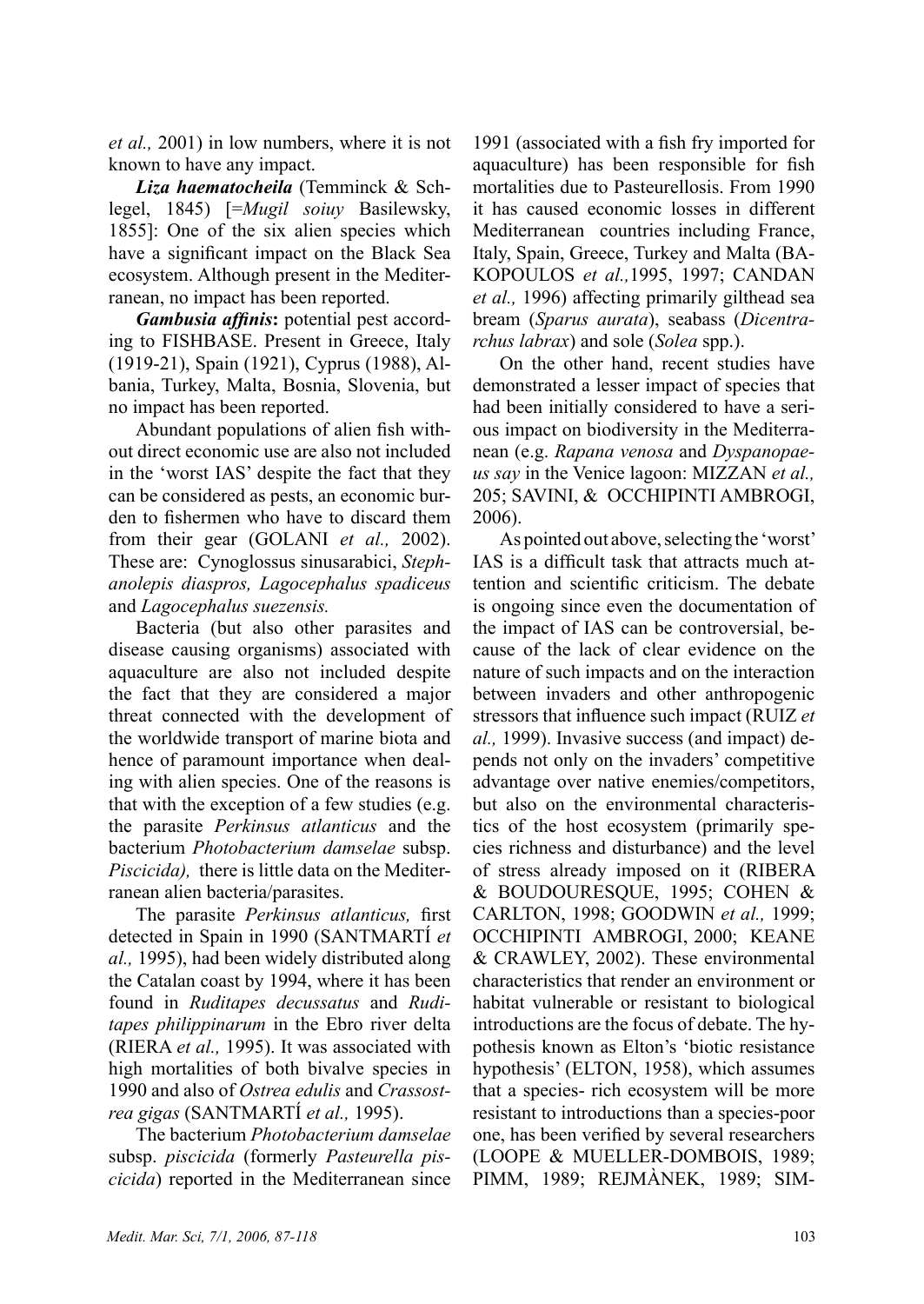### BERLOFF, 1989; LODGE, 1993).

In the Mediterranean, there is evidence supporting the theory as environments under stress (polluted or physically degraded) appear to be more prone to invasion than pristine sites (RIBERA & BOUDOURESQUE, 1995; KoÇak *et al.,* 1999; GALIL, 2000b; OCCHIPINTI AMBROGI, 2000; OCCHIP-INTI-AMBROGI & SAVINI, 2003; see also references in 2.1 Impact on Biodiversity - *Caulerpa* species). In addition, the fact that environments that are known for their low biodiversity (lagoonal or estuarine habitats and polluted harbours) are recipient areas for IAS related to mariculture and vesseltransported aliens respectively (ZIBROW-IUS, 1992), provide further support for this theory. However there are suggestions of the opposite. When examining the frequency of introduced macrophytes in the shallow subtidal macrophytic assemblages along the French Mediterranean coast, no relationship was established between the number of introduced species, the species richness of the host macrophyte assemblages and disturbances (KLEIN *et al.,* 2005).

While recent attention has focused on the adverse impacts of accidentally introduced species*,* beneficial aspects of introductions are also known, as alien species have become fisheries commodities for the aquaculture and fishing community and industry. Intentionally introduced species have significantly contributed to aquaculture production (FAO DIAS 1998), as well as fisheries (stocking) and recreational angling (MINCHIN & ROSENTHAL, 2002).

A well known example is the successful stocking of the Venice lagoon with the introduction of the oyster *Crassostrea gigas* and the clam *Tapes philippinarum* in order to replace depleted populations of two native species. Both species are fully acclimatised and exploited by fishermen (OCCHIPINTI AMBROGI, 2002a) Similarly, *Marsupenaeus japonicus,* initially imported for aquaculture, has become commercially important in the Aegean Sea and the Central and Western Mediterranean both in aquaculture and in fisheries as wild populations have been established. The species is also exploited by fishermen in the Levantine where it invaded via the Suez Canal (GALIL *et al.,* 2002).

However, considering the high permeability of aquaculture facilities, all introductions for the purpose of aquaculture should be regarded and administered as possible, even probable, introductions into the wild. To reduce environmental and other risks, the ministries responsible and the aquaculture industry need to pursue management practices that prevent escapes and reduce the number of inadvertent releases. Proper decision protocols, containment, contingency planning, and end-user education are proactive means of coping with potentially invasive species (ICES 2005; HEWITT *et al.*, 2006).

Even unintentionally introduced species that have exhibited an invasive character have become locally of commercial importance. Not surprisingly invading prawns make up most of the catches along the coasts of Egypt and Israel (GALIL, 1993).

Examples of alien species that have become fishery resources in the Levantine area are: the gastropod *Strombus persicus;* the prawns *Marsupenaeus japonicus, Metapenaeus monoceros, M. stebbingi, Penaeus semisulcatus* and *Melicertus hathor*; the crabs *Portunus pelagicus,* and *Callinectes sapidus* (EEA, 1999; GALIL *et al.,*, 2002, GALIL & ZENETOS, 2002) and species of fish such as the mullids *Upeneus moluccensis* and *U. pori*, the Red sea obtuse barracuda *Sphyranea chrysotaenia*, the clupeids *Dussummieria elopsoides* and *Herklotsichthys puncatus*, the brushtooth lizard fish *Saurida undosquami* as well as the *Etrumeus teres, Hemiramphus far, Atherinomorus lacunosus, Sargocentron rubrum, Sillago sihama, Alepes djedaba, Liza carinata, Gymnammodytes semisquamatus, Siganus luridus, S. rivulatus, Scomberomorus commerson and Solea senegalensis* (GOLANI *et al.*, 2002).

Protection against invasive species has been the focus of many environmental pro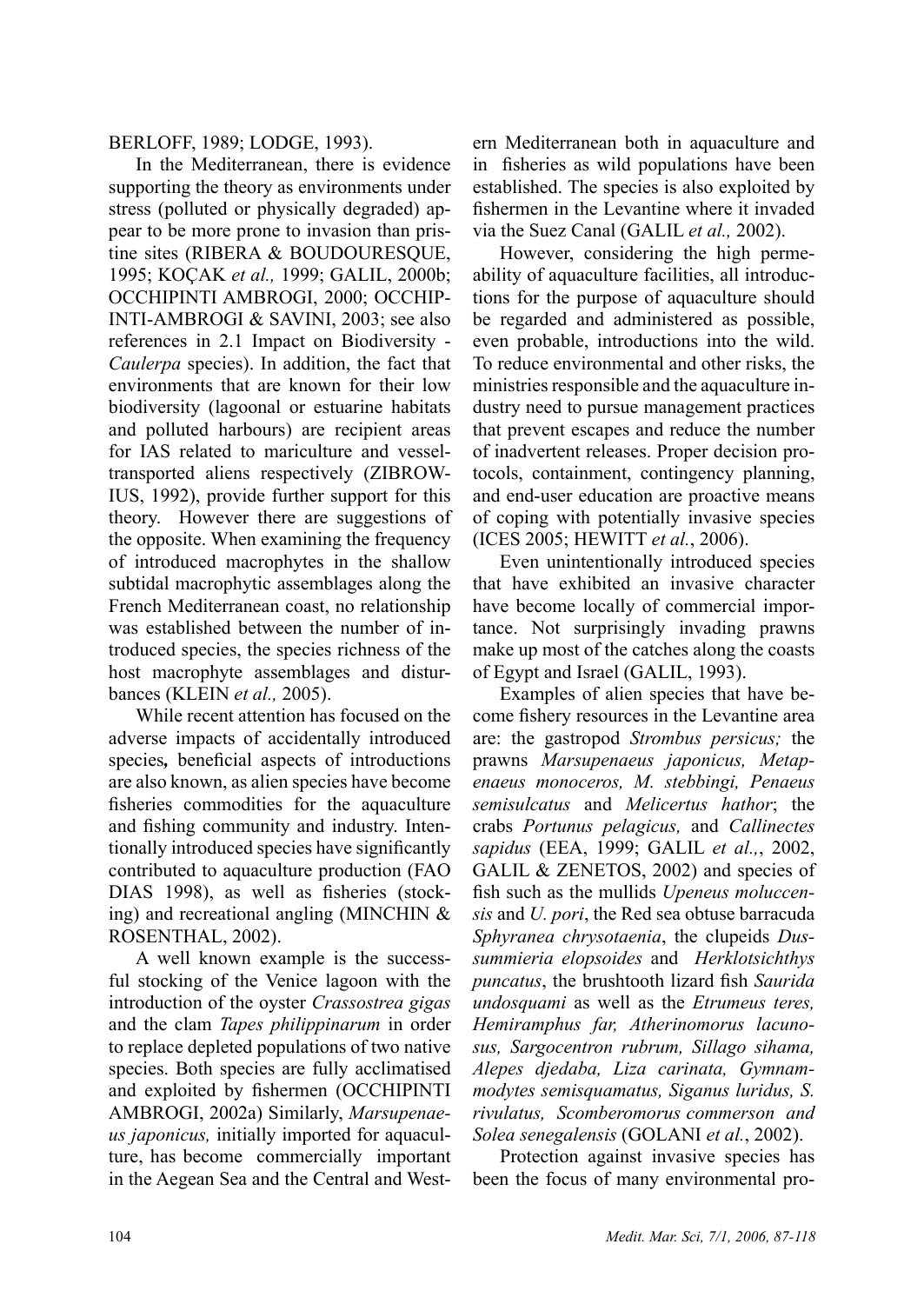grams, initiatives and policies and strategies. The Bern Convention on the Conservation of European Wildlife and Natural Habitats has developed a European Strategy on Invasive Alien Species, which offers specific advice to countries and international organisations on measures to combat the threat. In February 2004, the International Maritime Organisation (IMO) adopted the International Convention for the Control and Management of Ship's Ballast Water and Sediments. The Convention will in the short term require ships to exchange their ballast water in the open sea. Later, ballast water quality standards will come into force. Ratification is unfortunately only proceeding slowly and it seems unlikely that the Convention will come into force in the near future. The implementation of the EU Marine Strategy Directive, currently under development, should include measures to limit the spread of IAS in European Seas.

The information value of the preliminary list regards not only pressure on biodiversity but is increased through the focus on socioeconomic impacts at the species level. As such, it provides the basis to examine the feasibility of endorsing indicator species within the Mediterranean for monitoring aliens and their impact for an integrated ecosystembased management approach over the entire area. Considering the high number of new introductions in the Mediterranean (ZENE-TOS *et al.,* 2005), it is inevitable that new invaders with detrimental effects will pop up in the basin. Keeping records up to date is difficult and highlights the need for continuous research on the issue, not only recording the distribution of species but focusing on the impacts of the most invasive ones.

The work will continue under the Integrated Project (IP) SESAME (Southern European Seas: Assessing and Modelling Ecosystem Changes). The list of 'worst IAS' is considered a good management tool in order to assess both the current status of the ecosystem of the region and the impact of climate change and anthropogenic activities. Thus, it is foreseen that individual fact sheets on worst invasive species and their impact on biodiversity and socio-economy will be produced for the Mediterranean and the Black Sea.

### **Acknowledgements**

The work was initiated under the auspices of the SEBI2010 - Streamlining European 2010 Biodiversity Indicators - Expert Group 5: Numbers and costs of invasive alien species. The programme is performed in collaboration between EEA, ECNC (the European Centre for Nature Conservation) and UNEP-WCMC. We would like to thank the participants of the SEBI WG5 (Melanie Jossefson, Jose Rico, Franco Andaloro, Franceso Passarelli, and MA. Pancucci-Papadopoulou), who have substantially contributed to the nomination of some Worst Invasive Species. Special thanks are due to A. Occipinti Ambrogi and M. Verlaque whose constructive criticism and suggestions have improved the manuscript.

# **References**

- AIROLDI, L., RINDI, F. & CINELLI, F., 1995. Structure, seasonal dynamics and reproductive phenology of a filamentous turf assemblage on a sediment influenced, rocky subtidal shore. *Botanica Marina*, 8: 227-237.
- AKYOL, O., ÜNAL, V., CEYHAN, T. & BILECENOGLU, M., 2005: First record of the Silverside Blaasop, *Lagocephalus sceleratus* (Gmelin, 1789), in the Mediterranean Sea. *Journal of Fish Biology*, 66: 1183-1186.
- ANoNYMOUS, 1982. Status (1980) of introduction of non-indigenous marine species to North Atlantic waters. ICES *Cooperative Research Report*, 116: 1-87.
- Argyrou, M., Demetropoulos, A. & Hadjichristophorou, M., 1999. Expansion of the macroalga *Caulerpa racemosa* and changes in soft bottom macrofaunal assemblages in Moni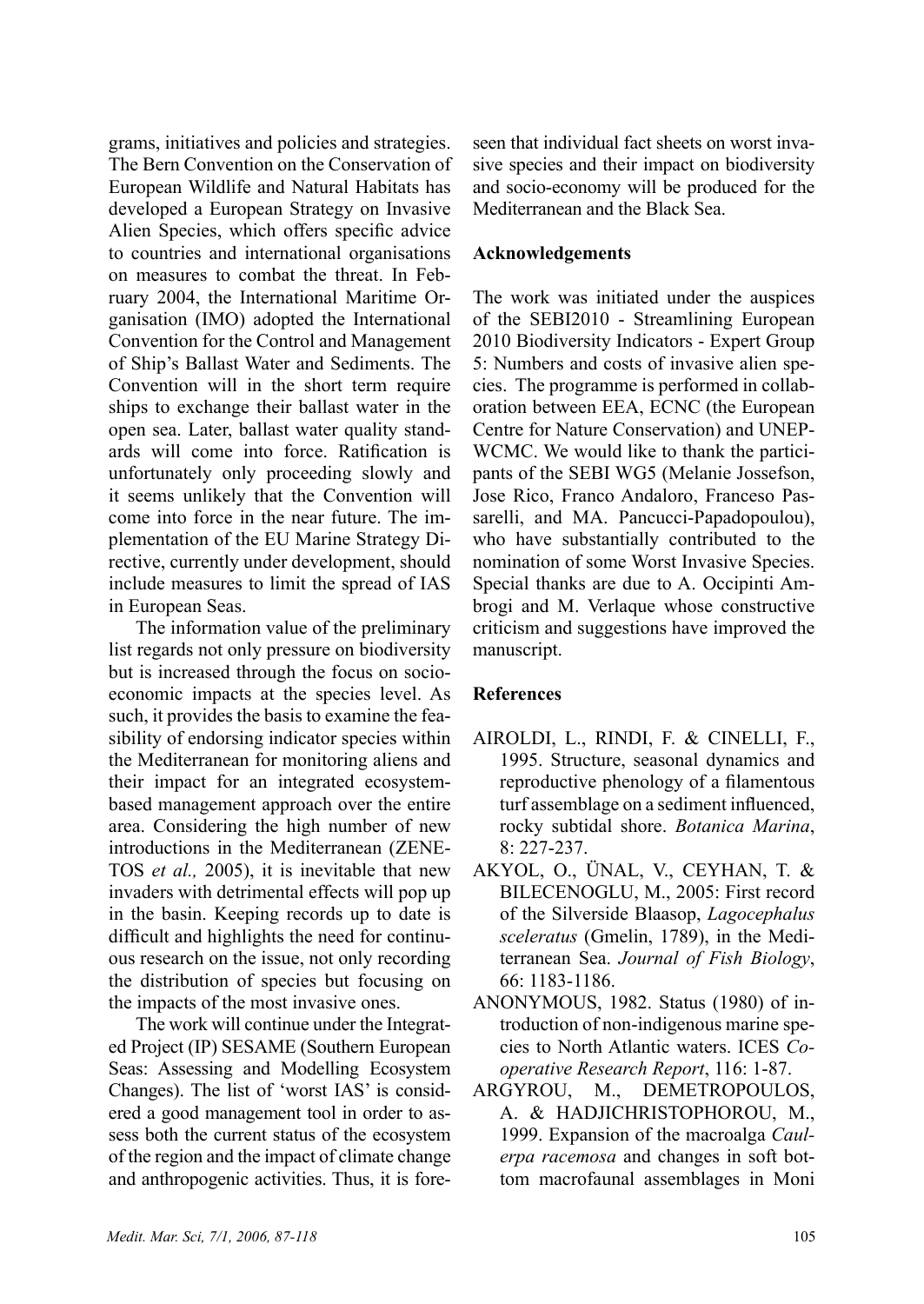Bay, Cyprus. *Oceanologica Acta*, 22: 517-528.

- Arigoni, S., Francour, P., Harmelin-Vivien, M. & Zaninetti, L., 2002. Adaptive colouration of Mediterranean labrid fishes to the new habitat provided by the introduced tropical alga *Caulerpa taxifolia*. *Journal of Fish Biology*, 60 (6): 1486-1497.
- ATHANASIADIS, A., 1997. North Aegean marine algae. IV. *Womersleyella setacea* (Hollenberg) R.E. Norris (Rhodophyta, Ceramiales). *Botanica Marina*, 40: 473 -476.
- BAKOPOULOS, V., ADAMS, A. & RICH-ARDS, R. H., 1995. Some biochemical properties and antibiotic sensitivities of *Pasteurella piscicida* isolated in Greece and comparison with strains from Japan, France and Italy. *Journal of Fish Diseases,* 18: 1-7.
- BAKOPOULOS, V., PERIC, Z., RODGER, H., ADAMS, A. & RICHARDS, R. H., 1997. First report of fish pasteurellosis from Malta. *Journal of Aquatic Animal Health,* 9: 26-33.
- Balata, D., Piazzi, L, & Cinelli, F., 2004. A comparison among assemblages in areas invaded by *Caulerpa taxifolia* and *C. racemosa* on a subtidal Mediterranean rocky bottom. *Marine Ecology*, 25 (1): 1-13.
- BASTERREXTEA, G., GarcÉs, E., JOR-DI, A., MASÓ, M. & TINTORE, J., 2005. Breeze conditions as a favouring mechanism of *Alexandrium taylori* blooms at a Mediterranean beach. *Estuarine Coastal and Shelf Science*, 62 (1-2): 1-12.
- bellan-Santini, D., maud, P.M., bellan, G. & verlaque, m. 1994. Résultats préliminaires sur la faune d' invertébrés du peuplement à *Caulerpa taxifolia* des côtes de Provence (Méditerranée Nord-occidentale). pp 365-369. In: *First International workshop on Caulerpa taxifollia*. Boudouresque, C.F., Meinesz, A. & Gravez, V. (Eds.), Groupement d'Intérêt Scientifique Posidonie Publishers, Marseille, France.
- Bellan-Santini, D., Arnaud, P.M., Bellan, G. & Verlaque, M., 1996. The influence of the introduced tropical alga *Caulerpa taxifolia*, on the biodiversity of the Mediterranean marine biota. *Journal of the Marine Biological Association of the United Kingdom,*  76(1), 235-237.
- BIANCHI, C.N & MORRI, C., 2001. The battle is not to the strong: Serpulid reefs in the lagoon of Orbetello (Tuscany, Italy). *Estuarine, Coastal and Shelf Science*, 53: 215-220.
- BILECENOGLU, M., KAYA, M. & AKA-LIN, S., 2006. Range expansion of silverstripe blaasop, *Lagocephalus sceleratus*  (Gmelin, 1789), to the northern Aegean Sea. *Aquatic Invasions,* 1 (4): 289-291.
- BLANCHARD, M., 1996. Spread of the slipper limpet *Crepidula fornicata* (L., 1758) in Europe. Current state and consequences. *Scientia Marina*, 61 (Suppl. 2): 109-118.
- BOILLOT, A., CARAM, B. & MEINESZ, A., 1982. Sur l'*Acrothamnion preissii* Rhodophycée (Céramiales, Céramiacée) nouvelle pour la flore française. *Cryptogamie, Algologie*, 3: 21 -24.
- Boudouresque, C.-F., 1994. Les espèces introduites dans les eaux côtières d'Europe et de Méditerrannée: état de la question et conséquences*.* pp. 8-27. In: *Introduced species in coastal waters*. Boudouresque, C.F., Briand, F. & Nolan, C. (Eds.), Luxembourg: European Commission publications.
- Boudouresque, C.-F. & Ribera, M.A., 1994. Les introductions d'espèces vègètales et animales en milieu marin - conséquences écologiques et économiques et problèmes législatifs. pp. 29-102. In: *First International workshop on Caulerpa taxifollia*. Boudouresque, C.F., Meinesz, A. & Gravez, V. (Eds.), Groupement d'Intérêt Scientifique Posidonie Publishers, Marseille. France.
- Boudouresque, C.-F. & Verlaque, M. 2002a. Assessing scale and impact of ship-transported alien macrophytes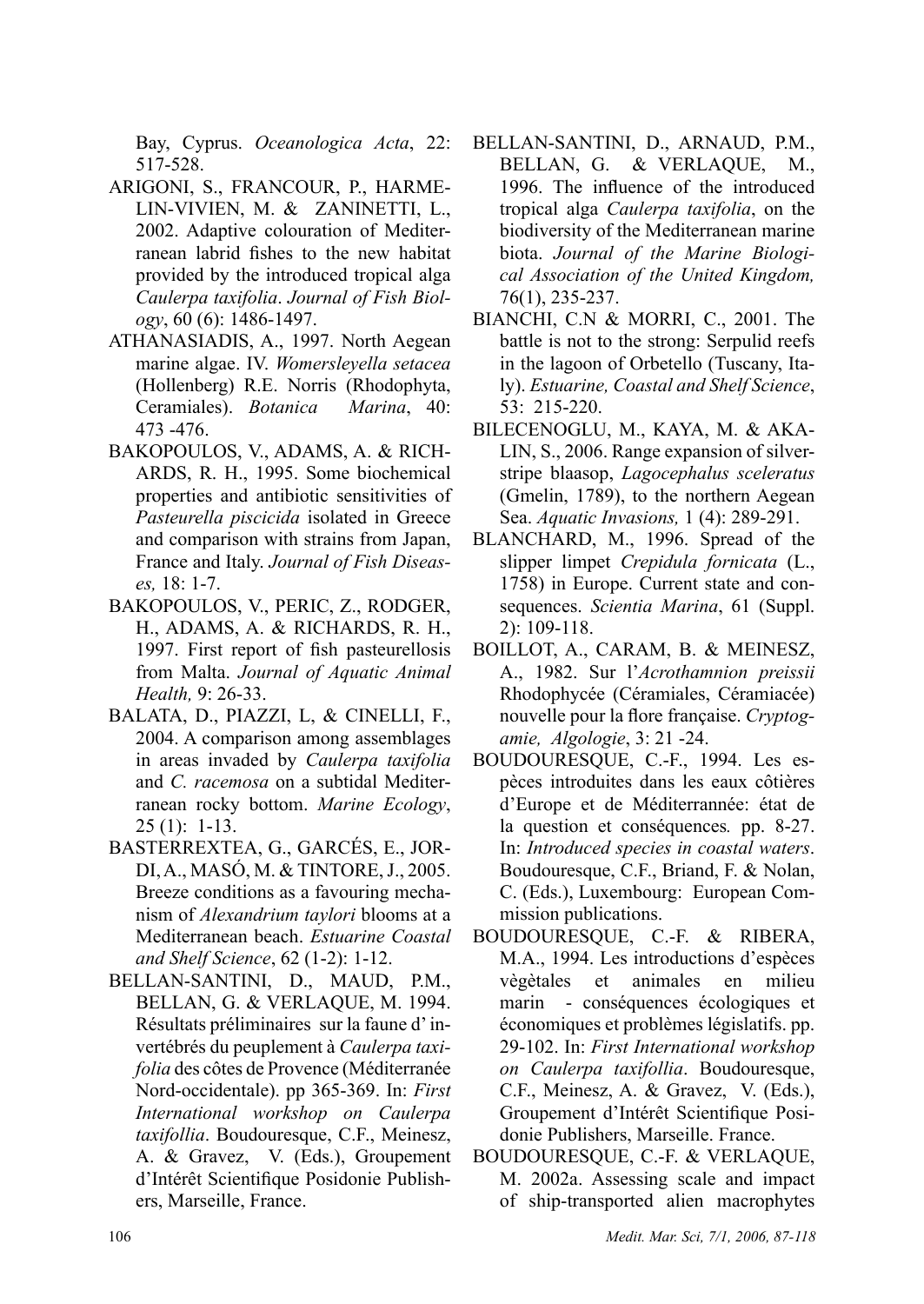in the Mediterranean Sea. pp.53-61. In: *Alien marine organisms introduced by ships in the Mediterranean and Black seas*. F. Briand (Ed.), CIESM Workshop Monographs 20. Monaco.

- Boudouresque, C.-F. & Verlaque, M., 2002b. Biological pollution in the Mediterranean Sea: invasive versus introduced macrophytes. *Marine Pollution Bulletin,* 44: 32-38.
- Boudouresque, C.-F., Meinesz, M., Verlaque, M. & Knoeppfler-PEGUY, M., 1992. The expansion of the tropical alga *Caulerpa taxifolia* (Chlorophyta) in the Mediterranean. *Cryptogamie, Algologie*, 13: 144-145.
- Boudouresque, C.-F., Meinesz, A., Ribera, MA. & Ballesteros, E., 1995. Spread of the green alga *Caulerpa taxifolia* (Caulerpales, Chlorophyta) in the Mediterranean: Possible consequences of a major ecological event. *Scientia Marina*, 59 (Dec) Suppl. 1: 21-29.
- BREITHAUPT, H., 2003. Aliens on the shores. Biodiversity and national economies are being threatened by the invasion of non-native species*. EMBO reports*, 4 (6): 547-550.
- CANDAN, A., KUCUKER, M. A. & KARA-TAS, S., 1996. Pasteurellosis in cultured sea bass (*Dicentrarchus labrax*) in Turkey. *Bulletin of the European Association of Fish Pathologists,* 16: 150-153.
- CARLTON, J.T., 1989. Man's role in changing the face of the ocean: biological invasions and implications for conservation of near-shore environments. *Conservation Biology*, 3: 265-273.
- Carlton, J.T. & Geller, J.B. 1993. Ecological roulette: the global transport of non-indigenous marine organisms. *Science*, 261, 78-82.
- Ceccherelli, a, G. & Campo, D., 2002. Different effects of *Caulerpa racemosa* on two co-occurring seagrasses in the Mediterranean. *Botanica Marina*, 45: 71-76.
- Ceccherelli, G. & Cinelli, F., 1997. Short-term effects of nutrient enrichment

of the sediment and interactions between the seagrass *Cymodocea nodosa* and the introduced green alga *Caulerpa taxifolia* in a Mediterranean bay. *Journal of Experimental Marine Biology and Ecology*, 217: 165-177.

- Ceccherelli, G. & Cinelli, F., 1998. Habitat effect on spatiotemporal variability in size and density of the introduced alga *Caulerpa taxifolia*. *Marine Ecology Progress Ser*ies, 163: 289-294.
- Ceccherelli, G. & Cinelli, F., 1999a. The role of vegetative fragmentation in dispersal of the invasive alga *Caulerpa taxifolia* in the Mediterranean. *Marine Ecology Progress Ser*ies, 182, 299-303.
- Ceccherelli, G. & Cinelli, F., 1999b. Effects of *Posidonia oceanica* canopy on *Caulerpa taxifolia* size in a north-western Mediterranean Bay. *Journal of Experimental Marine Biology and Ecology*, 240:19-36.
- Ceccherelli, G., Piazzi, L. & Cinelli, F., 2000. Response of nonindigenous *Caulerpa racemosa* (Forsskål) J.Agardh to the native seagrass *Posidonia oceanica* (L.) Delile: effect of density of shoots and orientation of edges of meadows. *Journal of Experimental Marine Biology and Ecology*, 243: 227-240.
- CECERE, E., PETROCELLI, A. & SARA-CINO, D., 2000. *Undaria pinnatifida* (Fucophycae, Laminariales) spread in cental Mediterraenan: its occurrence in the Mar Piccolo of Taranto (Ionian Sea, southern Italy). *Cryptogamie, Algologie*, 21: 305-309.
- CHISHOLM, J.R.M. & MOULIN, P., 2003. Stimulation of Nitrogen Fixation in Refractory Organic Sediments by *Caulerpa taxifolia* (Chlorophyta). *Limnology and Oceanography*, 48(2): 787-794.
- Chisholm, J.R.M., Dauga, C., Ageron, E. & Grimont, P.A.D., 1996. 'Roots' in mixotrophic algae. *Nature*, 381: 382.
- Ciminiello, P., Fattorusso, E., FORINO, M. &. MONTRESOR, M.,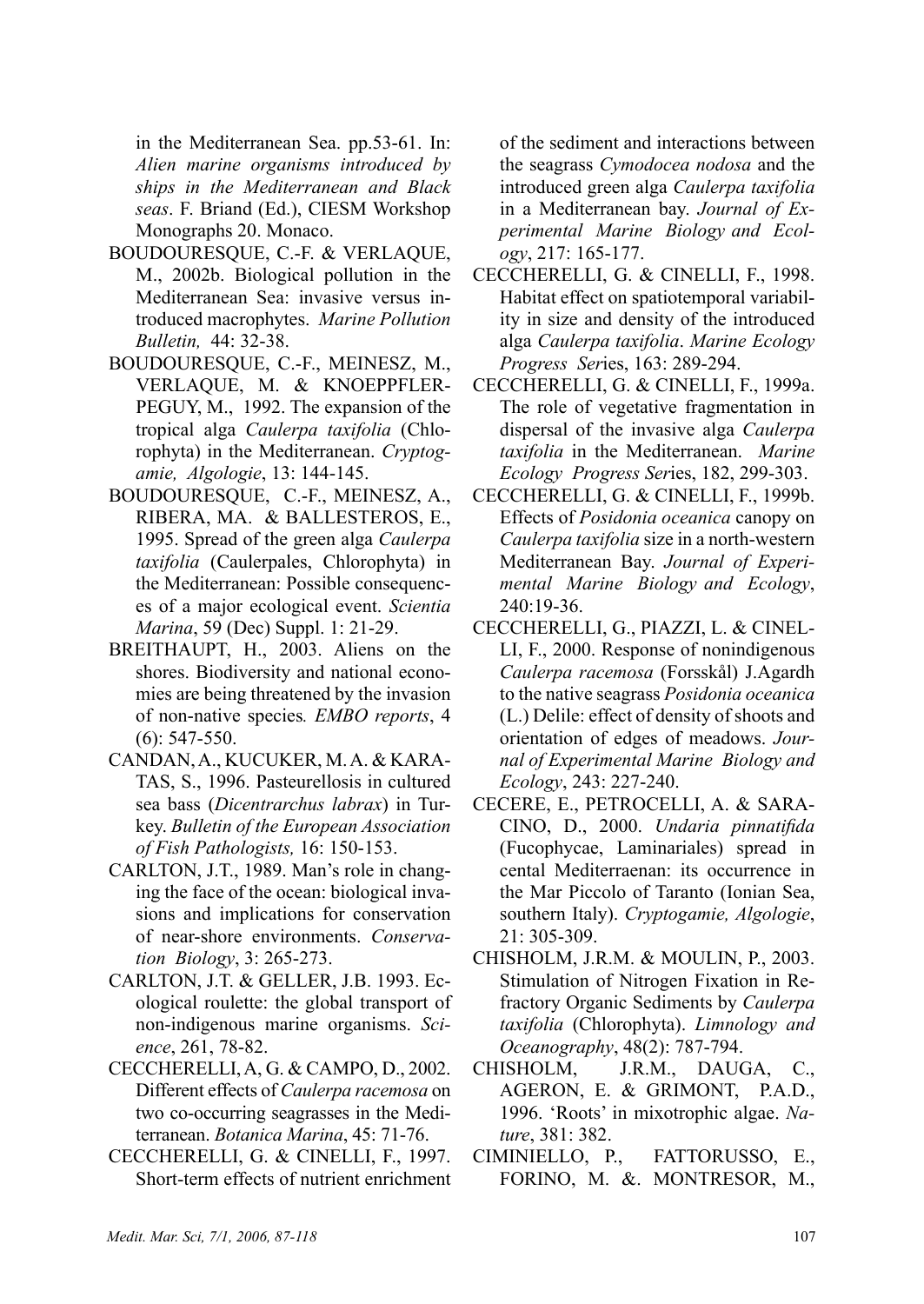1999. A new PSP-like toxin in *Alexandrium andersonii* (Dinophyceae*). Harmful Algae News*, 18.

- ÇINAR, M.E., 2006. Serpulid species (Polychaeta: Serpulidae) from the Levantine coast of Turkey (eastern Mediterranean), with special emphasis on alien species. *Aquatic Invasions* 1(4): 223-240.
- Çinar, M.E., ERGEN, Z., DAGLI, E. & PETERSEN, M.E., 2005. Alien species of spionid polychaetes (*Streblospio gynobranchiata* and *Polydora cornuta*) in Izmir Bay, eastern Mediterranean. *Journal of the Marine Biological Association of the United Kingdom*, 85: 821- 827.
- Cinelli, F., Salghetti-Drioli, U. & SERENA, F., 1984. Nota sull'areale di *Acrothamnion preissii* (Sonder) Wollaston nell Alto Tirreno*. Quadrati di Museo di Storia Naturale Livorno,* 5: 57-60.
- CoheN, A.N. & Carlton, J.T., 1998. Accelerating invasion rate in a highly invaded estuary. *Science*, 279: 555-558.
- CORSINI, M., MARGIES, P., KONDILA-TOS, G. & ECONOMIDIS, P.S., 2006. Three new exotic fish records from the SE Aegean Greek waters. *Scientia Marina*, 70 (2): 319-323.
- CRITCHLEY, A.T., 1983. The establishment and increase of *Sargassum muticum* (Yendo) Fensholt population within the Solent area of Southern Britain. II. An investigation of the increase in canopy cover of the alga at low water. *Botanica Marina*, 26, 547-552.
- CROOKS, J.A., 1998. Habitat alteration and community-level effects of an exotic mussel *Musculista senhousia*. *Marine Ecology Progress Series*, 162: 137-152.
- CURIEL, D., BELLEMO,G., MARZOC-CHI, M., SCATTOLIN, M. & PARISI, G., 1998. Distribution of introduced Japanese macroalgae *Undaria pinnatifida*, *Sargassum muticum* (Phaeophyta) and *Antithamnion pectinatum* (Rhodophyta) in the lagoon of Venice. *Hydrobiologia*, 385: 17-22.
- Delgado, O., Rodriguez Prieto,

C., Gacia, E. & Ballesteros, E., 1996. Lack of severe nutrient limitation in *Caulerpa taxifolia* (Vahl) C Agardh, an introduced seaweed spreading over the oligotrophic northwestern Meditteranean. *Botanica Marina*, 39(1): 61-67.

- de Villele, X. & Verlaque, M., 1995. Changes and degradation in a *Posidonia oceanica* bed invaded by the introduced tropical alga *Caulerpa taxifolia* in the north-western Mediterranean. *Botanica Marina*, 38: 79-87.
- Dumay, O., Fernandez, C. & Per-GENT, G., 2002. Primary production and vegetative cycle in *Posidonia oceanica* when in competition with the green algae *Caulerpa taxifolia* and *Caulerpa racemosa*. *Journal of Marine Biological Association of the United Kingdom*, 82: 379-387.
- EEA. 1999. *State and pressures of the marine and coastal Mediterranean environment*. Environmental Assessment Series 5, Luxembourg, Office for the Official Publications of the European Communities.
- ELTON, CS., 1958. *The ecology of invasions by animals and plants*. John Wiley & Sons, New York. 181 p.
- EPA-United States Environmental Protection Agency, 2001. http://www.epa.gov/ gmpo/nonindig.html. *Aquatic nuisance species*, Annual Report, 2001.
- FAO Database on Introductions of Aquatic Species (DIAS). 1998. *Database on Introductions of AquaticSpecies*. Online. Available HTTP:
- http://www.fao.org/waicent/faoinfo/fishery/ statist/fisoft/dias/index.htm
- FERRER, E., RIBERA, M.A. & GOMEZ-GARRETA, A. 1994. The spread of *Acrothamnion preissii* (Sonder) Wollaston (Rhodophyta, Ceramiaceae) in the Mediterranean Sea: new record from the Balearic Islands. *Flora Mediterranea*, 4: 163-166.
- FerRer, E., Ribera, M.A. & Gomez GARRETA A ., 1995. Effet des extraits de *Caulerpa taxifolia* (Vahl.) C. Agardh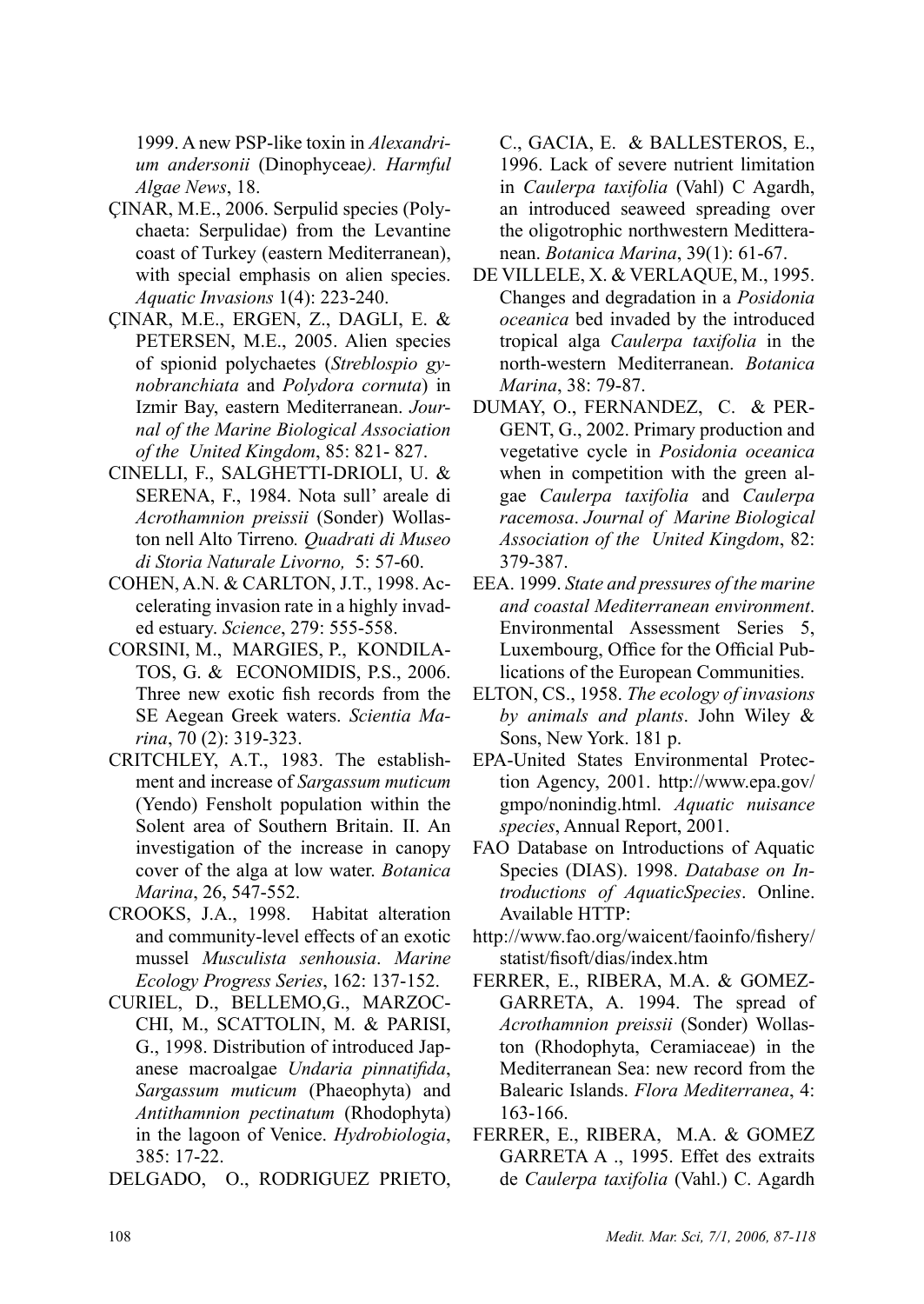sur deux macrophytes. p. 28. In: *Méditerranéennes. Rapports et procès-verbaux des réunions*, Commission internationale pour l'Exploration scientifique de la mer Méditerranée, 34 (Abstr).

- Ferrer, E., Gomez-Garreta, A. & Ribera, M.A., 1997. Effect of *Caulerpa taxifolia* on the productivity of two Mediterranean macrophytes. *Marine Ecology Progress Series*, 149: 279-287.
- FISHBASE: website www.fishbase.org
- Francour, P., Harmelin-Vivien, M., Harmelin, JG. & Duclerc, J., 1995. Impact of *Caulerpa taxifolia* colonization on the littoral ichthyofauna of North-Western Mediterranean Sea: preliminary results. *Hydrobiologia,* 300/301: 345-353.
- GALIL, B.S., 1986. Red Sea decapods along the Mediterranean coast of Israel: ecology and distribution. In: *Environmental quality and ecosystem stability, vol. IIIA/ B.* Dubinsky, Z. & Steunberger, Y. (Eds.), pp. 179-183, Ramat-Gan, Bar-Ilan University Press.
- GALIL, B.S., 1993. Lessepsian migration: New findings on the foremost anthropogenic change in the Levant Basin fauna. p. 307-318. In: *Symposium Mediterranean Seas 2000*, Della Croce (Ed.) NFR.
- GALIL, B.S., 2000a. The 'Silver Lining' -the economic impact of Red Sea species in the Mediterranean. p.265-267. In: *Marine Bioinvasions: Proceedings of the First National Conference*. J. Peterson (Ed.), Cambridge, Massachusetts, MIT Press.
- GALIL, B.S., 2000b. A sea under siege -alien species in the Mediterranean. *Biological Invasions*, 2: 177-186.
- GALIL, B.S. & ZENETOS, A., 2002. A sea change -exotics in the Eastern Mediterranean Sea. p.325-336. In *Invasive Aquatic Species in Europe. Distribution, Impacts and Management*. E. Leppakoski, S., Gollasch & S. Olenin (Eds.), Dordrecht, Boston, London. Kluwer Academic Publishers.
- GALIL, B.S., SPANIER, E. & FERGUSON,

W.W., 1990. The Scyphomedusae of the Mediterranean coast of Israel, including two Lessepsian migrants new to the Mediterranean. *Zoologische Mededelingen*, 64: 95-105.

- Galil, B.S., Froglia, C. & Noel, P.Y., 2002. *CIESM Atlas of Exotic Species in the Mediterranean. Volume 2: Crustaceans: decapods and stomatopods*. F. Briand (Ed.), Monaco, CIESM Publishers, 192p.
- Galil, B.S., Froglia, C. & Noel, P.Y., 2006. *CIESM Atlas of Exotic Crustaceans in the Mediterranean.* On Line: *http:// www.ciesm.org/atlas/appendix2.html*.
- Garcés, E., MasÓ, M. & Camp, J., 1999. A recurrent and localized dinoflagellate bloom in a Mediterranean beach. *Journal of Plankton Research*, 21: 2373-239.
- GARCÉS, E., MASÓ, M., VILA, M.  $&$ CAMP, J., 2000. Harmful algae events in the Mediterranean: are they increasing? *Harmful Algae News*, 20:1.
- GARCèS, E., MASÓ, M. & CAMP, J., 2002. Role of temporary cysts in the population dynamics of *Alexandrium taylori* (Dinophyceae). *Journal of Plankton Research*, 24: 681-686.
- GELIN, A., ARIGONI, S., FRANCOUR, P., HARMELIN, J-G. & HARMELIN-VIV-IEN, M., 1998. Réponse des populations de certains poissons Serranidae et Labridae à la colonisation des fonds par *Caulerpa taxifolia* en Méditerranée. pp.197- 208. In: *Third International Workshop in Caulerpa taxifolia*. Boudouresque, C.F., Gravez, V., Meinesz, A. & Palluy, F. (Eds.), Groupement d'Intérêt Scientifique Posidonie Publishers, Marseille. France.
- GERBAL, M., BEN MAIZ, N. & BOU-DOURESQUE, C.F., 1985. Les peuplements à *Sargassum muticum* de l' étang de Thau: données préliminaires sur la flore algale. *Congrés National des Sociétés Savantes*, 110: 241-254.
- Giacobbe, M. & Yang, X. 1999. The life history of *Alexandrium taylori* (Dinophyceae). *Journal of Phycology*, 35: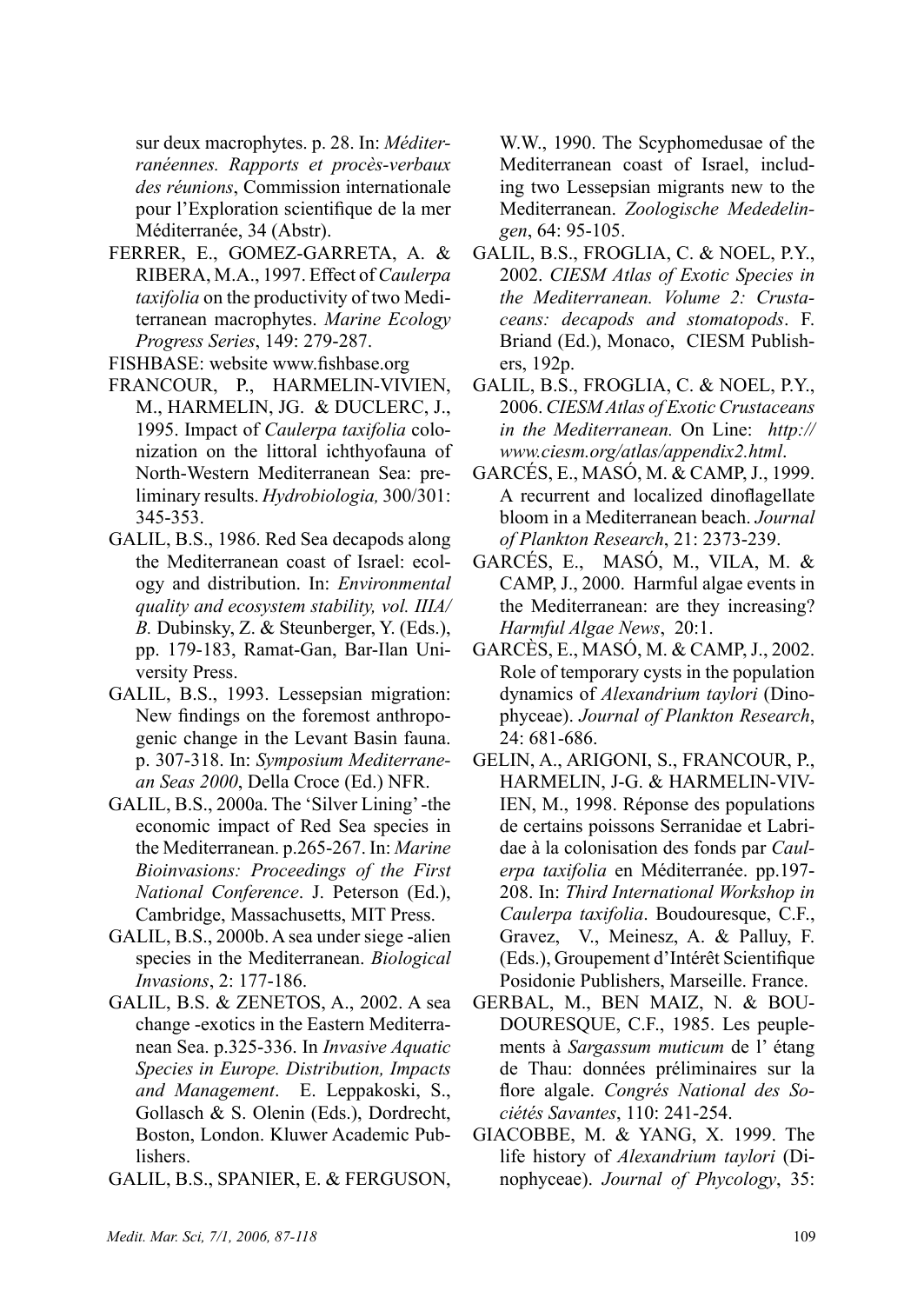331-338.

- GOFAS, S. & ZENETOS, A., 2003. Exotic molluscs in the Mediterranean basin: current status and perspectives.*Oceanography and Marine Biology: An Annual Review*, 41: 237-277.
- GOLANI, D., 1998. Impact of Red Sea fish migrants through the Suez Canal on the aquatic environment of the Eastern Mediterranean. *Bulletin Series Yale School of Forestry and Environmental Studies*, 103: 375-387.
- GOLANI, D., 2002. The Indo-Pacific striped eel catfish, *Plotosus lineatus* (Thunberg, 1787) (Osteichtyes: Siluriformes) a new record from the Mediterranean. *Scientia Marina*, 66: 321-323.
- GOLANI, D. & Ben-Tuvia, A., 1995. Lessepsian migration and the Mediterranean fisheries of Israel. pp. 279-289. In: *Conditions of the world's aquatic habits, Proceedings of the World Fishery Congress Theme 1.* N. B. Armantrout (Ed.), New Delhi, Oxford & IBH Pub. Co. Pvt. Ltd.
- Golani, D., Orsi-Relini, L., Massuti, E. & Quingnard, J.P., 2002. *CIESM Atlas of Exotic Species in the Mediterranean Volume 3: Fishes*. F. Briand (Ed.), Monaco. CIESM Publishers, 256p.
- Golani, D., Orsi-Relini, L., Massuti, E. & Quingnard, J.P., 2006. *CIESM Atlas of Exotic Fishes in the Mediterranean.* On Line: http://www.ciesm.org/atlas/appendix1.html
- GÓmeS, C., ALCOBER, J. & BERNABEU, A., 1996. Seguimiento de las poblaciones fitoplanctonicas en las bateas mijilloneras del Puerto de Valencia 1991-1994. p. 29-38. In: *IV Reunion Iberica de phytoplancton toxico y biotoxinas*. Matamoros, E. & Delgado, M. (Eds.), St. Carles de la Rapita (Tarragona): Generalitat de Catalunya, Department d'Agricultura, Ramaderia i Pesca,
- GÓmez, F. & Claustre, H., 2000. Spreading of *Gymnodinium catenatum* Graham in the western Mediterranean

Sea. *Harmful Algae News*, 22: 1-3.

- Goodwin, B.J., McAllister, A.J. & FAHRIG, L., 1999. Predicting invasiveness of plant species based on biological information. *Conservation Biology*, 13: 22-426.
- GOREN, M. & GALIL B., S., 2005. A review of changes in the fish assemblages of Levantine inland and marine ecosystems following the introduction of nonnative fishes. *Journal of Applied Ichthyology*, 21: 364-370.
- Gravez, V., Ruitton, S., Boudouresque, C.F., Meinesz, A., Scabbia, G. & Verlaque, M. (ed.), 2001. *Fourth International Workshop on Caulerpa taxifolia*. GIS Posidonie Publ., France, 406 pp.
- GÜcÜ, A.C. & Bingel, F., 1994. Trawlable species assemblages on the continental shelf on the North Eastern Levant Seas (Mediterranean) with an emphasis on Lessepsian migration. *Acta Adriatica*, 35: 83-100.
- GUERRIERO, A., MEINESZ, A., D'AMBROSIA, M. & PIETRA, F., 1992. Isolation of toxic and potentially toxic sesqui- and monoterpenes from tropical green seaweed *Caulerpa taxifolia* which has invaded the region of Cap Martin and Monaco. *Helvetica Chimica Acta*, 75: 689.
- Gurevitch, J. & Padilla, D.K. 2004. Are invasive species a major cause of extinctions? *Trends in Ecology and Evolution*, 19 (9): 470-474.
- HARMELIN-VIVIEN, M., HARMELIN, J.G. & FRANCOUR, P., 1996. A 3-year study of the littoral fish fauna of sites colonised by *Caulerpa taxifolia* in the NW Mediterranan (Menton, France). p. 391- 397. In: *Second International Workshop on Caulerpa taxifolia*. Ribera M.A., Ballesteros, E., Boudouresque. C.F., Gomez, A., & Gravez, V. (Eds.), Publications Universitat Barcelona.
- HARMELIN-VIVIEN, M.L., BITAR, G., HARMELIN, J.-G. & MONESTIEZ, P.,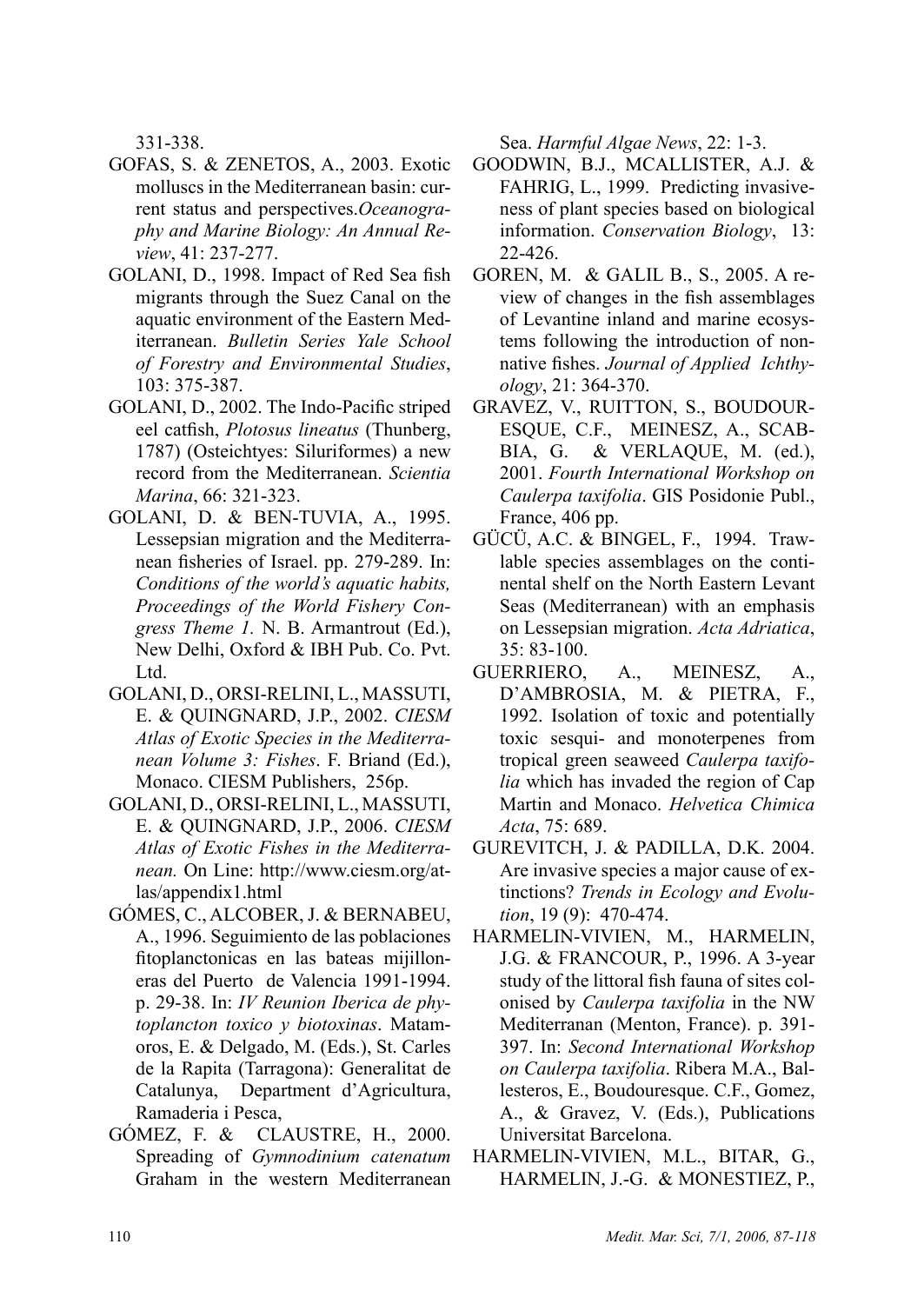2005. The littoral fish community of the Lebanese rocky coast (eastern Mediterranean Sea) with emphasis on Red Sea immigrants. *Biological Invasions* (2005), 7: 625-637.

- HEWITT, C., CAMPBELL, M. & GOL-LASCH, S., 2006. *Alien species in aquaculture -Considerations for responsible use*. IUCN, World Conservation Union, Global Marine Programme. 32 pp.
- Holmer, M., Duarte, C.M., Boschker, HTS. & BarrÓn, C., 2004. Carbon cycling and bacterial carbon sources in pristine and impacted Mediterranean seagrass sediments. *Aquatic Microbial Ecology,*36: 227-237.
- HOLMES, J.M.C. & MINCHIN, D., 1995. Two exotic copepods imported into Ireland with the Pacific oyster *Crassostrea gigas* (Thunberg). *Irish Naturalists' Journal*, 25**:** 17-20.
- HOPPE, K. N., 2002. Teredo navalis -the cryptogenic shipworm, pp. 116-119. In: *Invasive Aquatic Species in Europe. Distribution, Impacts and Management*. E. Leppakoski, S. Gollasch & S. Olenin (Eds.), Dordrecht, Boston, London. Kluwer Academic Publishers.
- HYAMS, O., ALMOGI-LABIN, A. & BEN-JAMINI, C., 2002. Larger foraminifera of the southeastern Mediterranean shallow continental shelf off Israel. *Israel Journal of Earth Sciences*, 51: 169-179.
- ICES 2005. ICES Code of Practice on the Introductions and Transfers of Marine Organisms 2005. 30 p.
- IMO, 2000-2004. *Global Ballast Water Management Project: The Problem*. On line.: http://globallast.imo.org/index. asp?page=problem.htm&menu=true
- ISSG (Invasive Species Specialist Group), 2006.100 of the World's Worst Invasive Alien Species. On line http://www.issg. org/database/species/**:**
- IUCN-The World Conservation Union, 2002. Policy ecommendations Papers for Sixth meeting of the Conference of the Parties to the Convention on Biological Diver-

sity (COP6). The Hague, Netherlands, 7-19 April 2002. http://www.iucn.org/ themes/pbia/wl/docs/biodiversity/cop6/ invasives doc.

- Jaubert, J.M., Chisholm, J.R.M., Passeron-Seitre,G., Ducrot, D. & Ripley, H.T., 1999. No deleterious alterations in *Posidonia* beds in the bay of Menton (France) eight years after *Caulerpa taxifolia* colonization. *Journal of Phycology*, 35: 1113-1119.
- JAVIDPOUR, J., SOMMER, U. & SHIGA-NOV, A T., 2006. First record of *Mnemiopsis leidyi* A. Agassiz 1865 in the Baltic Sea. *Aquatic Invasions*, 1 (4): 299-302.
- Keane, RM. & Crawley, M.J., 2002. Exotic plant invasions and the enemy release hypothesis. *Trends in Ecology and Evolution*, 17: 164-170.
- KLEIN, J., Ruitton, S., Verlaque, M. & Boudouresque, C.F., 2005. Species introductions, diversity and disturbances in marine macrophyte assemblages of the northwestern Mediterranean Sea. *Marine Ecology Progress Series,*  290:79-88.
- KoÇak, F., Ergen, Z. & Çinar, M.E., 1999. Fouling organisms and their developments in a polluted and an unpolluted marina in the Aegean Sea (Turkey). *Ophelia,* 50(1): 1-20.
- Lemee, R., Pesando, D., Issanchou, C. & AMADE, P., 1997. Microalgae: a model to investigate the ecotoxicity of the green alga *Caulerpa taxifolia* from the Mediterranean Sea. *Marine Environmental Research*, 44(1): 13-25.
- LEPAKOSKI , E., GOLASCH, S. & OLEN-IN, S., 2002. *Invasive Aquatic Species in Europe. Distribution, Impacts and Management*. Dordrecht, Boston, London., Kluwer Academic Publishers.
- LODGE, D. M., 1993. Biological invasionslessons from ecology. *Trends in Ecology and Evolution*, 8: 133-137.
- Loope, L.L. & Mueller-Dombois, D., 1989. Characteristics of invaded islands, with special reference to Hawaii.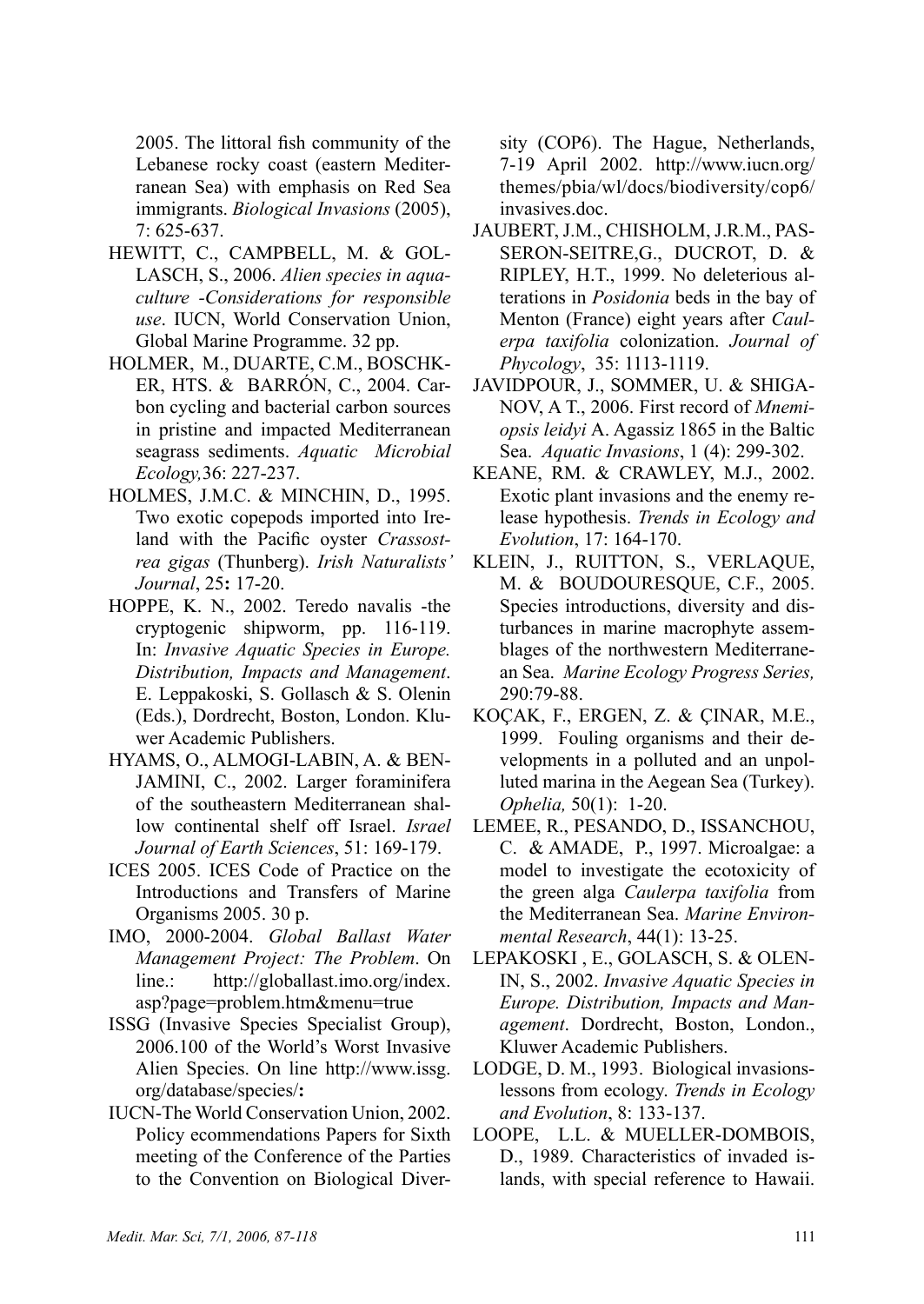pp. 257-280. In: *Biological invasions: a global perspective. Scientific Committee on Problems of the Environment (SCOPE).* Drake J.A., Mooney H.A., Di Castri F., Groves R.H., Kruger F.J., Rejmánek M., Williamson M., Chichester (Eds.), UK: John Wiley & Sons Ltd.

- MADL, P. & YIP, M., 2003. Literature review of *Caulerpa taxifolia.* Online. Available HTTP: http://www.sbg.ac. at/ipk/avstudio/pierofun/ct/caulerpa.htm
- Marbà, N., Duarte, C.M., Cebrián, J., EnrÍquez, S., Gallegos, M.E., Olesen, B. & Sand-Jensen, K., 1996. Growth and population dynamics of *Posidonia oceanica* in the Spanish Mediterranean coast: elucidating seagrass decline. *Marine Ecology Progress Series*, 137: 203-213.
- Marbà, N., Duarte, C. M, DÍaz-Almela, E., Terrados, J., Αlvarez, E., MartÍnez, R., Santiago, R., Gacia, E. & Grau, A. M., 2005. Direct evidence of imbalanced seagrass (*Posidonia oceanica*) shoot population dynamics along the Spanish Mediterranean. *Estuaries*, 28: 51-60.
- Meinesz, A., 1999. *Killer Algae.* University of Chicago Press, Chicago, 376 p.
- Meinesz, A. & Hesse, Β. 1991. Introduction et invasion de l'algue *Caulerpa taxifolia* en Méditerranée nord-occidentale. *Oceanologica Acta*, 14: 415-426.
- Meinesz, A., de Vaugelas, J, Hesse, B. & MARI, X., 1993. Spread of the introduced tropical green alga *Caulerpa taxifolia* in northern Mediterranean waters. *Journal of Applied Phycology*, 5:141-147.
- Meinesz, A., Benichou, L., Blach-IER, J., KOMATSU, T., LEMEE, R., Molenaar, H. & Mari, X., 1995. Variations in the structure, morphology and biomass of *Caulerpa taxifolia* in the Mediterranean Sea. *Botanica Marina*, 38: 499-508.
- MEINESZ, A, COTTALORDA, J.M., CHI-AVERINI, D., CASSAR, N. & DE

VAUGELAS, J (eds), 1998. *Suivie de l'invasion de l'algue tropicale* Caulerpa taxifolia *en Méditerranée: situation au 31 décembre 1997*. Laboratoire Environnement Marin Littoral -Université de Nice Sophia-Antipolis, LEML publisher, 283p.

- Meinesz, A., Belsher, T., Thibaut, T., Antolic, B., Ben Mustapha, K., Boudouresque, C-F, Chiaverini, D., Cinelli, F., Cottalorda, J-M., Djellouli, A., El Abed, A., Orestano, C., Grau, AM., Ivesa, L., Jaklin, L., Langar, H., Massuti-Pascual, E., Peirano, A., Tunesi, L., de Vaugelas, J., Zavodnik, N. & Zuljevic, A., 2001. The introduced green alga *Caulerpa taxifolia* continues to spread in the Mediterranean. *Biological Invasions*, 3:201-210.
- Meinesz, A., Javel, F., Cottalorda, J. M., *et al.,* 2003. *Suivi de l'invasion des algues tropicales* Caulerpa taxifolia *and*  Caulerpa racemosa *en Méditerranée: situation devant les côtes franηaises et monégasques au 31 décembre 2002.*  Laboratoire Environnement Marin Littoral -Université de Nice Sophia-Antipolis, LEML publisher*,* 115 p.
- Meinesz, A., Javel, F., Cottalorda, J.M. & Garcia, D., 2004. *Caulerpa* online. World-wide electronic publication. Laboratoire Environnement Marin Littoral, Université de Nice Sophia-Antipolis. http:// www.caulerpa.org (10. xi.2004).
- MERIÇ, E., AVŞAR, N., BERGIN, F. & YOKES, B., 2002. The Prolification of *Amphistegina* (Lessepsian migrants) population at the Three-Islands (ÜçAdalar, Antalya), a new observation from the Turkish Coast*.* pp. 27-34. In: *Workshop on Lessepsian Migration Proceedings*, Turkish Marine Research Foundation, Istanbul, Turkey.
- MIKHAIL, S.K., 2001. Toxic red tide species are on the rise in Alexandrian waters (Egypt). *Harmful Algae News*, 22.
- Minchin, D. & Rosenthal, H. 2002.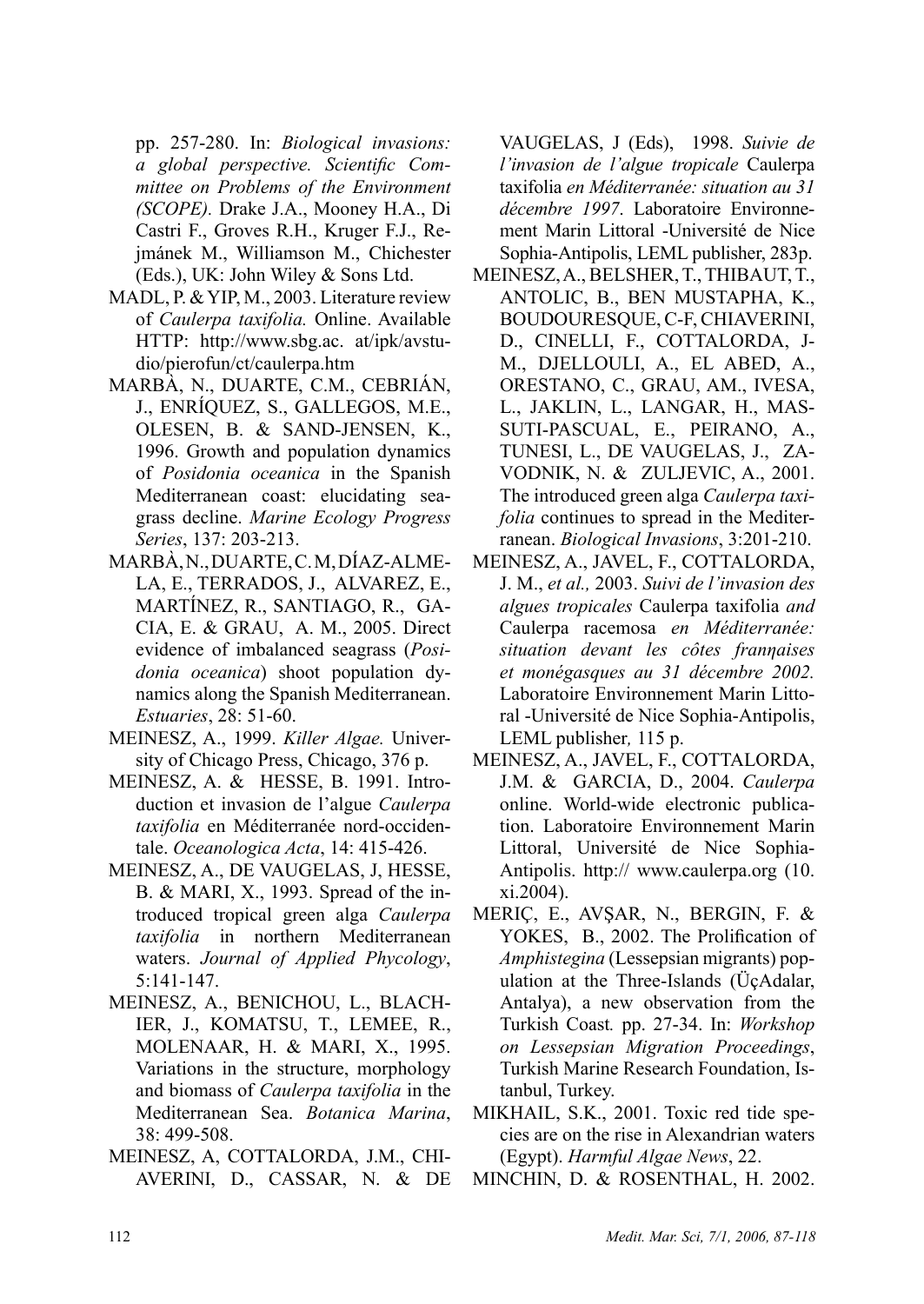Exotics for stocking and aquaculture, making correct decisions. pp. 206-215. In: *Invasive Aquatic Species in Europe. Distribution, Impacts and Management*. E. Leppakoski, S. Gollasch & S. Olenin, Dordrecht (Eds.), Boston, London. Kluwer Academic Publishers.

- MIZZAN, L., TRABUCCO, R., & TA-GLIAPIETRA, G. 2005. Nuovi dati sulla presenza e distribuzione di specie alloctone del macrozoobenthos della Laguna di Venezia. *Bollettino della Società Veneziana di Storia Naturale e del Museo Civico di Storia Naturale*, 56: 69-88.
- Occhipinti Ambrogi, A., 2000. Biotic invasions in a Mediterranean lagoon. *Biological Invasions*, 2(2): 165-176.
- OCCHIPINTI AMBROGI, A., 2001a. Transfer of marine organisms: a challenge to the conservation of coastal biocoenoses*. Aquatic Conservation*: *Marine Freshwater Ecosystem,* 11: 243-251.
- OCCHIPINTI AMBROGI, A., 2001b. Report on the current status of introductions in Italy (Marine environment). Report of the Working Group on Introductions and Transfers of Marine Organisms, Barcelona March 21-23, 2001 Advisory Committee on the Marine Environment ICES CM 2002/ACME:08 Ref. E, F , pp. 59-63. International Council for the Exploration of the Sea, Copenhagen, Denmark. (http:// www.ices.dk/reports/ACME/2001/ WGITMO01.pdf)
- Occhipinti Ambrogi, A., 2002a. Current status of aquatic introductions in Italy. pp. 311-324. In: *Invasive Aquatic Species in Europe. Distribution, Impacts and Management*. E. Leppakoski, S. Gollasch & S. Olenin (Eds.), Dordrecht, Boston, London. Kluwer Academic Publishers.
- Occhipinti Ambrogi, A., 2002b. Susceptibility to invasion: assessing the scale and impact of alien biota in the Northern Adriatic. pp. 69-73 . In: *Alien marine organisms introduced by ships in the Mediterranean and Black seas,* edited by F. Briand, CIESM Workshop

Monographs, 20, Monaco.

- Occhipinti Ambrogi, A. & Savini, D., 2003.Biological invasions as a component of global change in stressed marine ecosystems. *Marine Pollution Bulletin*, 46: 542-551.
- OREN, O.H., 1957. Changes in the temperature of the Eastern Mediterranea Sea in relation to the catch of the Israel trawl fishery during the years 1954/55 and 1955/56. *Bulletin de l'Institut Océanographique* (Monaco), 1102: 1-12.
- PENNA, A., GIACOBBE, MG., ANDREOni, F., GarcÉs, E., Berluti, S., Cantarini, R., Penna, N. & Mangani, M., 2001. Blooms of *Alexandrium taylori* (dinophyceae) in preliminary molecular analysis of different isolates. pp. 218-221. In: *9th International Conference on Harmful Algal Blooms*, Hobart (Australia) 7-11 Feb 2000.
- PENNA, A., GARCÉS, E., VILA, M., GIacobbe, M., Fraga, S., Luglie, A., Bravo, I., Bertozinni, E. & Vernesi, C., 2005. *Alexandrium catenella* (Dinophyceae), a toxic ribotype expanding in the NW Mediterranean Sea. *Marine Biology*, 148: 13-23.
- PEIRANO, A., DAMASSO, V., MONtefalcone, M., Morri, C. & Bi-ANCHI, C.N., 2005. Effects of climate, invasive species and anthropogenic impacts on the growth of the seagrass *Posidonia oceanica* (L.) Delile in Liguria (NW Mediterranean Sea). *Marine Pollution Bulletin*, 50, 817-822.
- Piazzi, L. & Cinelli, F., 1999. Développement et dynamique saisonnière d'un peuplement méditerranéen de l'algue tropicale *Caulerpa racemosa* (Forsskål) J. Agardh. *Cryptogamie, Algologie*, 20: 295-300.
- PIAZZI, L. & CINELLI, F., 2000. Effets de l'expansion des Rhodophyceae introduites *Acrothamnion preissii* et *Womersleyella setacea* sur les communautés algales des rhizomes de *Posidonia oceanica* de Méditerranée occidentale.*Cryp-*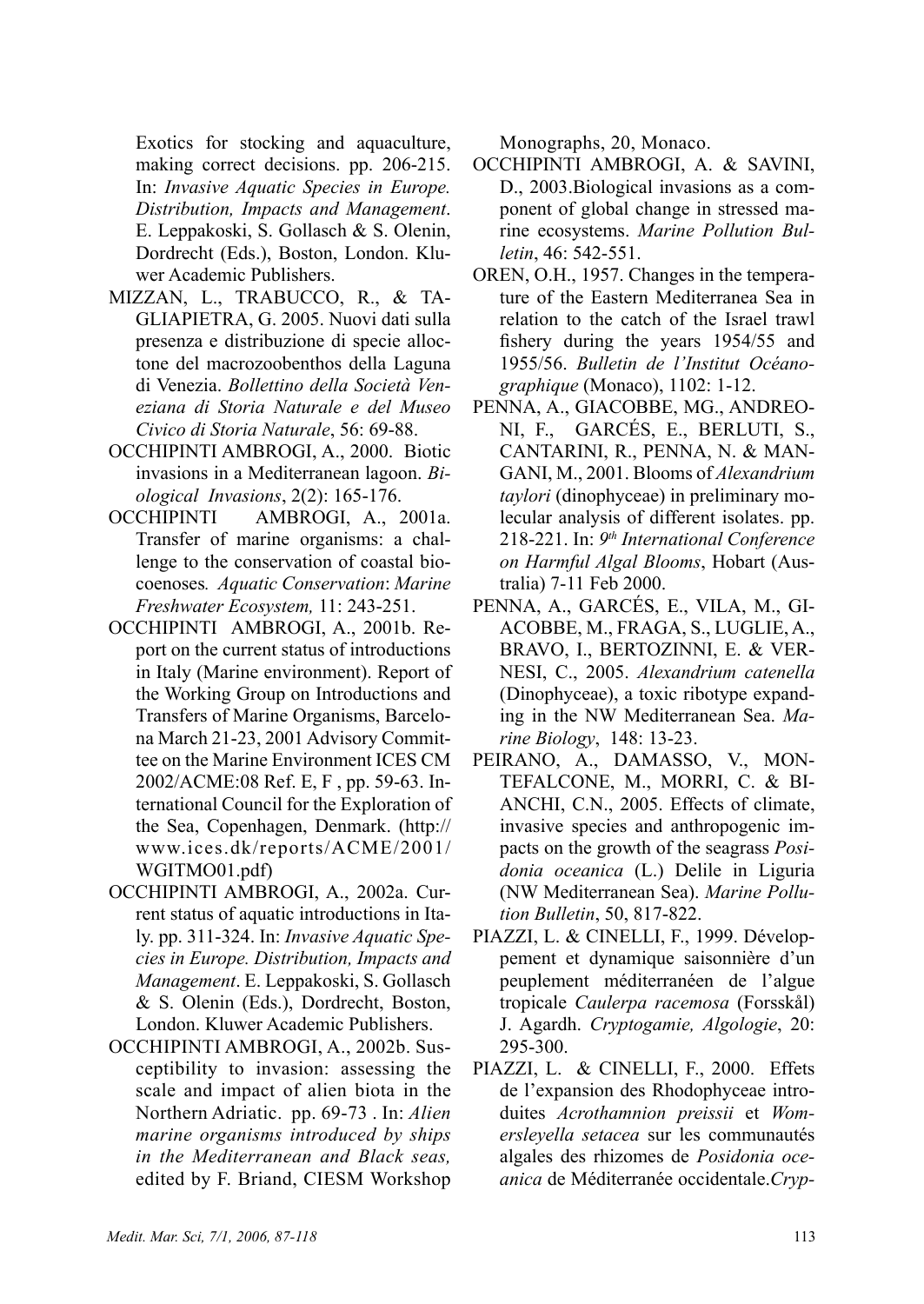*togamie, Algologie*, 21 (3): 291-300.

- PIAZZI, L. & CINELLI, F. 2003. Evaluation of benthic macroalgal invasion in a harbour area of the western Mediterranean Sea. *European Journal of Phycology*, 38: 223 -231.
- PIAZZI, L., PARDI, G. & CINELLI, F. 1996. Ecological aspects and reproductive phenology of *Acrothamnion preissii* (Sonder) Wollaston (Ceramiaceae, Rhodophyta) in the Tuscan Archipelago (Western Mediterranean). *Cryptogamie, Algologie*, 17: 35-43.
- PIAZZI, L., BALESTRI, E., MAGRI, M. & CINELLI, F., 1997. Expansion de l' algue tropicale *Caulerpa racemosa* (Frosskäl) J. Agardh (Bryopsidophycae, Chlorophyta) le long de la cộte toscane (Italie). *Cryptogamie, Algologie*, 18: 343-350.
- Piazzi, L., Ceccherelli, G. & Cinel-LI, F., 2001a. Threat to macroalgal diversity: effects of the introduced green alga *Caulerpa racemosa* in the Mediterranen. *Marine Ecology Progress Series*, 210: 149-159.
- Piazzi, L., Balata, D., Ceccherelli, G. & Cinelli, F., 2001b. Comparative study of the growth of the two cooccurring introduced green algae *Caulerpa taxifolia* and *Caulerpa racemosa* along the Tuscan coast (Italy, western Mediterranean). *Cryptogamie, Algologie*, 22:459-466.
- PIAZZI, L., BALATA, D. & CINELLI, F., 2002. Epiphytic macroalgal assemblages of *Posidonia oceanica* rhizomes in the western Mediterranean. *European Journal of Phycology*, 37: 69 -76.
- Piazzi, L., Meinesz, A., Verlaque, M., AkcΈali, B., Antolic΄, B., Argyrou, M., Balata, D., Ballesteros, E., Calvo, S., Cinelli, F., Cirik, S., Cossu, A., D'Archino, R., Djellouli, A.S., Javel, J., Lanfranco, E., Mifsud, C., Pala, D., Panayotidis, P., Peirano, A., Pergent, G., Petrocelli, A., Ruitton, S., Zuljevic, A. & Cec-

CHERELLI, G., 2005. Invasion of *Caulerpa racemosa* var. *cylindracea* (Caulerpales, Chlorophyta) in the Mediterranean Sea: an assessment of the spread. *Cryptogamie, Algologie*, 26(2): 189-202.

- Pimm, S.L., 1989. Theories of predicting success and impact of introduced species. pp. 351-367. In: *Biological invasions: a global perspective. Scientific Committee on Problems of the Environment (SCOPE*). Drake J.A., Mooney H.A., Di Castri F., Groves R.H., Kruger F.J., Rejmánek M., Williamson M., Chichester (Eds.), UK: John Wiley & Sons Ltd.
- Pranovi, F., Libralato, S., Raicevich, S., Granzotto, A., Pastres, R. & GIOVANARDI, O., 2003. Mechanical clam dredging in the Venice lagoon: ecosystem effects evaluated with a trophic mass-balance model. *Marine Biology*, 143: 393-403.
- Pranovi, F., Da Ponte, F., Raicevich, S. & Giovanardi, O., 2004. A synoptic-multidisciplinary study of the immediate effects of mechanical clamharvesting in the Venice lagoon. *ICES Journal of Marine Science*, 61: 43-52.
- Relini, G., Relini, M., & Torchia, G., 1998. Fish biodiversity in a *Caulerpa taxifolia* meadow in the Ligurian Sea. *Italian Journal of Zoology*, 65(Suppl S): 465-470.
- Rejmánek, M., 1989. Invasibility of plant communities. pp. 369-388. In: *Biological invasions: a global perspective. Scientific Committee on Problems of the Environment (SCOPE).* Drake J.A., Mooney H.A., Di Castri F., Groves R.H., Kruger F.J., Rejmánek M., Williamson M. (Eds.), Chichester, UK: John Wiley & Sons Ltd.
- Ribera, M.A. & Boudouresque, C.- F., 1995. Introduced marine plants, with special reference to macroalgae: mechanisms and impact. *Progress in Phycological Research,* 11, 217-268.
- Ribera Siguan, M.A., 2002. Review of non native marine plants in the Mediterranean Sea. pp. 291-310. In: *Invasive*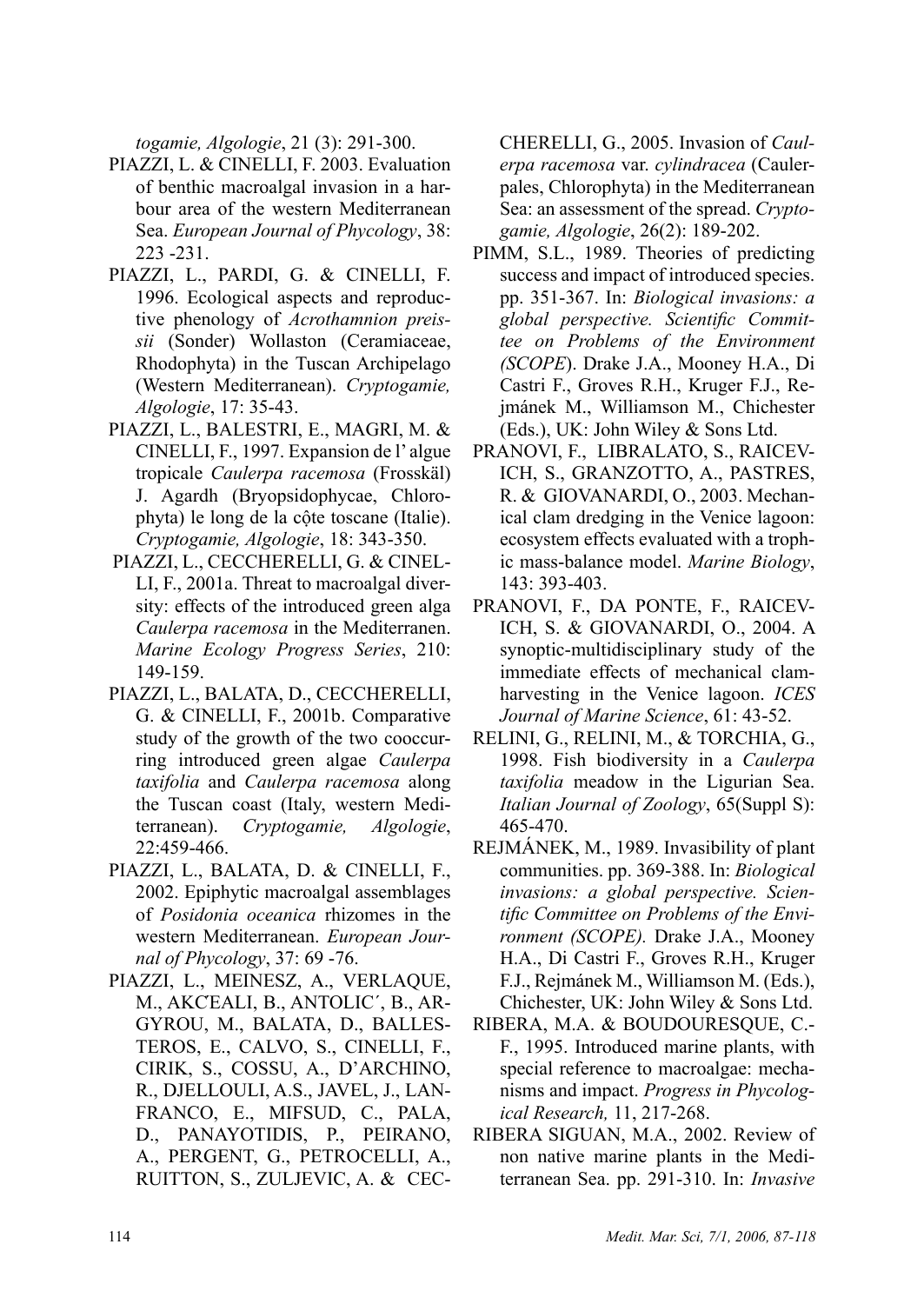*Aquatic Species in Europe. Distribution, Impacts and Management*, E. Leppakoski, S. Gollasch & S. Olenin (Eds.), Dordrecht, Boston, London. Kluwer Academic Publishers.

- Ricciardi, A., 2004. Assessing species invasions as a cause of extinction. *Trends in Ecology & Evolution*,19 (12): 619.
- RIERA, V., BIGAS. M., SANTMARTÍ, M., & DURFORT, M., 1995. Prevalencia del protozoo parásito *Marteilia refringens*  en las poblaciones de ostra plana (*Ostrea edulis* L.) del Maresme (NE Barcelona). *Actas del V Congreso Nacional de Acuicultura*: 242-247.
- Rinaldi, E., 1985. Alcunti dati significanti sulla proliferazione di *Scapharca inaequivalvis* (Bruguière, 1789) in Adriatico lungo la costa Romagnola. *Bolletino Malacologico Milano*, 21: 41-42.
- Ruitton, S. & Boudouresque, C.-F., 1994. Impact de *Caulerpa taxifolia* sur une population de l'oursin *Paracentrotus lividus* à Roquebrune-Cap Martin (Alpes-Maritimes, France), pp 371-378. In: *First International Workshop on Caulerpa taxifolia* edited by Boudouresque C.F., Meinesz A. and Gravez V.*,* GIS Posidonie, Marseille.
- RUITTON, S., JAVEL, F., CULIOLI, J.M., MEINESZ, A., PERGENT, G. & VER-LAQUE, M., 2005. First assessment of the *Caulerpa racemosa* (Caulerpales, Chlorophyta) invasion along the French Mediterranean coast. *Marine Pollution Bulletin*, 50: 1061-1068.
- Ruiz, G.M., Carlton, J.T., Grosholz, E.D. & Hines, A.H., 1997. Global invasions of marine and estuarine habitats by non-indigenous species: mechanisms, extent and consequences. *American Zoologist*, 37: 621-632.
- RUIz, G.M., Fofonoff, P. & Hines, A.H., 1999. Non-indigenous species as stressors in estuarine and marine communities: assessing invasion impacts and interactions. *Limnology and Oceanogra-*

*phy*, 44: 950-972.

- Sala, E. & Boudouresque, C.F., 1997. The role of fishes in the organisation of a Mediterranean sublittoral community. I: algal communities. *Journal of Experimental Marine Biology and Ecology*, 212: 22-44.
- SALOMIDI, M., BELLOU, N., PANCUCCI-PAPADOPOULOU, M.A. & ZIBROW-IUS, H., 2006. First observation of an invasive scleractinian coral in Greek waters. Proceedings of 41st European Marine Biology Symposium/, September 4- 8 2006, Cork, Ireland.<br>SANTMARTÍ, M., GA
- GARCÍA VALERO, M., J., MONTES, J., PECH, A. & DUR-FORT, M., 1995. Seguimiento del protozoo *Perkinsus* sp., en las poblaciones de *Tapes decussatus* y *Tapes semidecussatus* del Delta del Ebro, pp. 260-265. In: *Actas del V Congreso Nacional de Acuicultura*  (10-13 de mayo, 1995. Sant Carles de la Ràpita, Tarragona, Espaρa), edited by F. Castelló y A. Calderer. Publicaciones de la Universidad de Barcelona. Barcelona, Spain.
- SAVINI, D. & OCCHIPINTI AMBROGI, A. 2006. Consumption rates and prey preference of the invasive gastropod *Rapana venosa* in the Northern Adriatic Sea. *Helgoland Marine Res*earch, 60: 153-159.
- SFRISO, A., FACCA, C., & GHETTI, P.F. 2003. Temporal and spatial changes of macroalgae and phytoplankton in shallow coastal areas: The Venice lagoon as a study case. *Marine Environmental Research*, 56: 617-636.
- SHIGANOVA, T.A, MIRZOYAN, Z.A, STUDENIKINA, E.A, VOLOVIK, S.P, SIOKOU-FRANGOU, I., ZERVOU-DAKI, S., CHRISTOU, E.D., SKIRTA, A.Y. & DUMONT, H.J, 2001. Population development of the invader ctenophore *Mnemiopsis leidyi* in the Black Sea and other seas of the Mediterranean basin. *Marine Biology,* 139: 431-445.

SIMBERLOFF, D. 1989. Which insect in-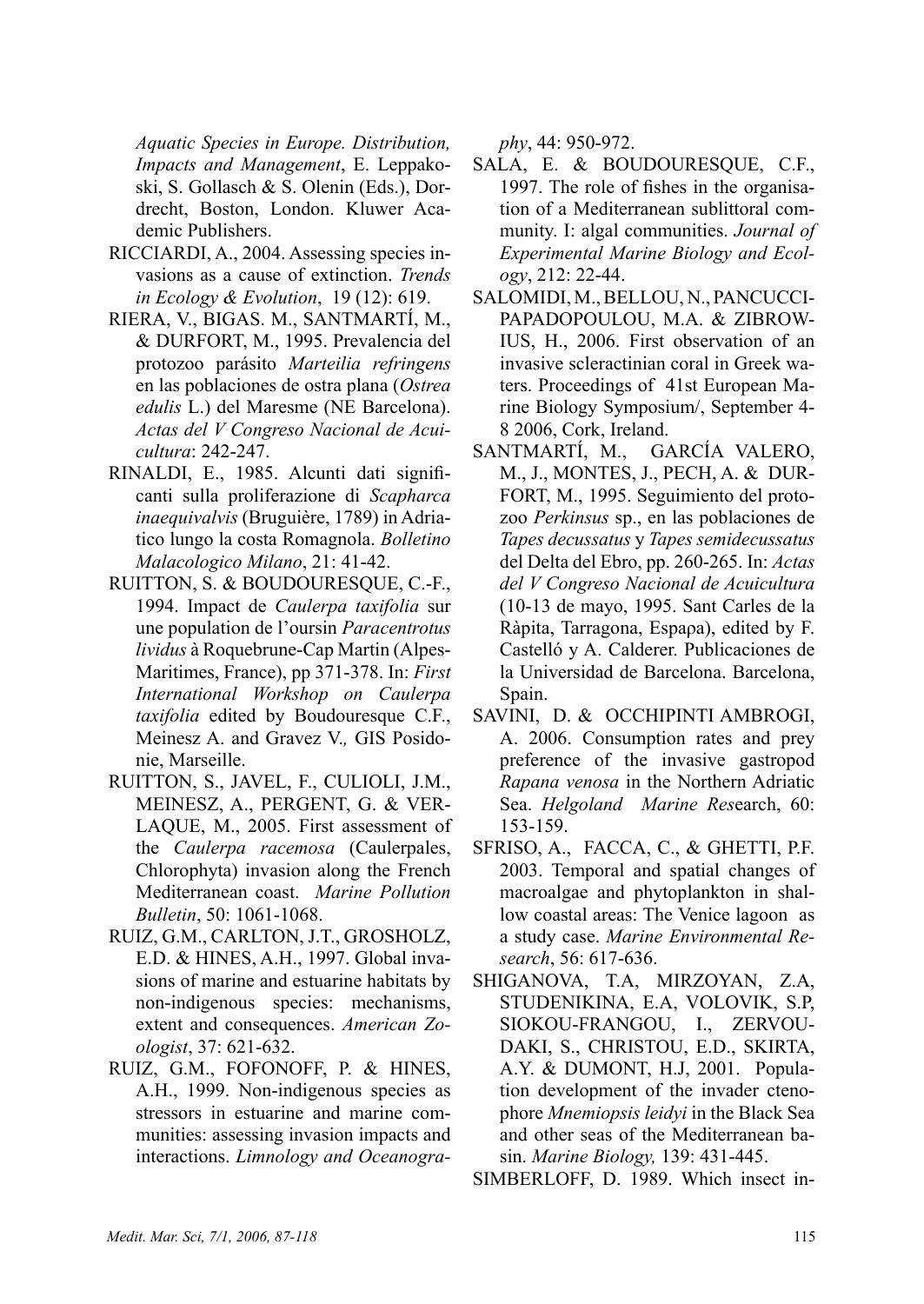troductions succeed and which fail, pp. 61-75. In: *Biological invasions: a global perspective. Scientific Committee on Problems of the Environment (SCOPE*). Drake J.A., Mooney H.A., di Castri F., Groves R.H., Kruger F.J., Rejmánek M., Williamson M. (Eds.), Chichester, UK: John Wiley & Sons Ltd.

- Simoni, F., Gaddi, A., Di Paolo, C. & Lepri , L., 2003. Harmful epiphytic dinoflagellate on Tyrrhenian Sea reefs. *Harmful Algae News,* 24: 13-14.
- Simoni, F., di Paolo, C., Gori, L. & LEPRI, L., 2004. Further investigation on blooms of *Ostreopsis ovata, Coolia monotis, Prorocentrum lima* on the macroalgae of artificial and natural reefs in the Northern Tyrrhenian Sea. *Harmful Algae News*, 26: 5-7.
- Stock, J.H., 1993. Copepoda (Crustacea) associated with commercial and noncommercial Bivalvia in the East Scheldt, The Netherlands. *Bijdragen tot de Dierkunde*, 63(1): 61-64.
- STRATEGY WORKSHOP, 2004. Management of recreational waters in relationship with harmful microalgae blooms (HAB) in the Mediterranean Sea, 24-26 October 2004, Calvia (Mallorca) . STRATEGY: http://www.icm.csic.es/bio/projects/ strategy
- THESSALOU-LEGAKI, M., ZENETOS, A., KAMBOUROGLOU, V., CORSINI FOKA, M., KOURAKLIS, P., DOU-NAS, C & NICOLAIDOU, A., 2006. The establishment of the invasive crab *Percnon gibbesi* (H. Milne Edwards, 1853) (Crustacea: Decapoda: Grapsidae) in Greek waters. *Aquatic Invasions* 1(3): 133-136.
- UYSAL, Z. & MUTLU, E., 1993. Preliminary note on the occurrence and biometry of Ctenophoran *Mnemiopsis leidyi* finally invading Mersin Bay. *Do*ğ*a, Turkish Journal of Zoology*, 12: 229-236.
- Verlaque, M., 1989. Contribution à la flore des algues marines de la Méditerranée: espèces rares ou nouvelles pour

les côtes francaises*. Botanica Marina*, 32, 101-113.

- VERLAQUE, M., 1994. Inventaire des plantes introduites en Méditerranée: origines et répercussions sur l'environnement et les activités humaines. *Oceanologica Acta*, 17: 1-23.
- VERLAQUE, M. 2001. Checklist of the macroalgae of the Thau Lagoon (Herault, France) a hot spot of marine species introduction in Europe. *Oceanologica Acta*, 17: 1-23.
- verlaque, m. & FRITAYRE, P., 1994a. Incidence de l'algue introduite *Caulerpa taxifolia* sur le phytobenthos de Méditerranée occidentale. 2. Les peuplements d'algues photophiles de l'infralittoral. pp. 349-353. In: *First International workshop on Caulerpa taxifolia.* Boudouresque, C.F., Meinesz, A. & Gravez, V. (Eds.), GIS Posidonie publ., Marseille.
- VERLAQUE, M. & FRITAYRE, P., 1994b. Modifications des communautés algales méditerranéennes en présence de l'algue envahissante *Caulerpa taxifolia* (Vhal) C. Agardh. *Oceanologica Acta, Fr.,* 17 : 659-672.
- Verlaque, M., Boudouresque, C.F., Meinesz, A. & Gravez, M., 2000. The *Caulerpa racemosa* (Caulerpales, Ulvophyceae) complex in the Mediterranean Sea. *Botanica Marina*, 43: 49-68.
- Verlaque, M., Durand, C., Huisman, J.M., Boudouresque, C.F. & Le Parco, Y., 2003. On the identity and origin of the Mediterranean invasive *Caulerpa racemosa* (Caulerpales, Chlorophyta). *European Journal of Phycology*, 38: 325-339.
- Verlaque, M., Afonso-Carrillo, J., GIL-RODRNGUEZ, M.C., DURAND, C., Boudouresque, C.F. & Le Parco, Y., 2004. Blitzkrieg in a marine invasion: *Caulerpa racemosa* var. *cylindracea* (Bryopsidales, Chlorophyta) reaches the Canary Islands (north-east Atlantic). *Biological Invasions*, 6(3): 269-281.

Verlaque, M., RUITTON, S. & BOU-